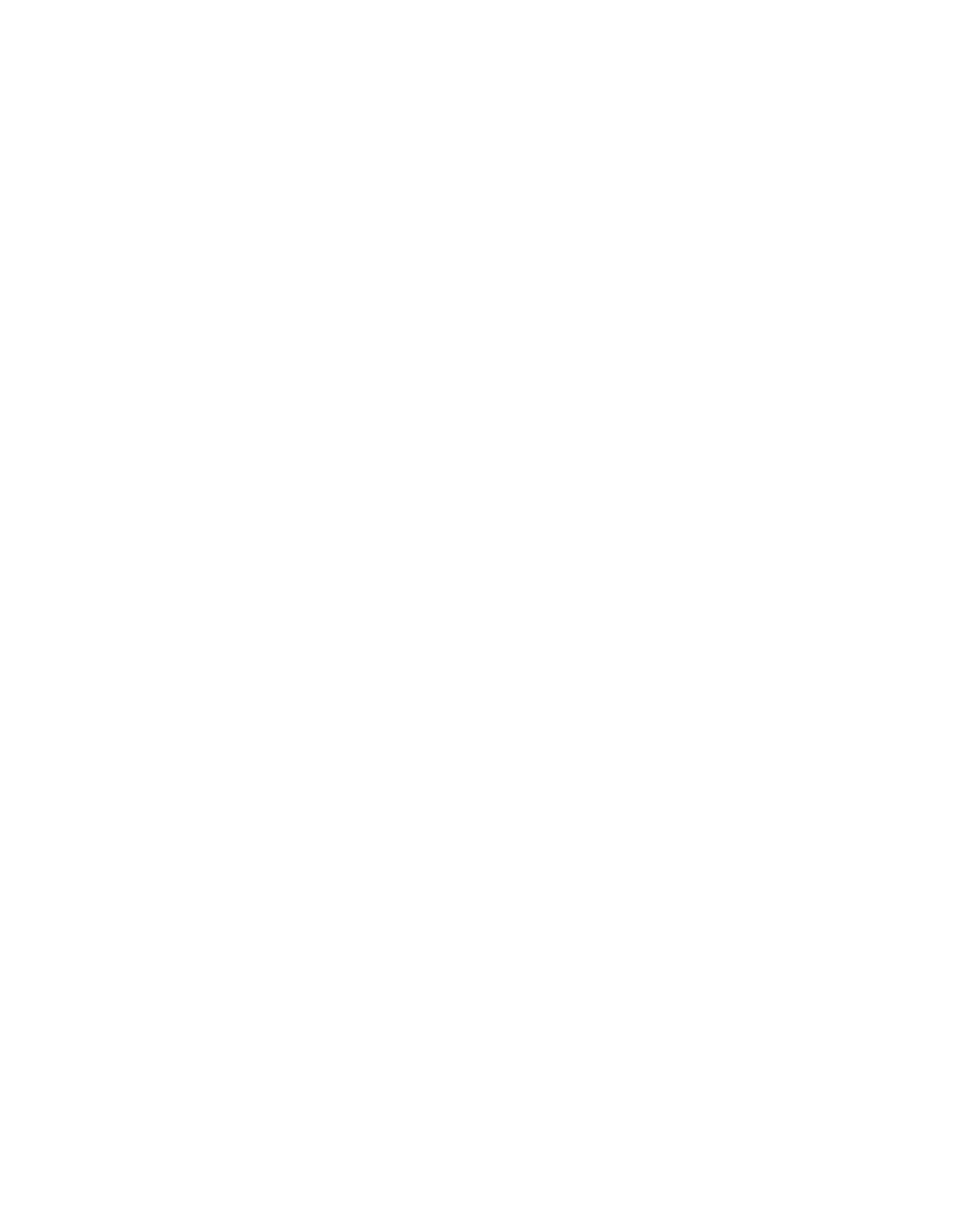# **TABLE OF CONTENTS**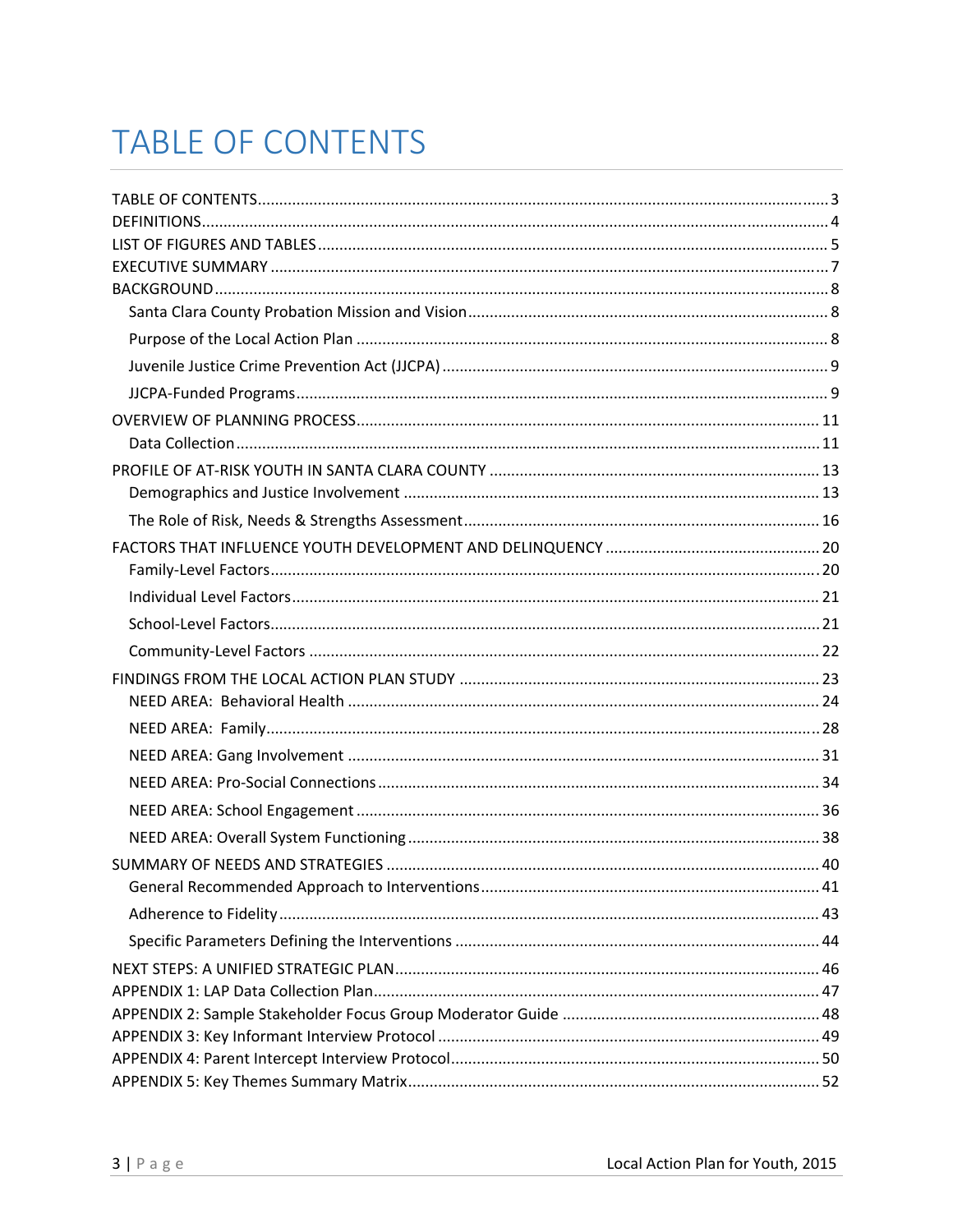## DEFINITIONS

This report makes use of the term "risk" in a number of ways. Please refer to the specific context and surrounding descriptions carefully as you read. The definitions below will provide additional assistance in understanding the different ways this term is used.

**Risk factor** – An attribute, behavior or condition that can contribute to an increased likelihood that a subsequent delinquency event will occur (e.g., lack of positive adult role models, lack of opportunities to engage in pro‐social activities).

**Risky behavior** – Activities youth may engage in which may cause short or long‐term harm (e.g., substance use, engaging in illegal activities, truancy).

**At‐risk** – Being in danger of suffering negative occurrences based on circumstances or conditions (e.g., poverty, family or neighborhood factors).

**Criminogenic risk factor** – Refers to specific risk factors that are correlated with an increased likelihood of on‐going or repeated delinquent and/or criminal behaviors (e.g., age at first offense, antisocial peers and beliefs).

**Risk level** – Youth enter the Juvenile Justice System with at least one police contact that has been referred to Probation are assessed with a risk assessment tool, among other tools, to determine their current risk to re-offend based on criminogenic risk factors. Youth are then assigned a risk level (low, moderate, moderate‐high, high risk) for the purpose of, where applicable, helping Probation determine the appropriate level of supervision.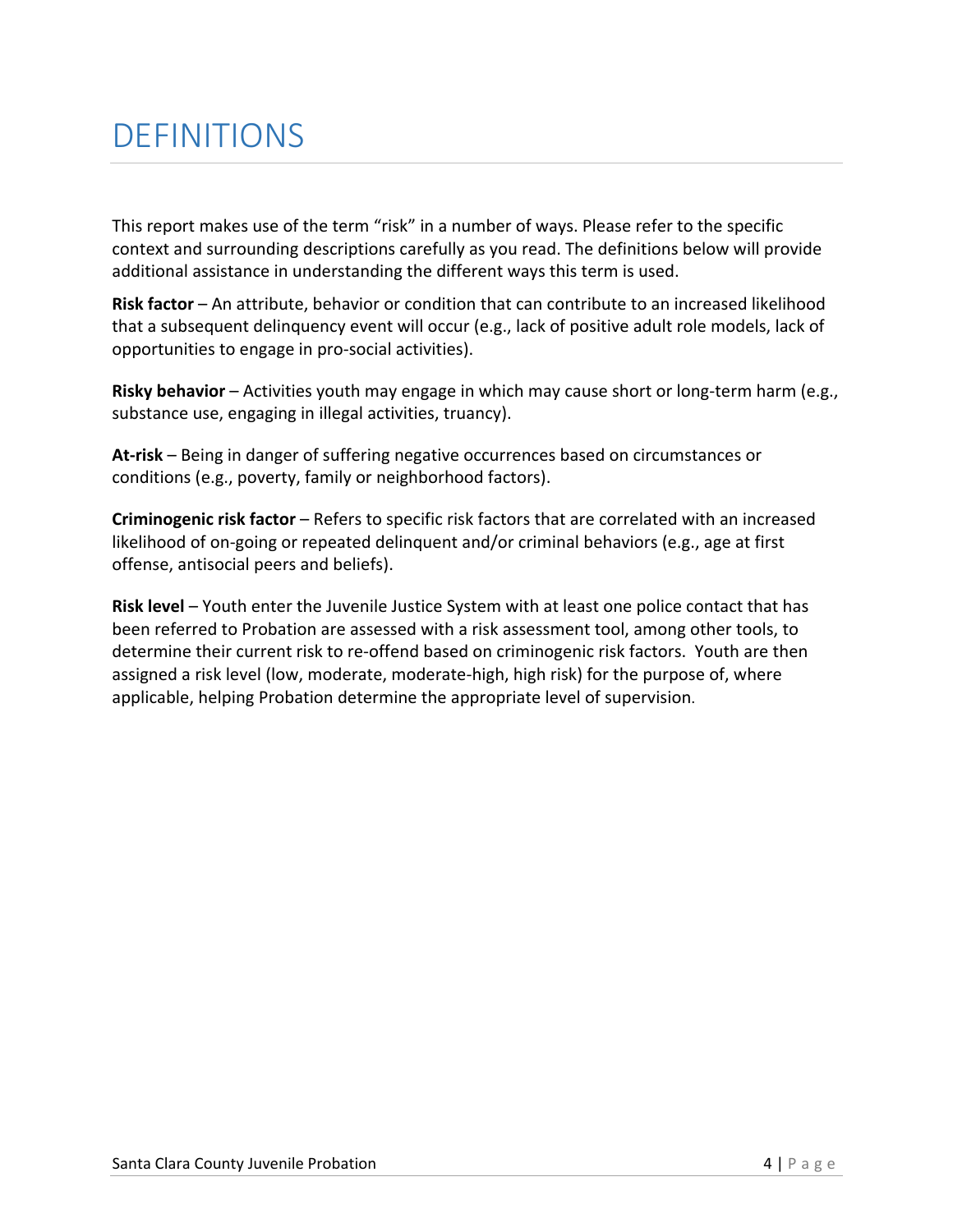## LIST OF FIGURES AND TABLES

## Figures

| Figure 1. Trends of System Involvement for Santa Clara County Youth, FY 2010-2015 13     |  |
|------------------------------------------------------------------------------------------|--|
| Figure 2: Rates of Arrest per 1000 Youth ages 10-17 by Race/Ethnicity from CY2010-201414 |  |
|                                                                                          |  |
|                                                                                          |  |
| Figure 5: Commitments to Juvenile Hall, Ranch, CJ and CDCR from FY2008 to FY2015 16      |  |
|                                                                                          |  |
|                                                                                          |  |
|                                                                                          |  |

## Tables

| Table 3: Risk Factors for Delinguency (*correlated to related to gang involvement)32 |  |
|--------------------------------------------------------------------------------------|--|
|                                                                                      |  |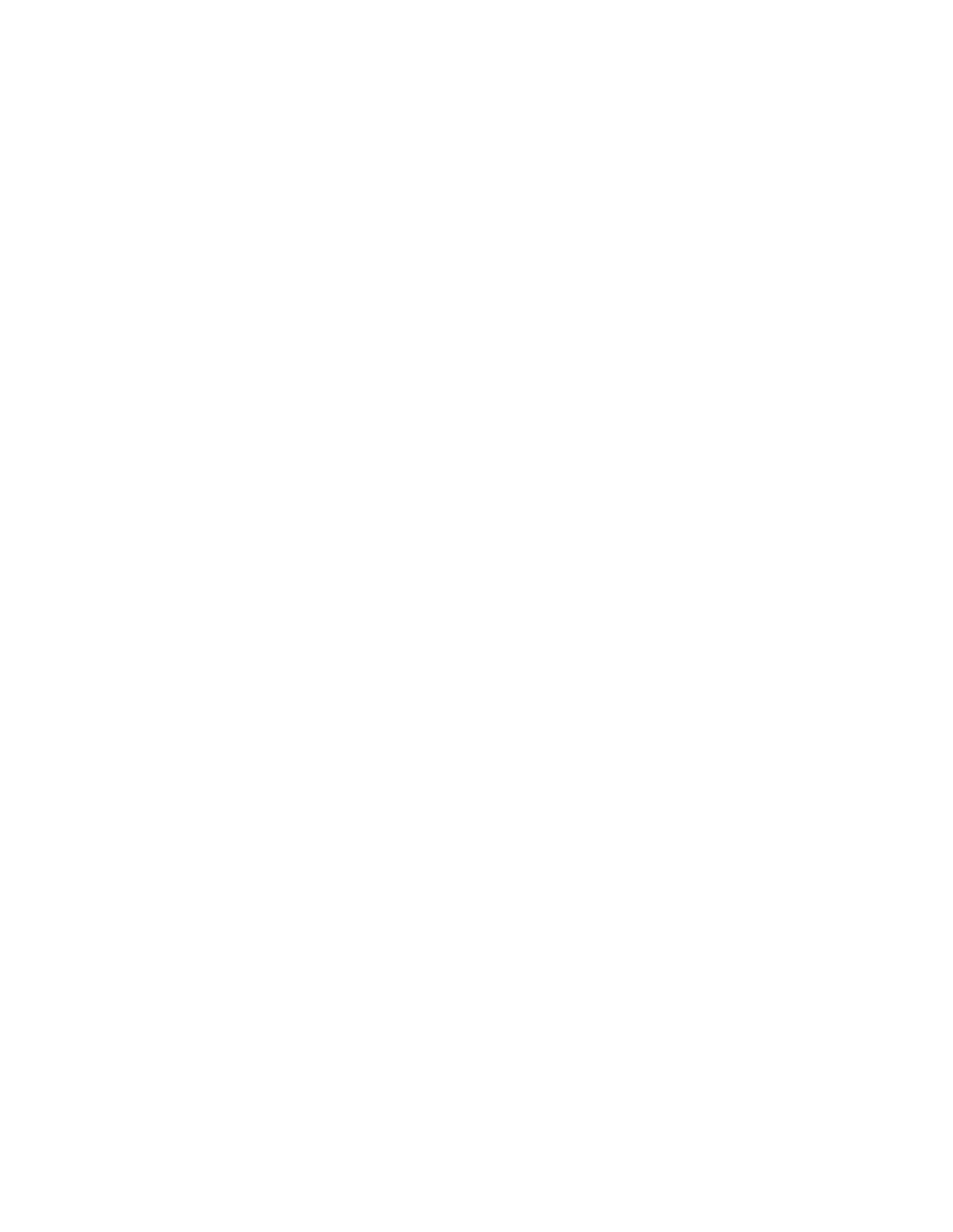## EXECUTIVE SUMMARY

As part of receiving Juvenile Justice Crime Prevention Act (JJCPA) funds from the state of California, Santa Clara County Juvenile Probation must periodically review the most pressing needs of the youth it serves, and use this information to refine its approach to meet such needs. The resulting document, a Local Action Plan, then acts as a touchstone over the next few years as Probation adjusts its internal programming and enlists community partners for systems collaboration and direct service grants.

In January 2015, the Juvenile Probation Executive Team, contract management team and Applied Survey Research (ASR) launched the planning process. Key informant interviews were then conducted with fifteen leaders who held a 'big picture' of the needs of youth. Seven focus groups were also held with community‐based and agency‐level providers, Probation officers and staff, and youth. Parent intercept interviews were conducted during Juvenile Hall visiting hours. ASR then identified the most common crosscutting themes about needs, outcomes and strategies (see Appendix 5). In summary, there was overwhelming consensus that in order to reduce youths' contact with the juvenile justice system, youth and families need more or better support in the following areas:



The next steps in the planning process will be to:

- $\blacksquare$  Agree the common outcomes to be impacted across the JJCPA-funded programs and the wider portfolio of juvenile probation programs;
- **Review Juvenile Probation's internal programming to see how these needs can be better addressed;**
- **Review external community contracts to determine where programming adjustments are needed;**
- **Review the places where youth "cross systems" and determine where systems can be better** integrated to better support youth and their families; and
- **Finalize an overall outcomes measurement framework to capture the improvements made to better** meet the needs identified in this local action plan.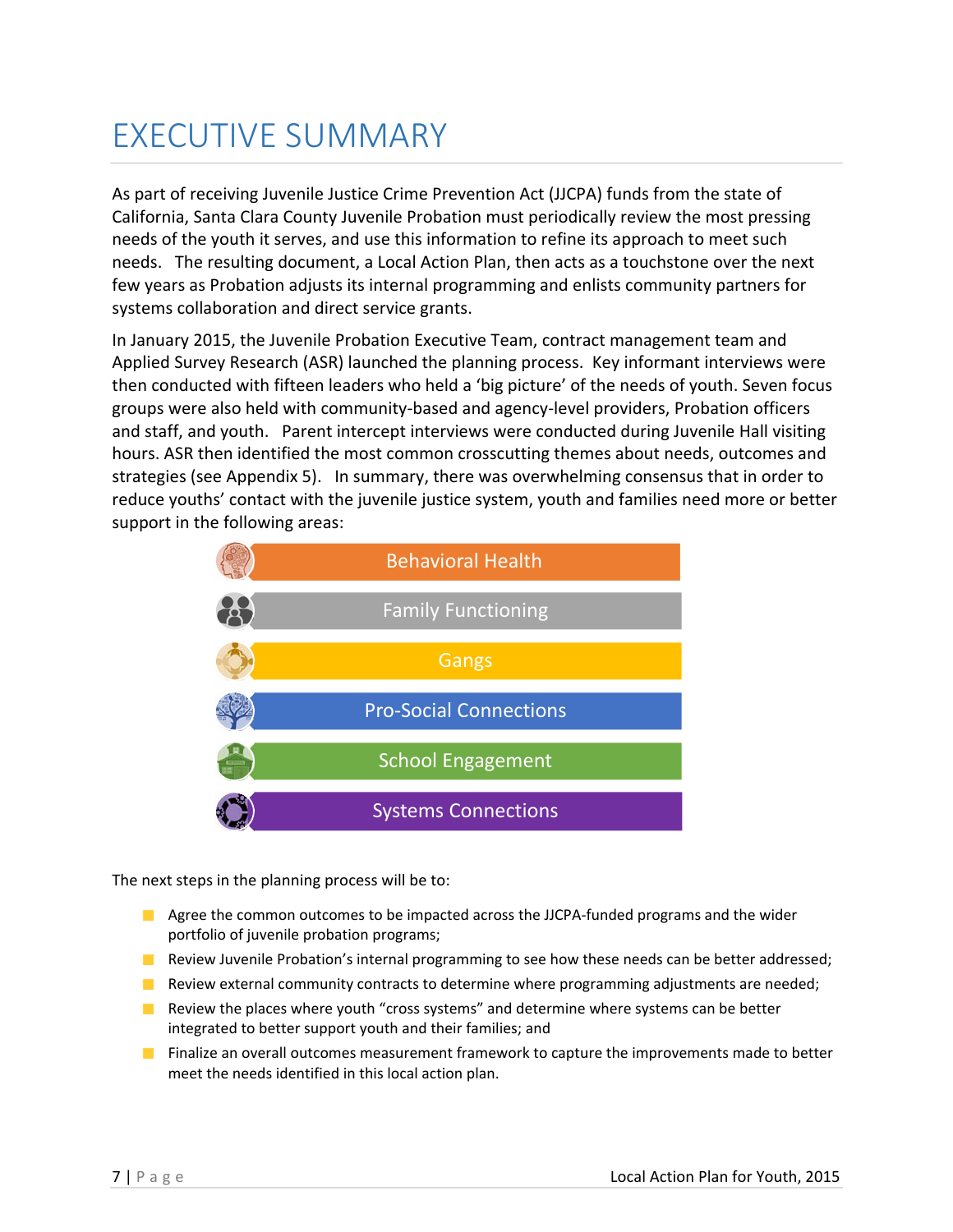## BACKGROUND

## Santa Clara County Probation Mission and Vision

The Mission of the Santa Clara County Probation Department is to promote community safety by implementing proven strategies which enhance and support:

- **Positive change in our clients, families, and** neighborhoods;
- $\blacksquare$  Reparation of the harm caused by criminal behavior;
- **And exemplary conditions of secure care.**

In keeping with the department's mission, there



were several key areas that the Juvenile Probation Department wanted to examine:

- What is Juvenile Probation's core contribution to the vision?
- What is our commitment to the youth we serve and their families?
- What are the desired conditions for youth in our community?
- What indicators signal how close we are to meeting our mission?

## Purpose of the Local Action Plan

The previous Local Action Plan was created in 2007, and given the current economic climate and other intervening factors since 2007, Santa Clara County Juvenile Probation felt it was important to revisit the needs of the youth and their families.

This Local Action Plan does not identify specific programs or organizations to be funded. However, the information derived from this process can be used during the next issuance of the request for proposals for service delivery programs and an evaluation contractor for the 2016‐ 2017 fiscal year.

The LAP is intended to be a five‐year plan. As such, while it considers the current difficult fiscal environment, the plan does not limit itself by making assumptions about any increases or decreases in funding. It does establish priorities and strategies to be considered given the funds available at any particular time. The goal in preparing this plan was to be flexible, yet realistic, about the funding horizon. We have identified more needs than can be fully funded. However, the hope is that the data that has been collected about the needs of youth and families in Santa Clara County can be used to leverage additional resources to supplement these funds.

Counties have the discretion to decide how they wish to allocate JPCF and JJCPA funds within the defined service areas. Santa Clara County chooses to use some of these funds for supporting youth in the institutions (Juvenile Hall), some for inter-agency services, and the remaining amount for services provided by community‐based organizations. The blend of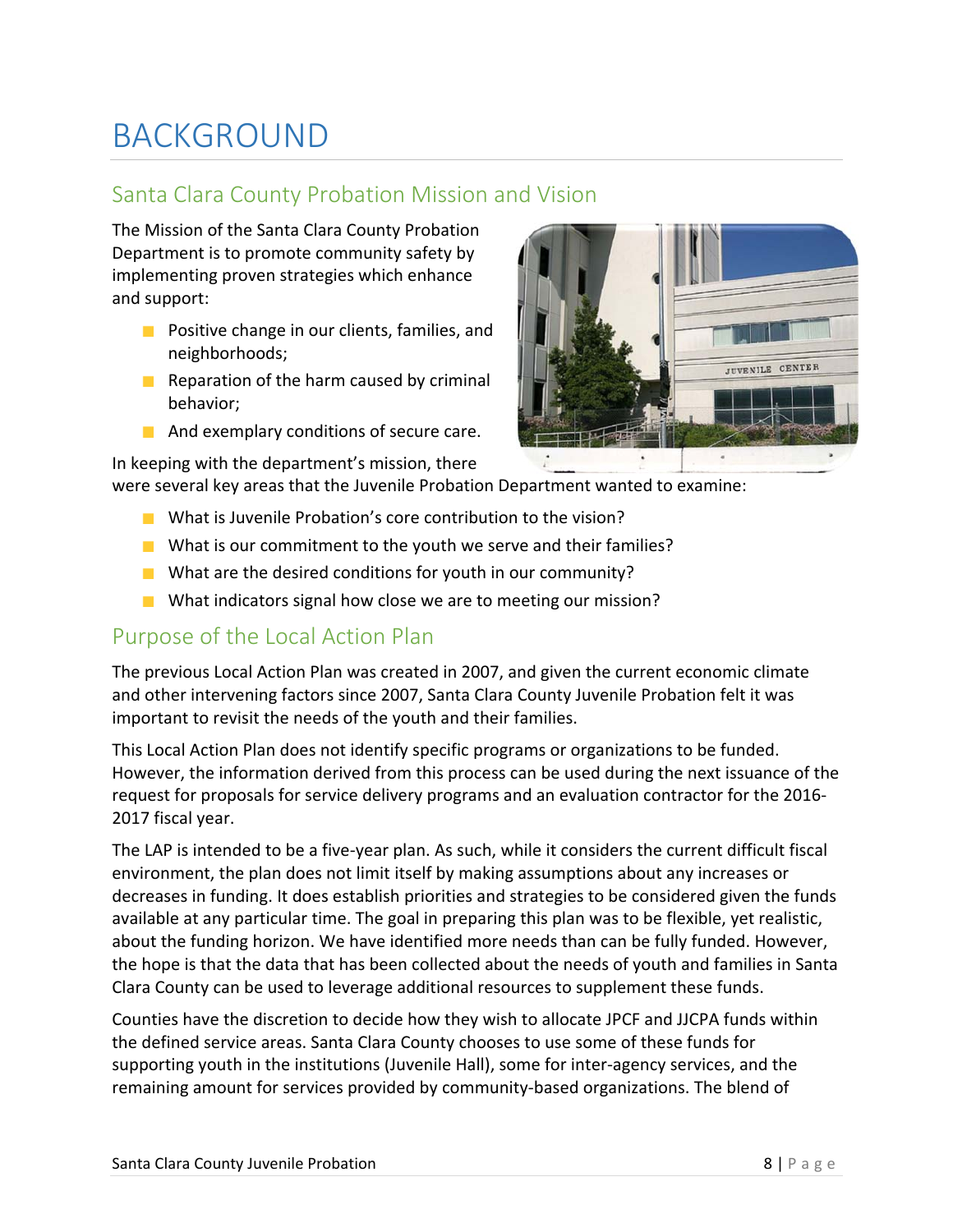supervision, case management, referrals to community programs and direct services is designed to provide a comprehensive and coordinated array of supports for youth and their families with the goal of reducing initial or repeat justice involvement. The recommendations generated from this report do not alter this general distribution of funding between Santa Clara County agency and CBO recipients.

## Juvenile Justice Crime Prevention Act (JJCPA)

In September 2000, the California Legislature passed AB1913, the Schiff‐Cardenas Crime Prevention Act, which authorized funding for county Juvenile Justice programs. A 2001 Senate Bill extended the funding and changed the program's name to the Juvenile Justice Crime Prevention Act (JJCPA). This effort was designed to provide a stable funding source to counties for juvenile programs that have been proven effective in reducing crime among at‐risk and young offenders.

### *Reporting Requirements*

Counties are required by statute to collect data at program entry and report data in the following six categories at 180 days post-entry:

- **Arrest rate**
- **Incarceration rate**
- **Probation violation rate**
- **Probation completion rate**
- Court-ordered restitution completion rate
- Court-ordered community service completion rate

The Probation case management system is the primary source of this data. Programs are also required to include a reference group for outcomes. In addition to the mandated outcomes, many counties track and report on local outcomes specific to their individual programs. For example, some local outcomes relate to academic progress, including school attendance, grade point average and school behaviors.

## JJCPA‐Funded Programs

Fiscal Year 2013‐14 was the thirteenth year of the State of California's Juvenile Justice Crime Prevention Act (JJCPA) allocation to the County of Santa Clara. JJCPA funds are distributed only to those counties with an approved juvenile justice action plan.

Applied Survey Research was contracted by Santa Clara County Juvenile Probation Department to update the logic models and evaluation plans of four JJCPA‐funded programs listed below, and then to assist in the implementation of the new evaluation plans in FY 2014.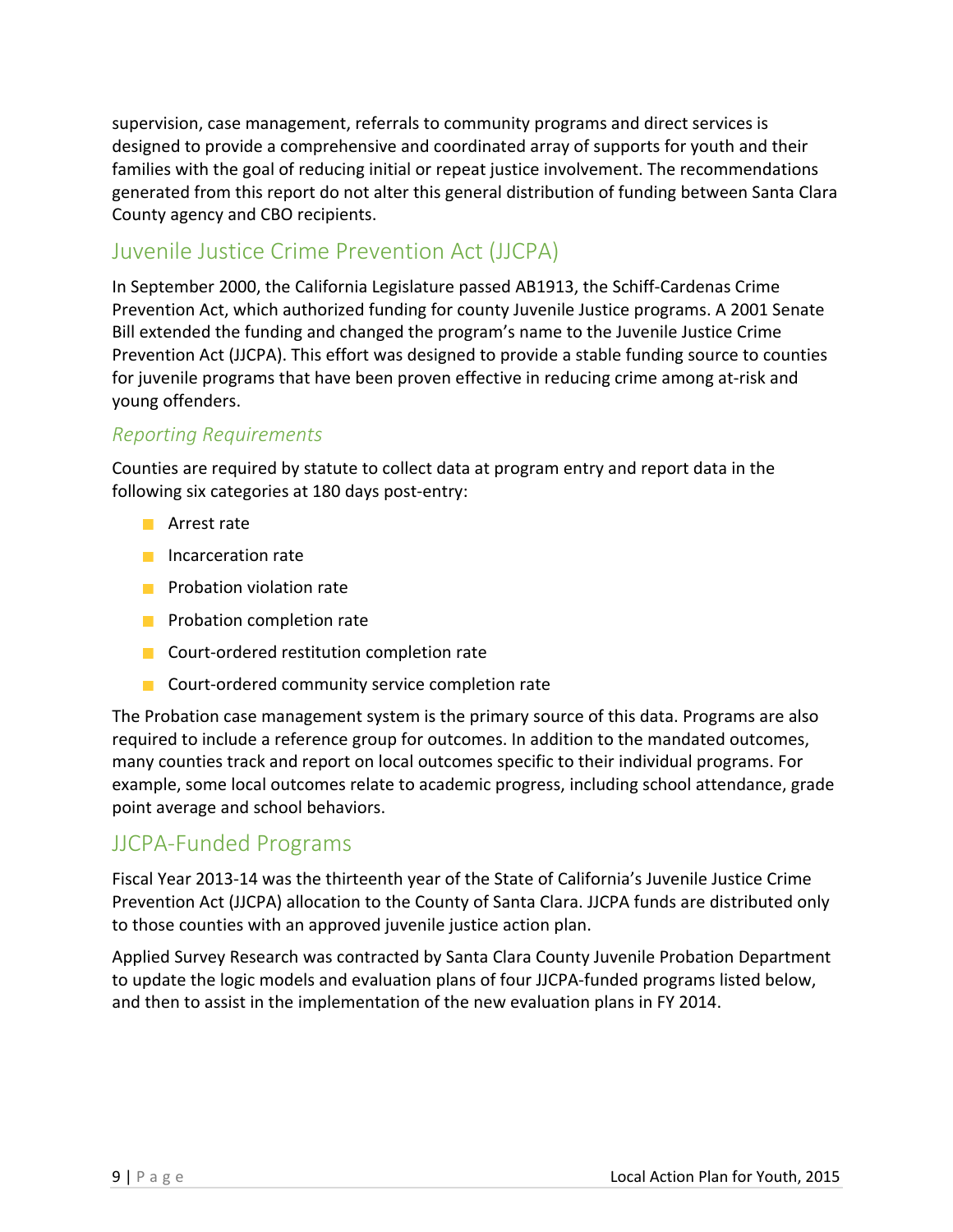#### *Violence Reduction Programs*

- The re-designed **Prevention and Early Intervention services** (PEI; formerly Restorative Justice Program) targets early offenders with the goal of preventing further penetration into the juvenile justice system, or re‐offending. Service needs address all four key life domains (personal, family, school, and community) and include referrals to competency development services, counseling, mentoring, one‐day classes such as California Offender Program Services (COPS), victim services, parenting classes, parent‐teen mediation, and job search services.
- The **Support and Enhancement Services** (SES) program targets minors throughout Santa Clara County, including low service areas such as South County. The service population

includes post‐dispositional youth in two custody alternatives: Community Release Program (CRP) and Electronic Monitoring Program (EMP), as well as youth under general Probation supervision. SES is designed to link youth and their families to services that target and address the specific needs of the participant and their family through intensive case management.



**Reentry/Aftercare Services** is a highly

structured, six‐month, interagency, community‐based program designed to assist youth in preparing for a smooth transition back into their families and communities. The three primary program goals are to: (1) reintegrate youth into pro‐social community life through independent living, foster homes, or home family reunification; (2) eliminate delinquency and self‐defeating behaviors; and (3) promote pro‐social self‐sufficiency through healthy behaviors in employment, school, social activities, etc. Multi‐ disciplinary professionals provide a range of services and create a transition plan before youth are released.

#### *Non‐Violence Reduction Program*

The **Multi‐Agency Assessment Center** (MAAC) provides comprehensive assessments for youth admitted and detained in Juvenile Hall for longer than 72 hours. Youth receive mental health, educational, and medical screening assessments. The assessment information is used to develop individual case plans for each youth, in that the assessment results help to inform and assist staff in identifying the appropriate support services for youth while in custody. Community-based organizations (CBOs) are contracted to provide workshops and one‐on‐one counseling in the units of Juvenile Hall and make every effort to connect with the youth so that when the youth returns to his/her family and community, they can continue providing services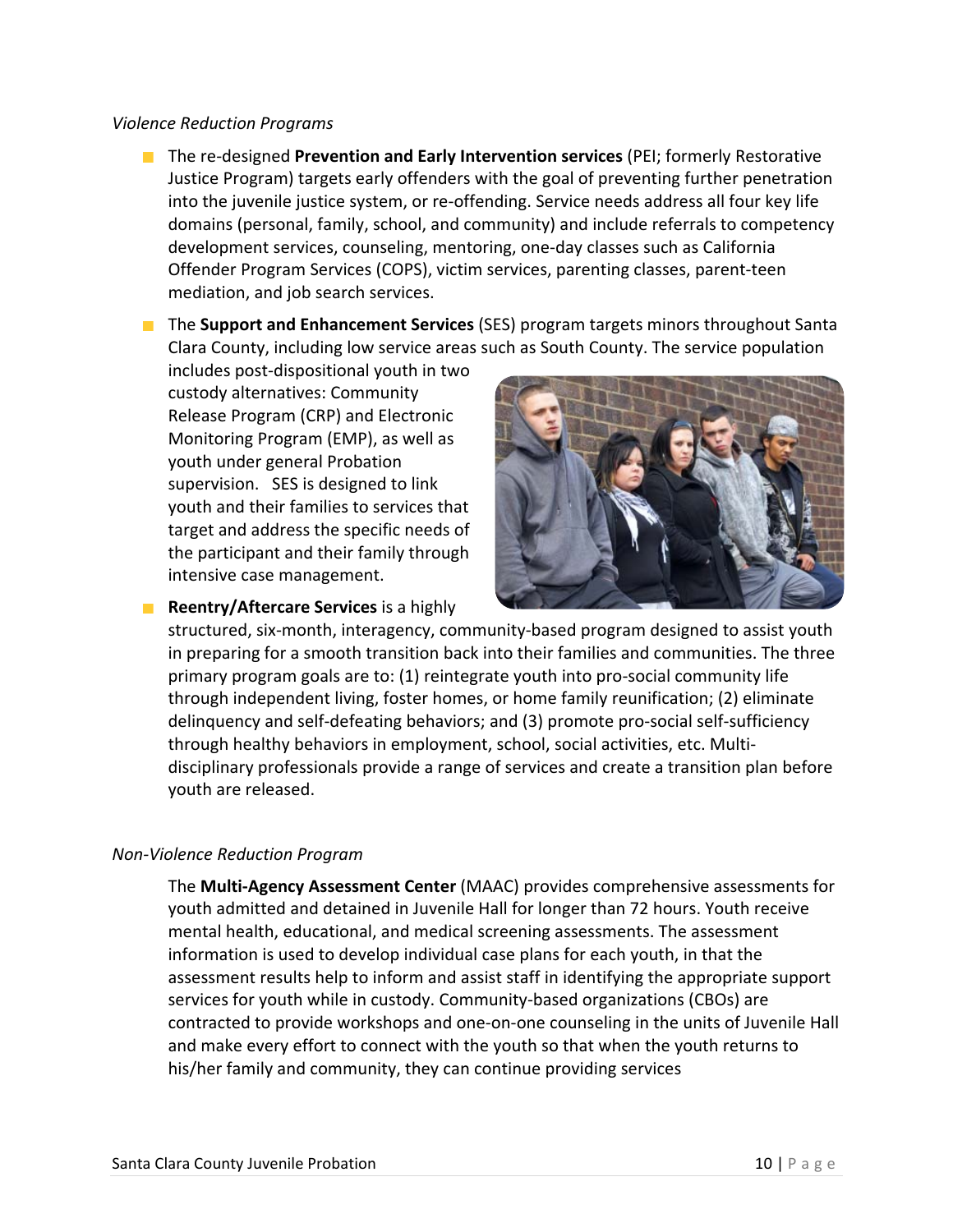## OVERVIEW OF PLANNING PROCESS

In January of 2015, the Juvenile Probation Executive Team and contract management team met with Applied Survey Research to begin the year long process of updating the 2007 Local Action Plan. A series of planning meetings were held in which the context of the plan was discussed as well as goals of the LAP, content that should be included in the LAP, and what the communication to staff, stakeholders, clients, and community regarding the LAP would look like.

## Data Collection

This Local Action Plan is the product of an extensive data collection process. The progression from key informant interviews and focus groups to a detailed look at secondary data as well as a literature review on factors influencing youth delinquency and development and evidence‐ based practices resulted in a refined, well‐vetted set of recommended outcomes and strategies that are included in this Local Action Plan.

The data collection phase of the process was initiated early on during planning meetings in which ASR and the Probation Department identified and prioritized a list of individuals, organizations and stakeholder groups who could inform the key data collection points (e.g., needs, outcomes, and strategies).

Key informant interviews were then conducted with fifteen individuals who had a 'big picture' of the needs of youth. Seven focus groups with community‐based and agency‐level providers, Probation officers and staff, and youth provided a high level of detail on the needs of youth, optimal strategies for addressing those needs and desired outcomes to address and measure. Focus groups ranged in size from six to twelve participants. Parent intercept interviews were also conducted during Juvenile Hall visiting hours. Spanish and English speaking facilitators briefly interviewed parents using the questions identified in Appendix 3 in the waiting area of Juvenile Hall.

To analyze common issues across these sets of qualitative data, themes were identified and charted on a grid for each focus group and key informant interview, which helped ASR surface the most common crosscutting themes about needs, outcomes and strategies (see Appendix 5).

| <b>Key Informant Interviews</b>                                                                                                                              | <b>Focus Groups</b>                                                                                                                                                                                                          | <b>Parent Intercept</b><br><b>Interviews</b>                                             |
|--------------------------------------------------------------------------------------------------------------------------------------------------------------|------------------------------------------------------------------------------------------------------------------------------------------------------------------------------------------------------------------------------|------------------------------------------------------------------------------------------|
| Fifteen Key Informant<br>Interviews (KII) including<br>stakeholders from:<br><b>Behavioral Health</b><br>$\bullet$<br><b>Services</b><br>Courts<br>$\bullet$ | Seven focus groups were conducted<br>with individuals representing:<br><b>Community Based</b><br>1.<br><b>Organizations (CBOs)</b><br>2. Probation Managers from<br>Secure Care programs<br><b>Executive Committee</b><br>3. | Thirteen parents were<br>interviewed at juvenile<br>hall in the visiting<br>waiting room |

### Table 1: Respondents in the Local Action Planning Process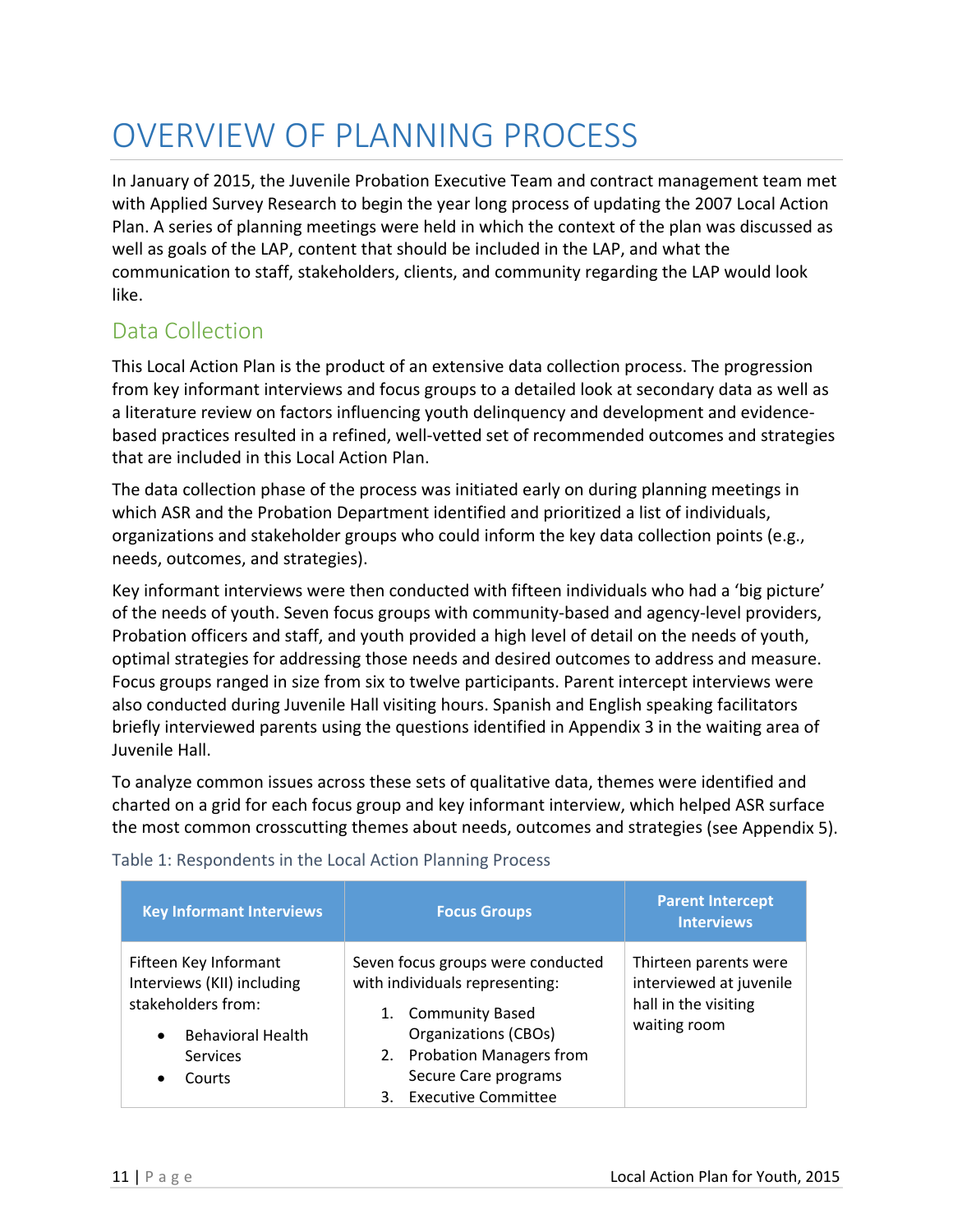| <b>Key Informant Interviews</b>                                                                                                                                                                                                                              | <b>Focus Groups</b>                                                                                                                                                               | <b>Parent Intercept</b><br><b>Interviews</b> |
|--------------------------------------------------------------------------------------------------------------------------------------------------------------------------------------------------------------------------------------------------------------|-----------------------------------------------------------------------------------------------------------------------------------------------------------------------------------|----------------------------------------------|
| Law enforcement<br>$\bullet$<br><b>JJC Board Members</b><br>$\bullet$<br><b>JJCC Members</b><br>$\bullet$<br>Department of<br>$\bullet$<br>Family & Children's<br><b>Services</b><br><b>County Executives</b><br>$\bullet$<br><b>County Supervisors</b><br>٠ | 4. Probation Managers from<br><b>Services</b><br>5. Support and Enhancement<br>Services (SES) youth<br>6. Youth in Juvenile Hall<br>7. Prevention and Early<br>Intervention Youth |                                              |

ASR also conducted a literature review looking into factors influencing youth delinquency and development as well as strategies and best practices to address the need areas identified by both the qualitative and quantitative data (i.e., behavioral health, family, gangs, pro‐social connections, school engagement, and system issues). These findings combined with that of the data collection process were used to finalize and organize recommendations made in this report.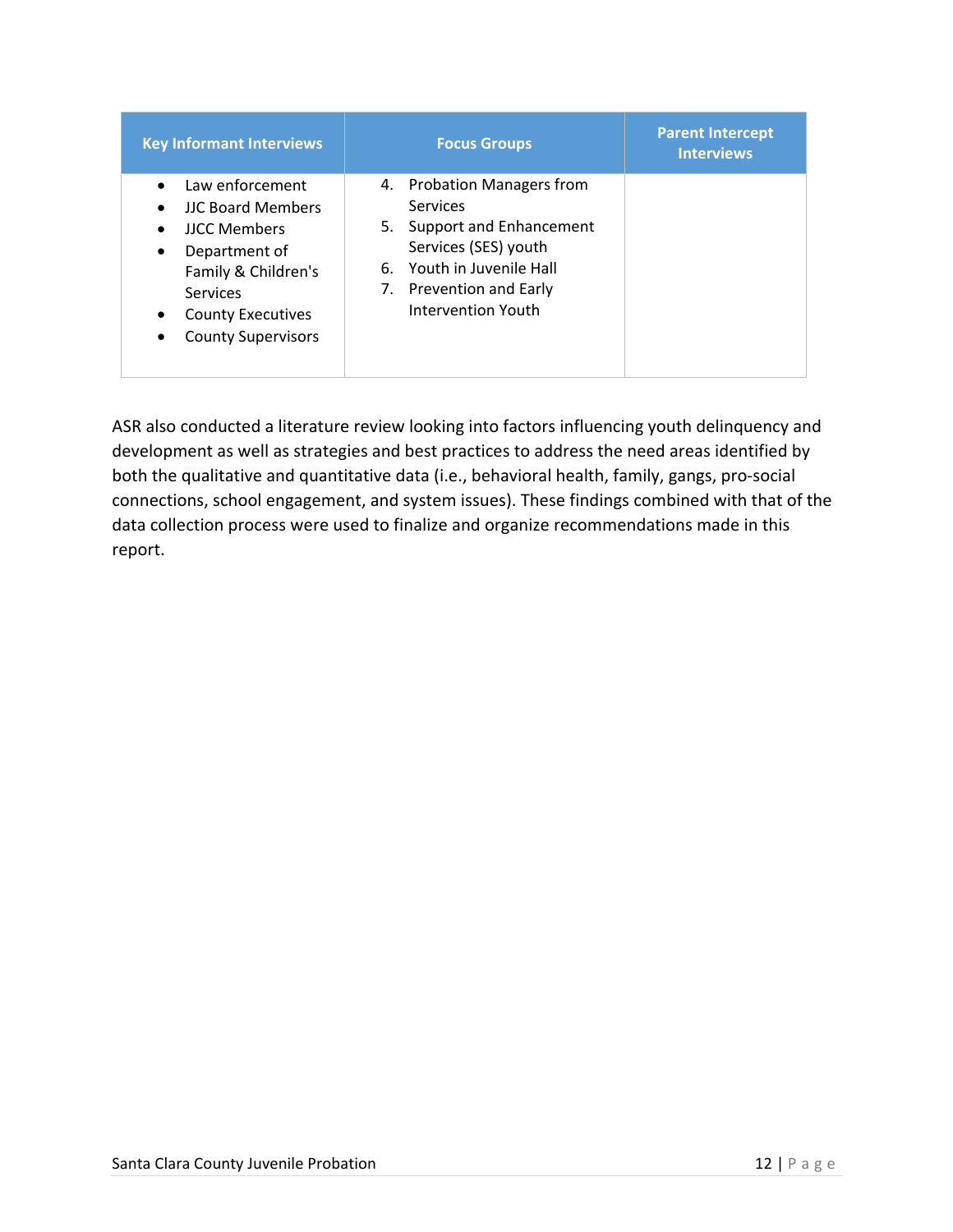# PROFILE OF AT‐RISK YOUTH IN SANTA CLARA **COUNTY**

This Local Action Plan draws on several frames of reference to consider the needs that the JJCPA funding should impact. The first set of data is a view of youth in the community and then those youth who enter the system.

## Demographics and Justice Involvement

As illustrated in the figure below, from 2010 to 2015 there has been an overall decrease in youth involvement across the Juvenile Justice System.



*Figure 1. Trends of System Involvement for Santa Clara County Youth, FY 2010‐2015*

Source: Santa Clara Probation 's data export.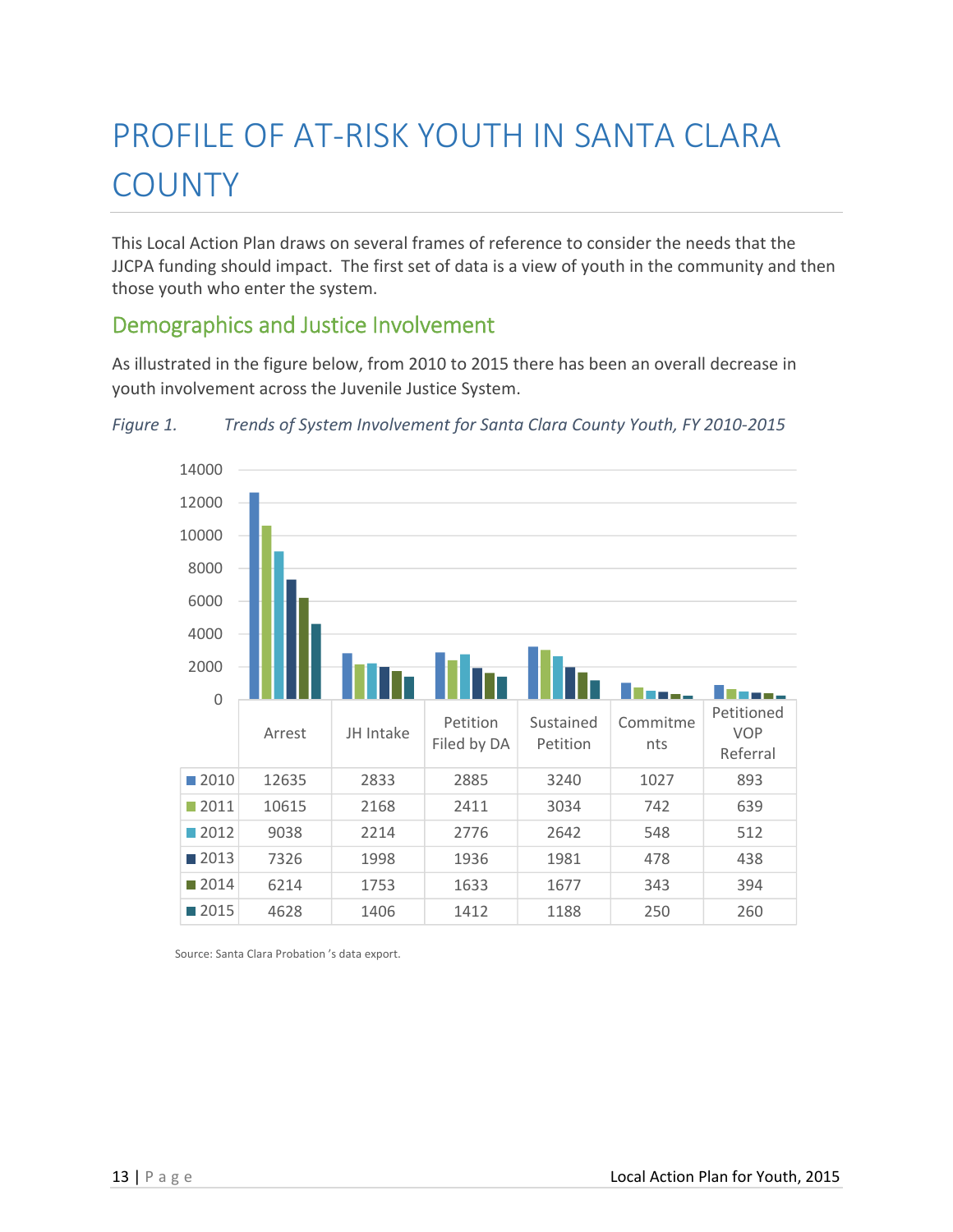The largest decrease in numbers and percentages has been at the front of the system; the number of arrests decreased by 63% between 2010 and 2015. Through the stakeholder interviews and focus groups, many people believe there are numerous reasons for this drop including prevention and diversion programming, reduced law enforcement presence, and the community coming out of the last recession. Although these were suggested reasons, there is no research available that can demonstrate which factor had which impact on the local crime rate. From 2010 to 2014, the number of youth who were arrested declined by 3% while youth who were 17 and older increased in arrests by 3% (see Table 2).

|      | 13 or younger | $14 - 16$ | 17 or older |
|------|---------------|-----------|-------------|
| 2010 | 12%           | 58%       | 30%         |
| 2011 | 12%           | 58%       | 29%         |
| 2012 | 10%           | 60%       | 30%         |
| 2013 | 10%           | 59%       | 31%         |
| 2014 | 9%            | 57%       | 33%         |

*Table 2: Percentage of Youth Arrested by Age Group CY2010‐2014*

Looking at the youth who are arrested, minority youth are disproportionally represented. Black youth comprise of about 2.5% of the overall youth population in Santa Clara County but over 50% of the youth arrests (see Figure 2 and Table 4 in Appendix 6).



2010 2011 2012 2013 2014

Black **- Latino - Caucasian - Asian/PI/Other** 

*Figure 2: Rates of Arrest per 1000 Youth ages 10‐17 by Race/Ethnicity from CY2010‐2014*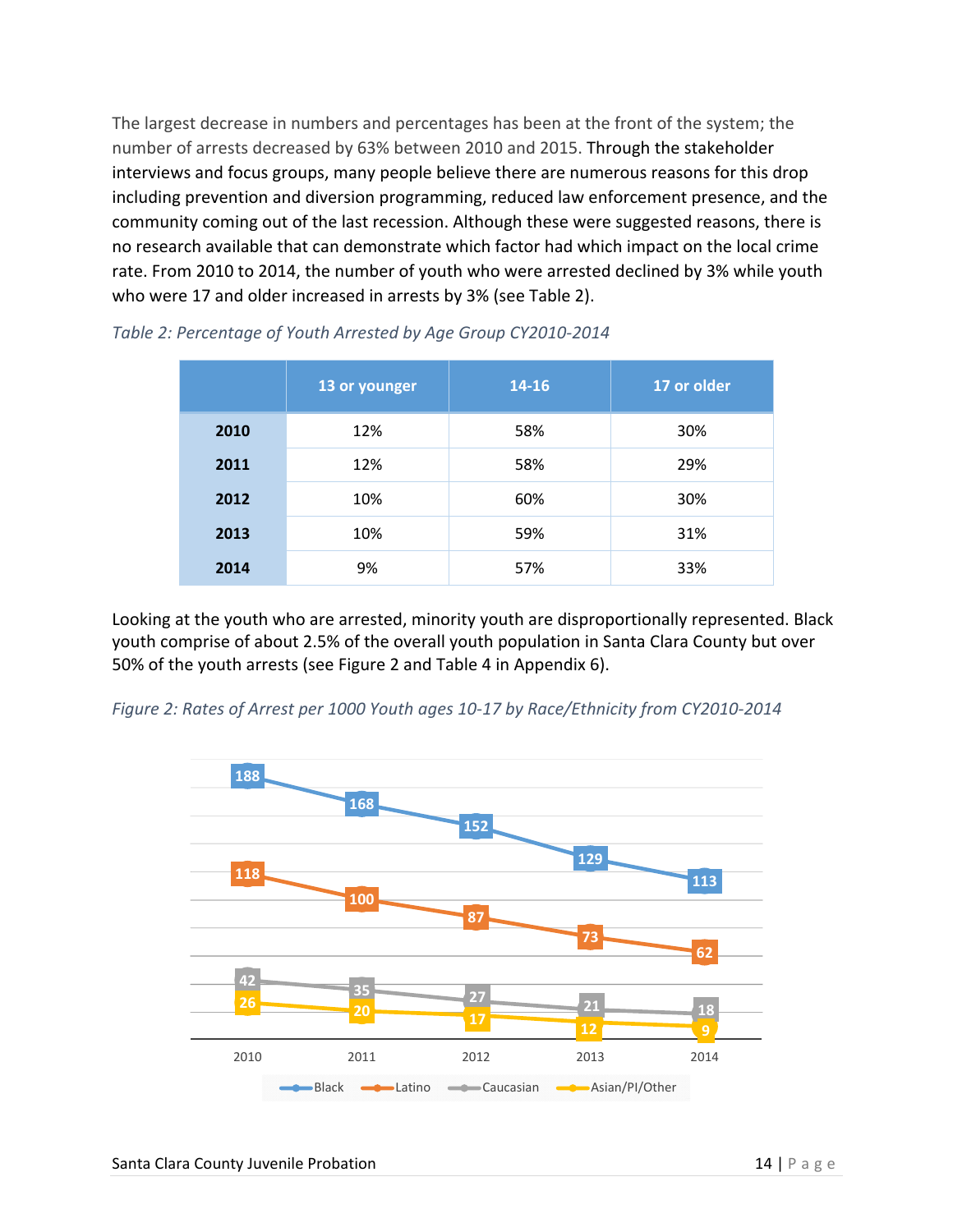Male (51%) and female (49%) youth are fairly evenly distributed in Santa Clara County but boys are overrepresented in the Juvenile Justice system. Over the last few years, the number of girls arrested has slightly declined while the arrest rate for boys has slightly increased (see Figure 3).



*Figure 3: Youth Arrested in Santa Clara by Gender from CY2010‐2014*

Along with arrests, the number of sustained petitions has dropped 55.7% from 2008 to 2015. Petitions saw a decrease of 51% over the same period of time, while referrals to Juvenile Hall decreased by 50% and admissions to Juvenile Hall saw the smallest decrease of 42%. Youth with petitioned violations of probation decreased by 71% between 2010 and 2015.



*Figure 4: Sustained Petitions from FY2008 to FY2015*

Along with the reductions in sustained petitions there has also been a significant reduction in youth in out of home placements (see Table 4).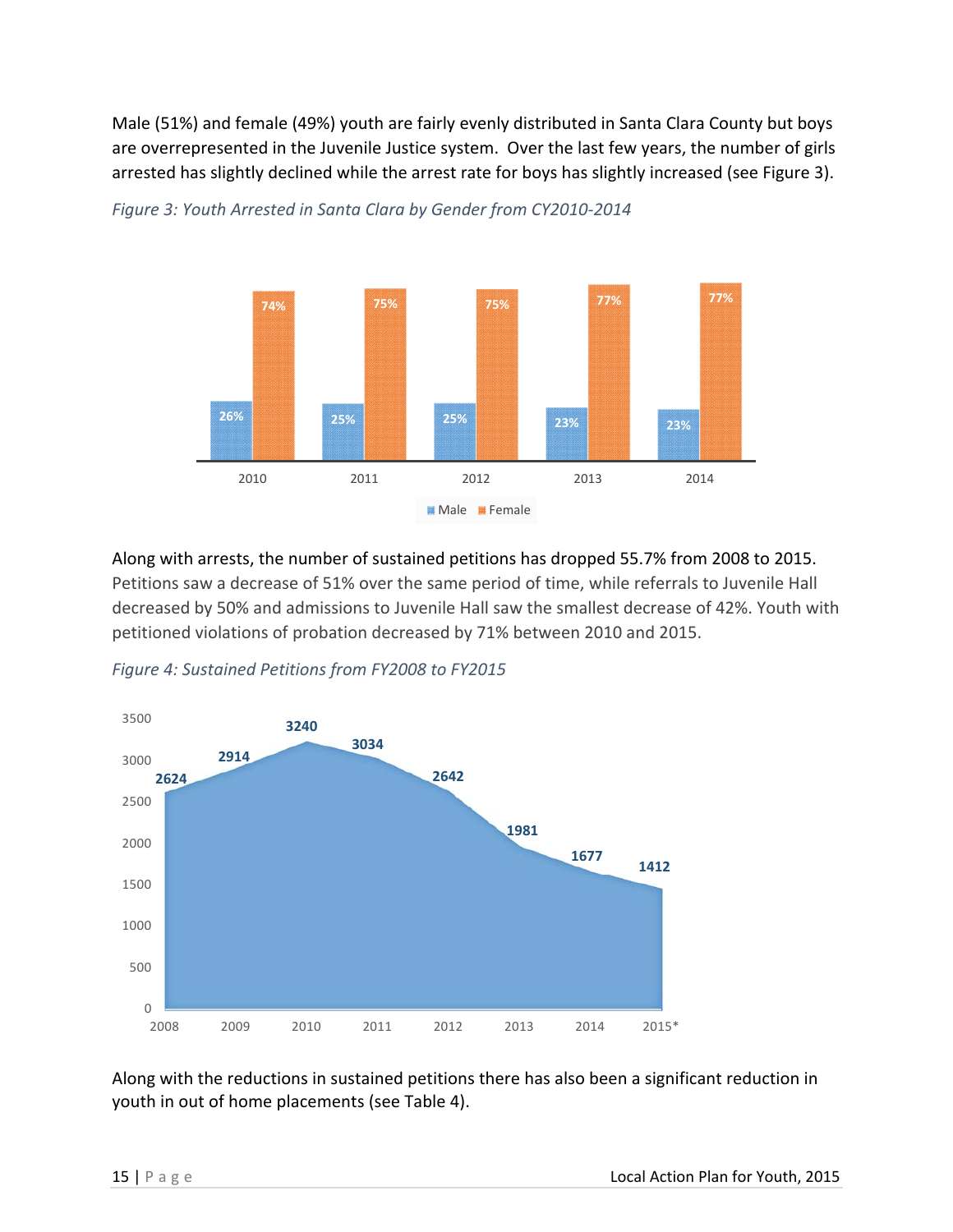

*Figure 5: Commitments to Juvenile Hall, Ranch, CJ and CDCR from FY2008 to FY2015*

## The Role of Risk, Needs & Strengths Assessment

Edward Latessa has identified five principles to keep in mind when working with youth offenders: $^1$ 

- 1. RISK PRINCIPLE: The intensity of the intervention should match the level of risk of recidivism (i.e., the higher the risk of future criminal behavior, the more intense the intervention.) There are three things to consider with the risk principle:
	- o Target those offenders with a higher probability of recidivism;
	- o Provide most intensive treatment to higher risk offenders; and
	- o Intensive treatment for lower risk offenders can increase recidivism.
- 2. NEED PRINCIPLE: In order for programs to effectively reduce recidivism, they must target offender needs that are directly linked to continued criminal activity. These are called criminogenic needs. Offenders have multiple needs, but not all are linked to recidivism. Non‐criminogenic needs are those that are not linked to criminal behavior (anxiety, self‐esteem, depression). Addressing these affects general offender well‐ being, but will not affect the likelihood of criminal behavior.
- 3. TREATMENT PRINCIPLE: The most effective interventions are behavioral focused. These types of programs target current factors that influence behavior and are action‐ oriented. Youth behaviors are appropriately reinforced. The most effective behavioral models are social learning (practice new skills/behaviors) and cognitive behavioral (target criminogenic needs).

<sup>1</sup> Latessa, Edward J. (presentation 2010) *What Works and What Doesn't in Reducing Recidivism with Youthful Offenders: The Principles of Effective Intervention.*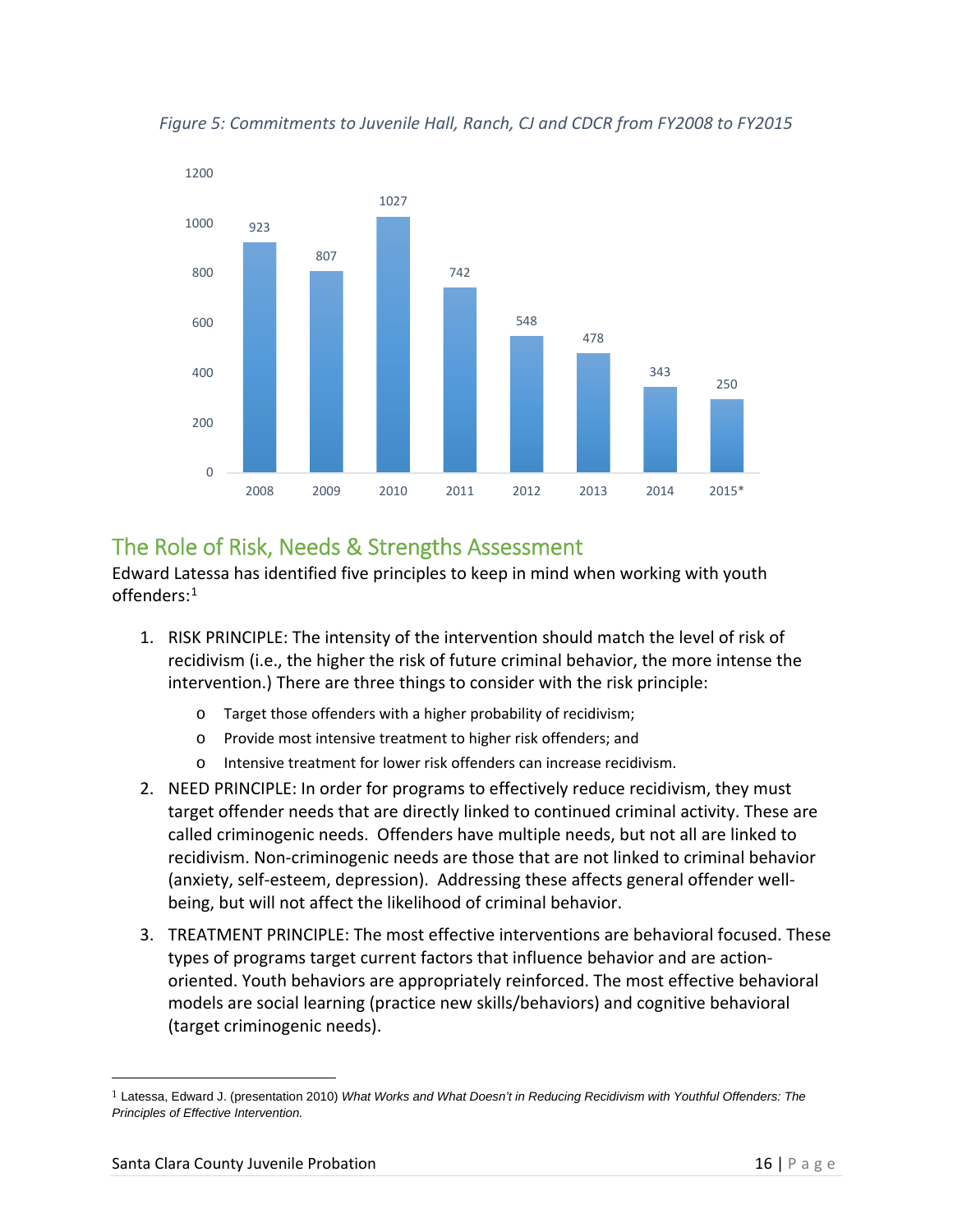- 4. PROGRAM INTEGRITY: Some research has been done linking the degree of program integrity to the program's ability to reduce recidivism.
- 5. RESPONSIVITY PRINCIPLE: The responsivity principle tells us that services must be delivered in ways that match the learning styles and abilities of the client; in ways that will increase the likelihood that the client will be responsive to the intervention.

In order to identify youths' level of risk for reoffending and assign them to the appropriate level of treatment, the system of providers' needs to include consistent use of objective, standardized, and validated assessments of youth risk and need factors which most impact the likelihood of recidivism. It is desirable to be able to describe the needs and strengths of youth across all funded programs. Santa Clara County does just that by using the gender‐specific Juvenile Assessment and Intervention System™ (JAIS) as a supervision strategy model that integrates a youth's risk, needs and responsivity issues into one plan. This integrated plan helps Probation staff identify what behaviors they might encounter with youth and how to proactively address those behaviors (via supervision strategies and recommended programs and interventions) before the youth becomes more entrenched in the system.

Each of the key program areas included in this local action plan, are designed for a specific subset of youth. PEI services target early offenders with 61% of youth designated as low risk and very few youth were high risk (4%). SES had more low-risk youth than expected (35%). Both MAAC and Re‐Entry had anticipated proportions of low‐risk youth (16% and 13% respectively). Those low‐risk youth in MAAC and Re‐Entry are most likely a result of the seriousness of the current offense.



### *Figure 6: Risk Level of Youth by JJCPA Program*

The practice of using the JAIS as a supervision strategy model should also be coordinated with fidelity checks of tool implementation. Ensuring that interrater reliability is strong creates an opportunity for youth to be treated similarly and at the appropriate level in regards to treatment planning. In addition, to making sure the JAIS is being utilized appropriately. It is also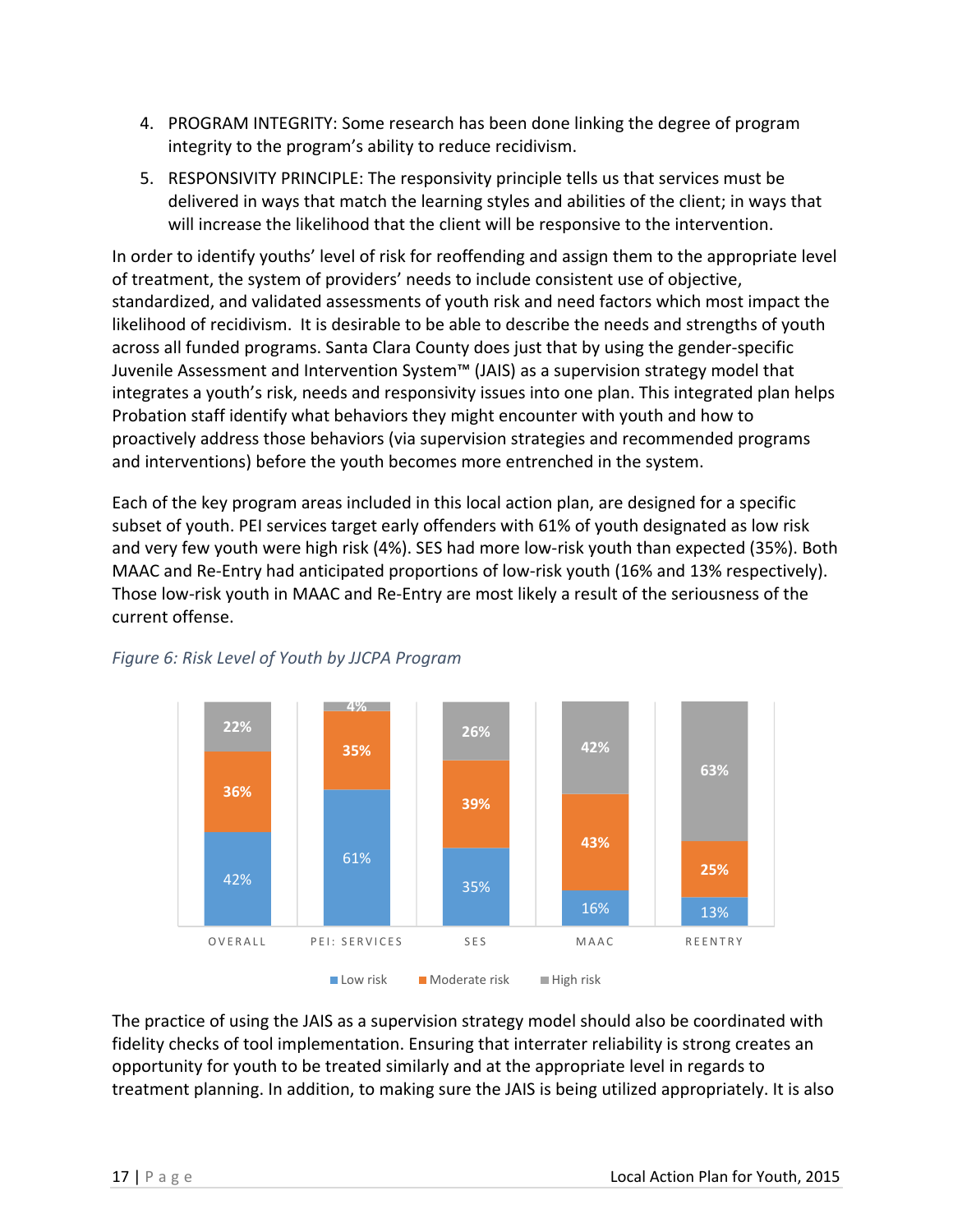important to ensure that a matching array of service and interventions are available. Decades of research in correctional rehabilitation strategies demonstrated that youth who are "mismatched" to services and interventions related to their criminogenic risk level end up with worse outcomes such as higher recidivism. Figure 5 below shows that an individual with a low criminogenic risk level who is placed in intensive supervision probation (ISP) will have higher levels of recidivism.<sup>2</sup>





### *Recent Changes within the Juvenile Services Division*

Every year, the Juvenile Justice System's partners are faced with a myriad of changes that impact the way the County of Santa Clara Probation Department, Juvenile Services Division (Department) conducts its business as well as outcomes for youth and families. In FY15, the Department continued to infuse evidence based practices (EBP) and evidence informed strategies throughout the work process, including the continued use of a risk and needs screening and assessment tool, the Juvenile Assessment and Intervention System (JAIS). The JAIS identifies level of risk associated with re‐offense and criminogenic needs for individuals under the jurisdiction of the Juvenile Justice Court. The EBP efforts include the implementation of the Violations of Probation Grid, which helps Probation Officers identify appropriate responses to technical violations of probation, prior to the petitioning in Court of a violation of probation. Appropriate responses are identified based on the risk level of the youth in combination with the severity of the violation. Some examples include: the use of Teaching Adolescents Skills in the Community (TASC), a weekend work program, counseling, early curfew, increased testing for drugs and alcohol, participation in a cognitive‐behavioral intervention, and increased supervision. Another example includes the expansion of the Prevention and Early Intervention program, which connects youth to interventions such as Competency Development Services (CDS). The Department also made concerted efforts to increase the usage of comprehensive services in the community instead of institutionalization in secure juvenile facilities, group homes, and out of home placements.

<sup>2</sup> Hanley (2003)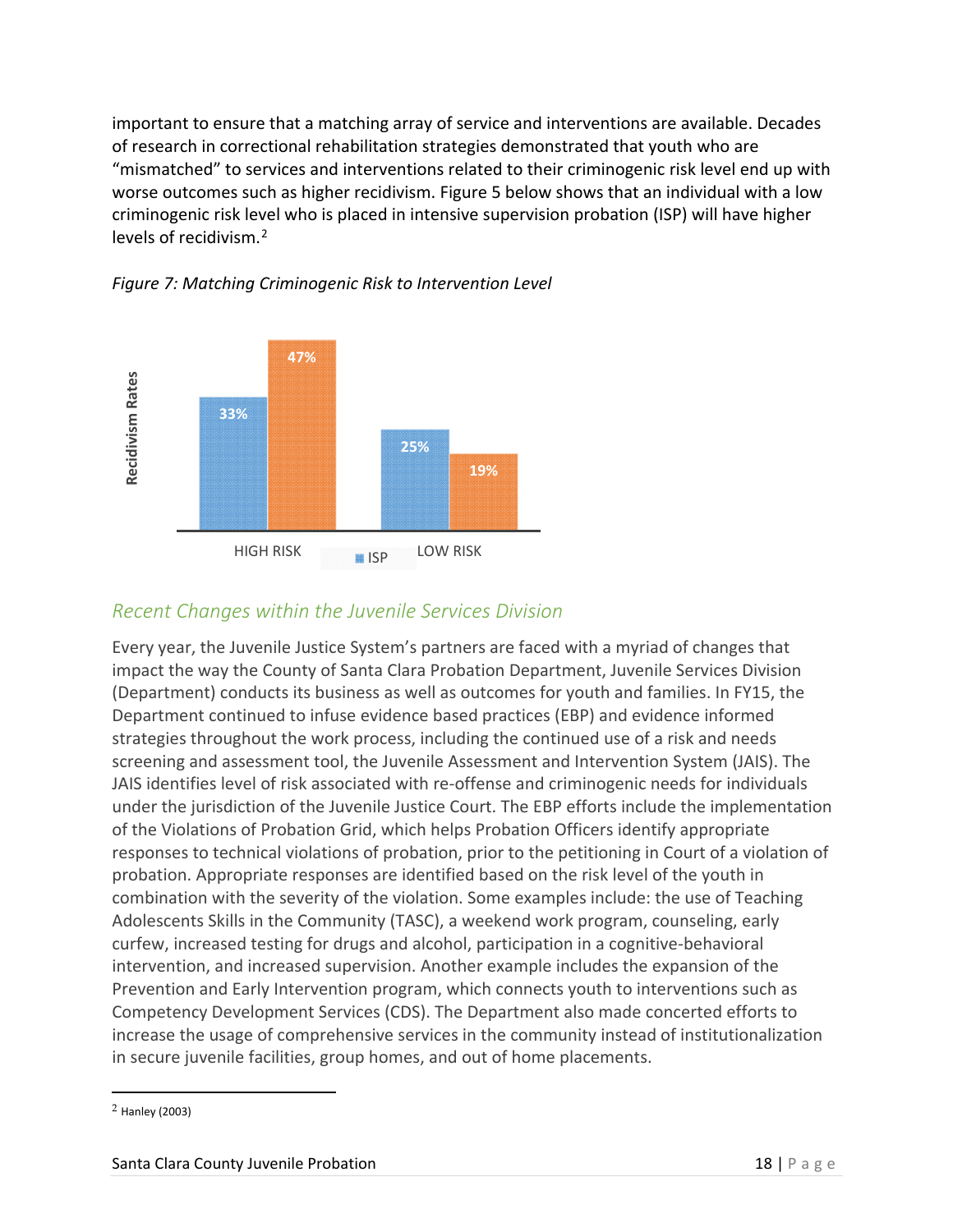These efforts contributed to an overall decrease in youth involved in the Juvenile Justice System, as well as some of the outcomes highlighted in this report. In FY15, the Department experienced:

- 4,628 juvenile arrest and citation referrals; a 25% decrease from FY14.
- $\blacksquare$  Of these, approximately 30% (or 1,392) were felony arrests; a 12% decrease from FY14.
- **1,406 youth were brought to Juvenile Hall for booking and intake, and 82% were detained** in custody.
- The Department sent 39% of the referrals  $(1,808)$  of 4,628 referrals) to the District Attorney's Office for review and 1,412 cases were petitioned; or 78% of those referred to the District Attorney's Office.
- The Juvenile Justice Court ordered 250 commitments to Juvenile Hall, the Ranch, County Jail, and the California Department of Juvenile Justice; a 27% decrease from FY14.
- The Department petitioned 260 cases for violation of probation orders; a 34% decrease from FY14.

While the Department has more work to do to improve outcomes for youth involved in the Juvenile Justice System, the partners working both within the system and in the community continue to make great strides to reduce harm and violence throughout the community.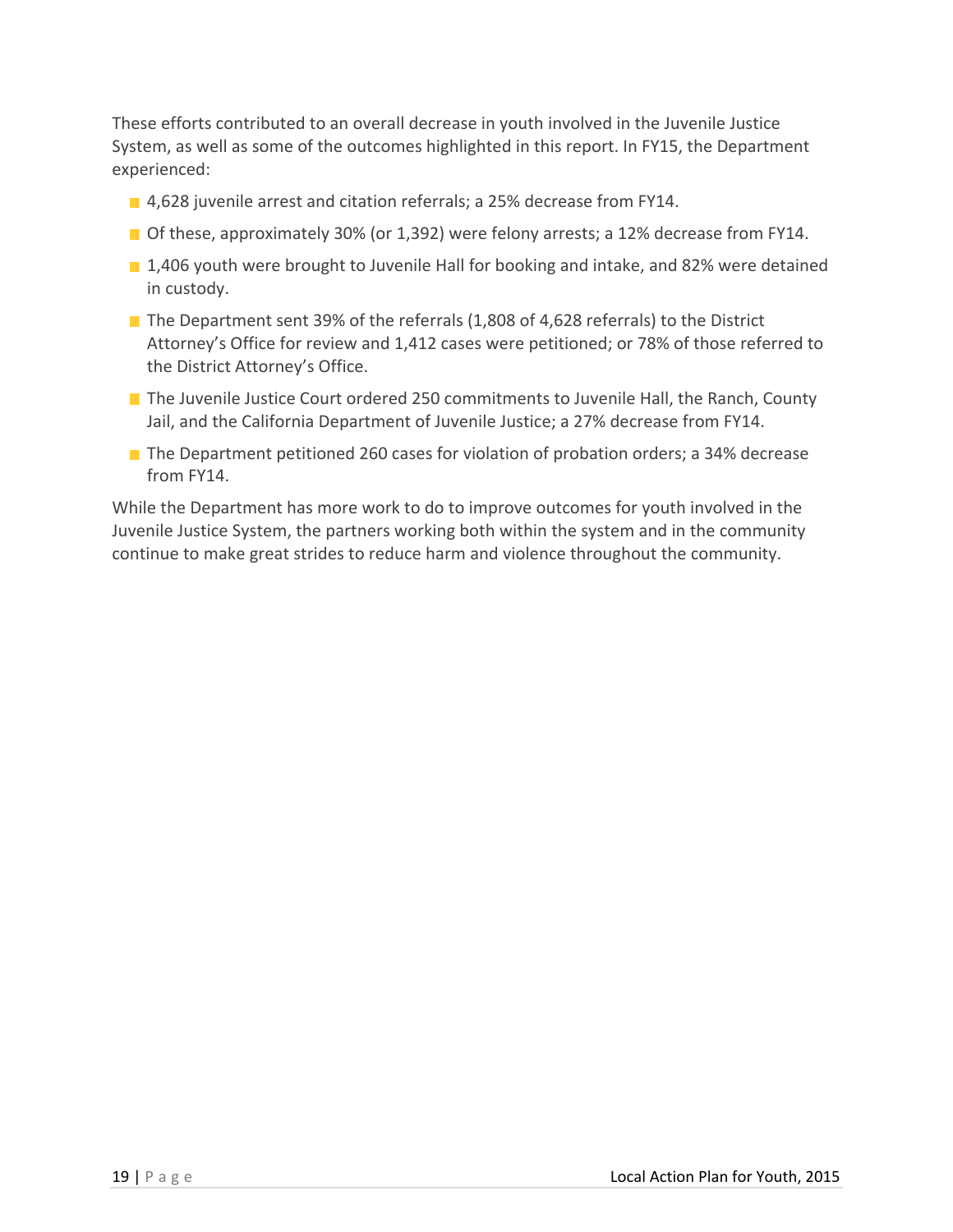# FACTORS THAT INFLUENCE YOUTH DEVELOPMENT AND DELINQUENCY

Applied Survey Research conducted a review of the literature pertaining to both juvenile delinquency and youth developmental assets. Provided below is a list of factors known to significantly influence youth development and delinquency. These are organized below by developmental domain: family factors, individual factors, school factors and community factors.

## Family‐Level Factors

- **Violent victimization** Being a victim of a violent crime is a significant risk factor for committing a violent offense. $3$
- **Family disruptions/transitions (divorce, separation, remarriage)** Based on the data collected from three longitudinal studies, there is a statistically significant relationship between the number of family transitions and prevalence of delinquency.<sup>4</sup>
- **Poor family management practices** Severe and inconsistent discipline, poor monitoring/supervision and failure to set clear expectations consistently predict later delinquency.<sup>5</sup>
- **Lack of parental involvement** Boys who are not involved in activities with their fathers are more likely to be violent as teenagers.<sup>6</sup> The benefits associated with family connectedness and parental involvement have also been reported in studies.<sup>78</sup> The researchers found that family engagement, closeness, communication and healthy role‐ modeling were all significantly related to youth self‐esteem, health promoting behavior and social competence. These family assets were also linked to decreases in youth externalizing behaviors such as arguing, bullying and disobedience.
- **Family meal time** Family members play the largest role in positive youth development. One of the strongest predictors of positive youth development is the child and his or her family regularly eating dinner together.<sup>9</sup> Research shows positive associations between the frequency of family dinners and positive identity (i.e., self‐ esteem, feeling a sense of purpose, positive view of the future).<sup>10</sup>

<sup>3</sup> Shaffer, J.N., Ruback, R.B. (2002). Violent victimization as a risk factor for violent offending among juveniles. *Juvenile Justice Bulletin*. U.S. Department of Justice, Office of Justice Programs, Office of Juvenile Justice and Delinquency Prevention.

<sup>4</sup> Thornberry, T.P., Smith, C.A. et al. (1999). Family disruption and delinquency. *Juvenile Justice Bulletin*. U.S. Department of Justice, Office of Justice Programs, Office of Juvenile Justice and Delinquency Prevention.

<sup>5</sup> Hawkins, J. D., Herrenkohl, T. I., Farrington, D. P., Brewer, D., Catalano, R. F., Harachi, T. W., et al. (2000). Predictors of youth violence. *Juvenile Justice Bulletin*, 1–12.

<sup>&</sup>lt;sup>6</sup> Ibid.

<sup>7</sup> Youngblade, L.M., Theokas, C., Schulenberg, J., Curry, L., Chan‐Huang, I., & Novak,M. (2007). Risk and promotive factors in families, schools, and communities: A contextual model of positive youth development in adolescence. *Pediatrics*, 199, S47‐S53.

<sup>8</sup> Resnick, M.D., Bearman, P.S. et al. (1997). Protecting adolescents from harm: Findings from the National Longitudinal Study on Adolescent Health. *Journal of the American Medical Association*, 278 (10): 823‐832.

<sup>9</sup> Theokas, C., & Lerner, R. M. (2006). Promoting positive development in adolescence: The role of ecological assets in families, schools, and neighborhoods. *Applied Developmental Science*, 10(2), 61‐74.

 $^{10}$  Fulkerson, Jayne A, Mary Story, Allison Mellin, Nancy Leffert, Dianne Neumark-Sztainer, & Simone A. French. "Family dinner meal frequency and adolescent development: Relationships with developmental assets and high‐risk behaviors." J Adolesc Health 39(3): 337‐345, 2006.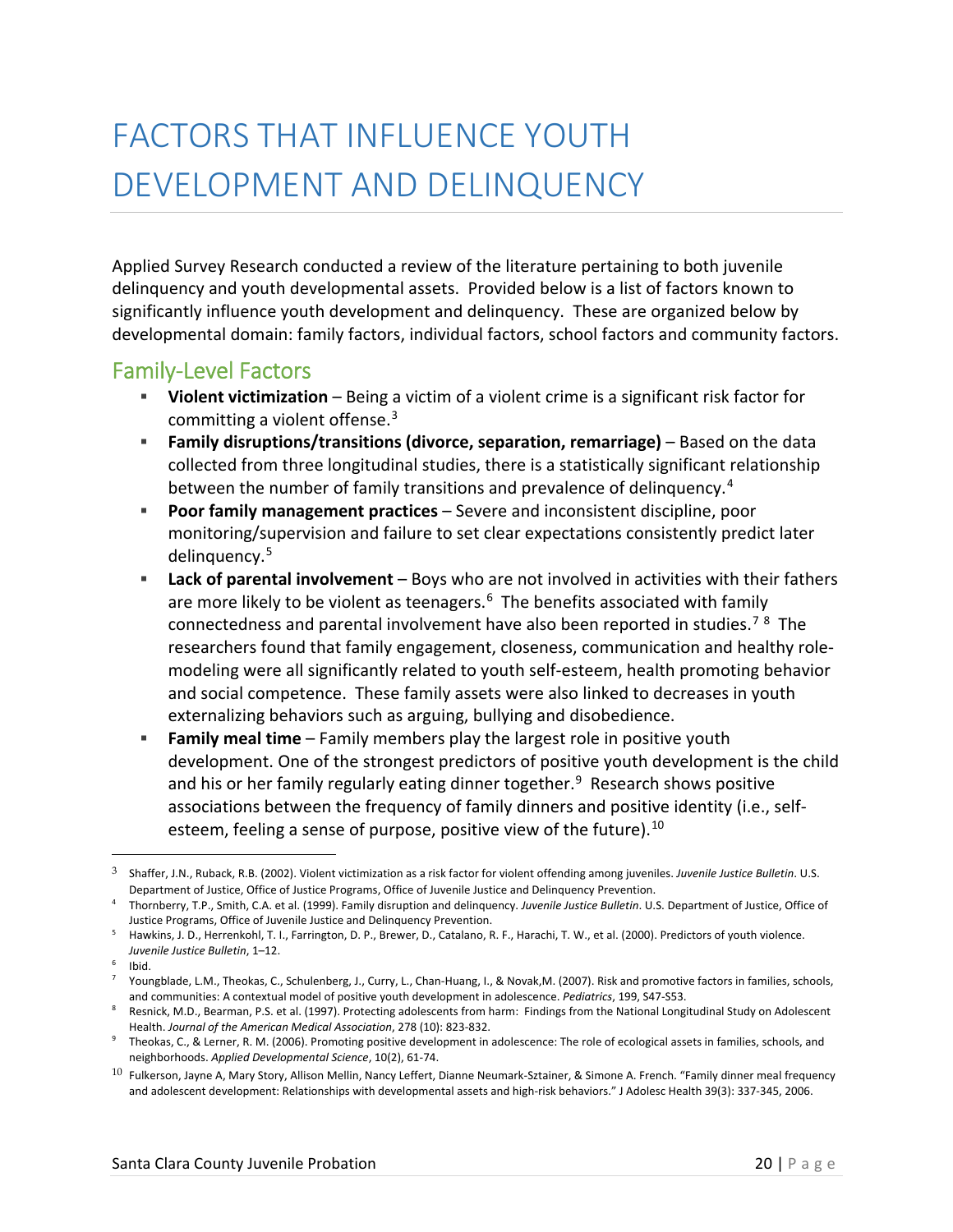**Child maltreatment** – Children who were maltreated in adolescence only and those who were maltreated throughout their childhood and adolescent years were significantly more likely to be involved in delinquent activities.<sup>11</sup>

## Individual Level Factors

- **Use/abuse of alcohol and/or other drugs –** Rates of substance use disorder in the Juvenile Justice system are higher than in the general population. Youth who have been in jail or a detention center are more likely to have used illicit drugs, alcohol or cigarettes than those who have not been in detention.  $^{12}$
- **Close association with anti‐social peers** Lacking social ties and having antisocial peers were found to be strong predictors of subsequent serious or violent offenses for youth age 12-14 years.<sup>13</sup>
- **Aggressiveness** Aggressive behavior from 6 to 13 years of age consistently predicts later violence in boys. According to a study conducted in Sweden, boys between 10‐13 years of age who were rated as aggressive by their teachers were six times more likely to be violent offenders. $^{14}$
- **Antisocial behavior** ‐ Stealing, destruction of property, smoking, etc. and antisocial beliefs are associated with violent behavior.<sup>15</sup>
- **Gender** A greater percentage of males are involved in violent offenses as compared to females. $^{16}$
- **Age** Studies indicate that juveniles typically commit their first offense before age 15.<sup>17</sup>
- Other individual factors mentioned in the literature include **hyperactivity, concentration, restlessness and risk‐taking behaviors.**17F **18**

## School‐Level Factors

 **Chronic absenteeism/truancy** – According to a study conducted in Los Angeles, chronic absenteeism was the strongest predictor of delinquency.<sup>19</sup> Truant youth between 12-

 $11$  Smith, Carolyn A., Terence P. Thornberry, and Timothy O. Ireland. Adolescent Maltreatment and Its Impact on Young Adult Antisocial Behavior. *Child Abuse & Neglect* 29, no. 10 (2005): 1099‐1119.

 $12$  Substance Use and Mental Health Services Administration. Substance Use, Abuse, and Dependence among Youths Who Have Been in Jail or a Detention Center, *National Survey on Drug Use and Health Report,* Office of Applied Studies (www.DrugAbuseStatistics.samhsa.gov [February 27, 2004])

<sup>13</sup> Lipsey, M. W., and Derzon, J. H. (1998). Predictors of Violent or Serious Delinquency in Adolescence and Early Adulthood: A Synthesis of Longitudinal Research. In R. Loeber and D. P. Farrington (eds.), *Serious and Violent Juvenile Offenders: Risk Factors and Successful Interventions*, Thousand Oaks, CA: Sage Publications, pp. 86–105.

<sup>&</sup>lt;sup>14</sup> Hawkins, J. D., Herrenkohl, T. I., Farrington, D. P., Brewer, D., Catalano, R. F., Harachi, T. W., et al. (2000). Predictors of youth violence. *Juvenile Justice Bulletin*, 1–12.

 $15$  Ibid.

<sup>16</sup> Snyder, H., Sickmund, M*.* (1999). Juvenile Offenders and Victims: 1999 National Report. Washington, DC: U.S. Department of Justice, Office of Justice Programs, Office of Juvenile Justice and Delinquency Prevention,

 $17$  Ibid

<sup>&</sup>lt;sup>18</sup> Hawkins, J. D., Herrenkohl, T. I., Farrington, D. P., Brewer, D., Catalano, R. F., Harachi, T. W., et al. (2000). Predictors of youth violence. *Juvenile Justice Bulletin*, 1–12.

<sup>&</sup>lt;sup>19</sup> Garry, Eileen (1996). Truancy: First Step to a Lifetime of Problems. Washington, DC: Office of Juvenile Justice and Delinquency Prevention. ED 408 666.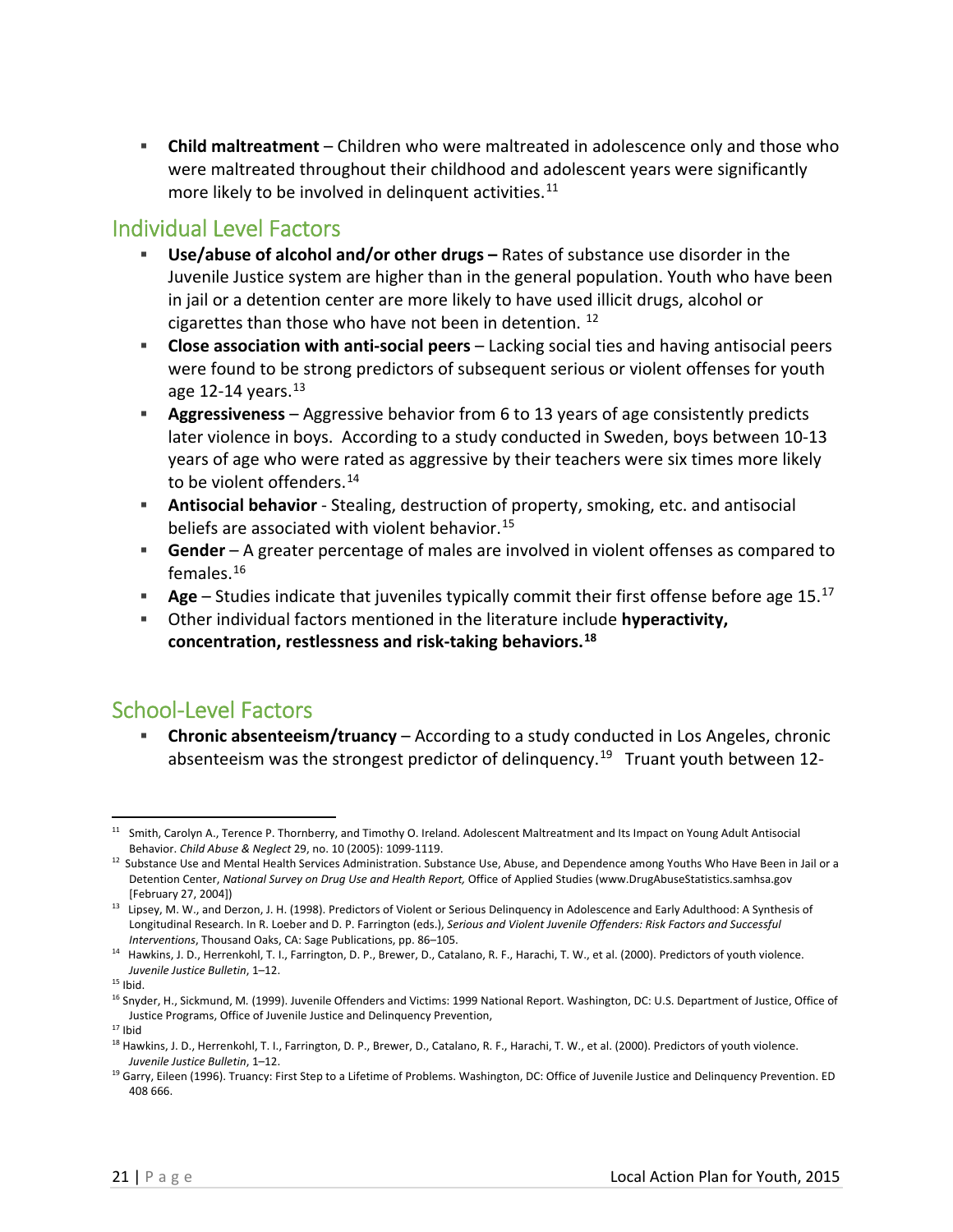14 years of age were more likely to engage in criminal behavior during adolescence and adulthood.<sup>20</sup>

 Additional school‐level factors mentioned in the literature **include poor academic achievement, and high delinquency rate at school.<sup>21</sup> Safety in school is related to** youth social competence, and school engagement and educational expectations lead to higher self-reported grades.<sup>22</sup>

## Community‐Level Factors

 **Connection to community** – Youth who are involved in youth programs, creative activities and volunteer work have improved academic performance (i.e., GPA).<sup>23</sup> Lack of involvement in pro-social leisure activities is a risk factor for delinquency.<sup>24</sup>

Finally, to determine which of the known factors demonstrate the strongest association to subsequent violence, researchers conducted a meta-analysis of 66 studies involving juvenile delinquency.<sup>25</sup> According to their research, for children between 12 and 14 years old, the top predictors of serious criminal behavior include unhealthy or unsupportive **social ties,** and **associating with antisocial peers.** 

Risk factors may have a cumulative effect, in that the greater number of risk factors experienced by a youth, the greater the likelihood of youth violence and gang involvement.<sup>26</sup> The presence of risk factors in multiple domains increases the likelihood of gang involvement as well.<sup>27</sup> The precursors of gang involvement appear long before youth actually join a gang. For the highest risk youth, a stepping‐stone pattern appears to begin as early as ages 3‐4 with the emergence of conduct problems, followed by elementary school failure at ages 6–12, delinquency onset by age 12, gang joining around ages 13–15, and serious, violent, and chronic delinquency onward from mid-adolescence.<sup>28</sup> Thus programs seeking to interrupt this progression must address risk factors early and in multiple developmental domains. A full list of risk factors for serious and violence delinquency identified by the OJJDP National Gang Center is presented in Appendix 2.<sup>29</sup>

<sup>&</sup>lt;sup>20</sup> Hawkins, J. D., Herrenkohl, T. I., Farrington, D. P., Brewer, D., Catalano, R. F., Harachi, T. W., et al. (2000). Predictors of youth violence. *Juvenile Justice Bulletin*, 1–12.

 $21$  Ibid.

<sup>&</sup>lt;sup>22</sup> Youngblade, L.M., Theokas, C., Schulenberg, J., Curry, L., Chan-Huang, I., & Novak,M. (2007). Risk and promotive factors in families, schools, and communities: A contextual model of positive youth development in adolescence. *Pediatrics*, 199, S47‐S53.

<sup>&</sup>lt;sup>23</sup> Scales, P. C., Benson, P. L., Roehlkepartain, E. C., Sesma, A. Jr., & van Dulmen, M. (2006). The role of developmental assets in predicting academic achievement: A longitudinal study. *Journal of Adolescence*, 29 (5): 692–708.

<sup>&</sup>lt;sup>24</sup> Latessa, Edward J. (presentation 2010) What Works and What Doesn't in Reducing Recidivism with Youthful Offenders: The Principles of *Effective Intervention.*

<sup>&</sup>lt;sup>25</sup> Hawkins, J. D., Herrenkohl, T. I., Farrington, D. P., Brewer, D., Catalano, R. F., Harachi, T. W., et al. (2000). Predictors of youth violence. *Juvenile Justice Bulletin*, 1–12.

<sup>&</sup>lt;sup>26</sup> Hill, K.G., Howell, J.C., Hawkins, J.D., & Battin-Pearson, S. (1999). Childhood risk factors for adolescent gang membership: Results from the Seattle Social Development Project. Journal of Research in Crime & Delinquency, 36, 300‐322

<sup>&</sup>lt;sup>27</sup> Thornberry, T.P., Krohn, M.D., Lizotte, A.J., Smith, C.A., & Tobin, K. (2003). Gangs and delinquency in developmental perspective. New York: Cambridge University Press.

<sup>&</sup>lt;sup>28</sup> Howell, J.C., & Egley, A., Jr. (2005). Moving risk factors into developmental theories of gang membership. Youth Violence & Juvenile Justice, 3, 334‐354.

<sup>29</sup> http://www.nationalgangcenter.gov/SPT/Risk‐Factors/Research‐Review‐Criteria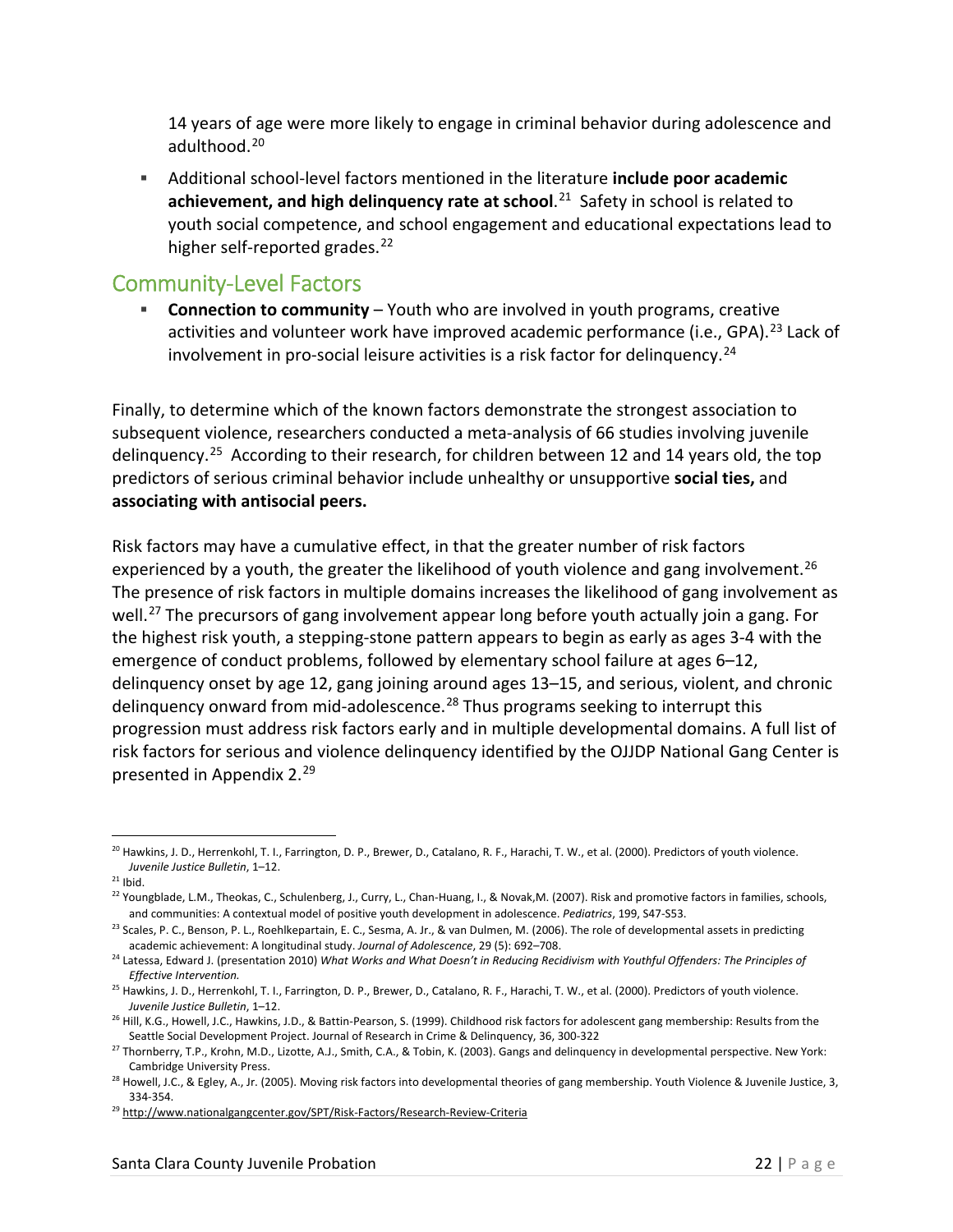# FINDINGS FROM THE LOCAL ACTION PLAN STUDY

While the above sources provide good frames of reference for considering which needs to address in Santa Clara County, the primary data gathered from group interviews and key informant interviews in this planning process has been the basis for proposing the top needs or outcomes to be addressed, with the assumption that local stakeholders drew upon similar frames of reference when they provided their input (e.g. their own experience, recent assessments, their view of the literature). Addressing these major outcome areas will require changes within the juvenile probation system, surrounding systems, and the overall community over the next few years. To implement this transformation, the Department will take action in six need areas based upon the results of the current study:



The following section discusses each need action and related solutions suggested by stakeholder and youth as well as related evidence based practices from the 'what works' literature.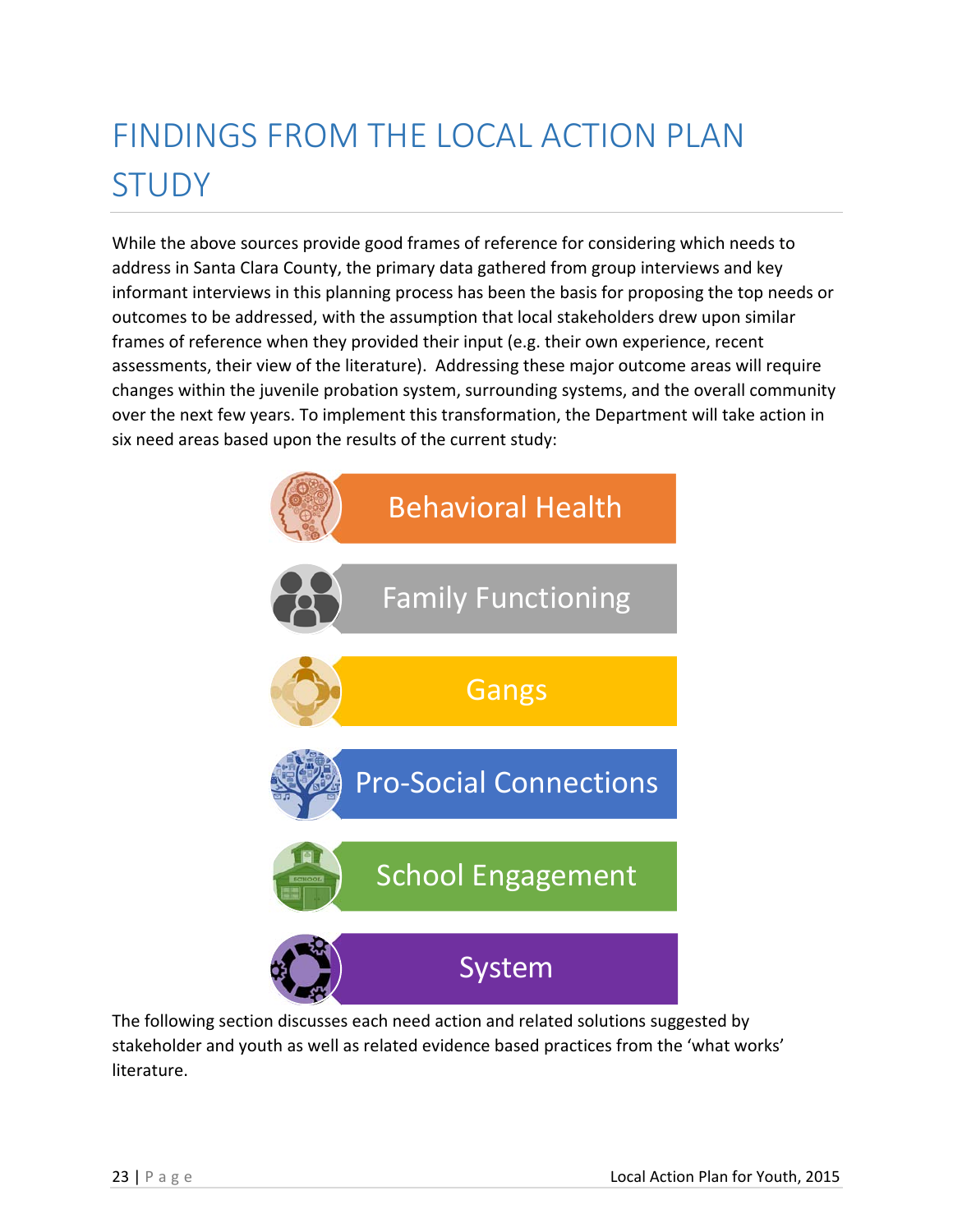

## **Behavioral Health**

## NEED AREA: Behavioral Health

A significant proportion of youth involved with the juvenile justice system have behavioral health problems including mental health problems, trauma, aggression issues, and antisocial behavior. Youth focus group participants cited drugs as the number one "cause" leading to the justice system involvement. There was wide recognition amongst focus group and interview participants that these behaviors were due to underlying stressors such as poverty, family dysfunction, and lack of activities available for youth. Nationwide, juvenile justice systems are looking at the best way to address these problems, especially trauma, with youth already in contact with the system as well as ways to prevent youth from having contact with the system because of improperly managed or addressed behavioral health issues. An expert on mental health and substance abuse spoke with us saying that, "the less institutionalized youth are, the better." Many of those that we interviewed mentioned the associated trauma of being in the system and how diverting youth from institutionalization could have a large, positive effect on youth's mental health.

### *Suggested Strategies*

Stakeholders and youth had numerous suggestions for addressing behavioral health issues with youth:

- » Recognize different types of trauma: personal, environmental, system‐induced and provide youth coping skills
- » Use of Motivational Interviewing, trauma‐ informed services
- » Counseling, for some cases
- » Building connections to a positive, supportive adult

*"Let's meet youth where they are."* **‐**Probation Staff

- » Provide appropriate level of substance abuse treatment (ACCESS!)
- » Note that youth said "no program would help them stop using…" and that only a personal crisis (or a friend/relative) would get them to stop using
- » Identify and support youth with learning disabilities

### *Related Evidenced Based Practices (EBPs)*

**Trauma Focused Cognitive Behavioral Therapy (TF‐CBT) and Cognitive Behavioral Intervention for Trauma in Schools (CBITS):** The goal of TF‐CBT is to help children, adolescents, and their parents overcome the negative emotional effects brought on from traumatic experiences or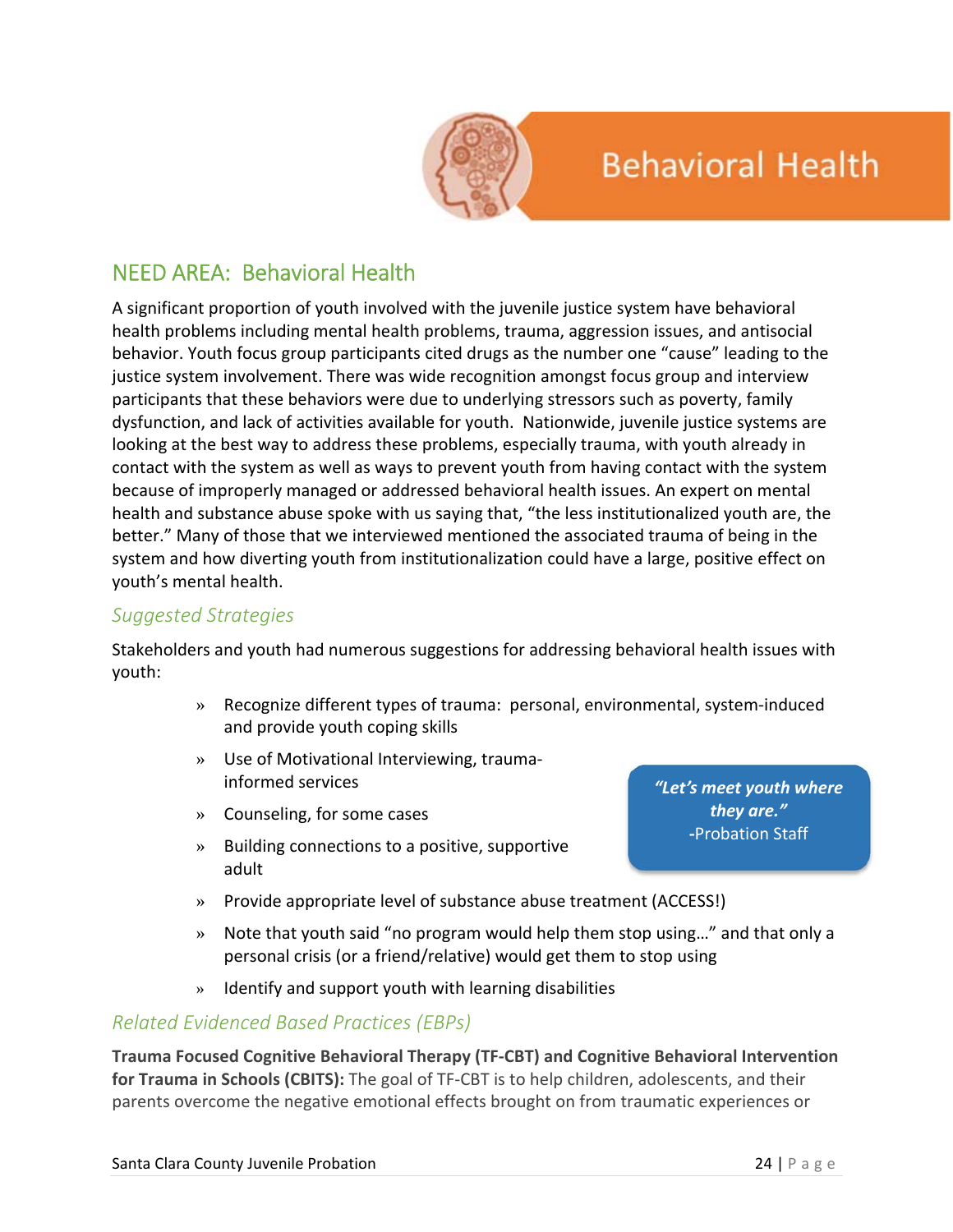ACEs and to minimize any resulting emotional disorders. The approach teaches youth and parents different tools to help them process their thought and feelings that result from any traumatic event. Similarly, CBITS was designed to be used in schools to help children who have had substantial exposure to traumatic events. CBITS focuses on reducing trauma symptoms, building resilience, and increasing peer and parent support.<sup>30</sup> Both interventions have a plethora of research showing the significant, positive outcomes of their participants and both have been shown successful with diverse ethnic/racial population.<sup>28, 31</sup>

TF‐CBT has been shown to improve behavior problems, sexualized behaviors, anxiety, depression, and social competence in school-aged children and adolescents with PTSD.<sup>29</sup> Originally developed for children who had experienced sexual abuse, TF‐CBT has been evaluated and found effective for children who have witnessed or experienced violence as well as for children experiencing Childhood Traumatic Grief. A 2001 study looking at 229 children traumatized from sexual abuse found that the children who received the TF‐CBT intervention experienced significantly greater improvements in PTSD, depressive, anxiety, and behavior symptoms.<sup>32</sup> Non-offending parents who participated with their child in the intervention had significant improvements in their own depressive symptoms as well as parenting practices and parental support.30

**Cognitive Behavioral Intervention for Trauma in Schools (CBITS)** has been successfully implemented in middle schools with a diverse population of students and has shown significant improvements in PTSD and depressive symptoms as well as psychosocial dysfunction in participants.<sup>28</sup> A study done in 2002 using CBITS with  $6<sup>th</sup>$  grade students in Los Angeles found that the intervention significantly improved self‐reported PTSD symptoms, self‐reported depressive symptoms, and parent reported psychosocial dysfunction for a range of students including students with comorbid disorders or who had experienced more than one substantial trauma.<sup>33</sup>

**Adolescent Community Reinforcement Approach (A‐CRA):** Substance use is a large problem amongst youth in the juvenile justice system in Santa Clara. A‐CRA is a behavioral intervention shown to effectively decrease substance use in adolescents and young adults. A‐CRA is a modified version of the adult CRA model with a procedure that is more developmentally appropriate for adolescents and combines individual work with work including the child's caregiver or parent.<sup>34</sup> The approach is based on the idea that environment encourages or discourages substance use and works to promote prosocial environments and positive peer and family relationships that reward non-drug use.<sup>35</sup> The intervention has shown statistically

<sup>30</sup> OJJDP Model Programs Guide.

<sup>31</sup> How to implement Trauma‐Focused Cognitive Behavioral Therapy (TF‐CBT). *The National Child Traumatic Stress Network*.

<sup>32</sup> Cohen, J., Mannarino, A., Murray, L., & Igelman, R. (2006). Psychosocial interventions for maltreated and violence-exposed children. *Journal of Social Issues J Social Issues, 62*, 4, 737‐766.

<sup>33</sup> Stein, B., Jaycox, L., Kataoka, S., Wong, M., Tu, W., Elliott, M., & Fink, A. (2002). A Mental Health Intervention for Schoolchildren Exposed to Violence. *JAMA,* 603‐603.

<sup>34</sup> Meyers, R., Roozen, H., & Smith, J. (2011). The Community Reinforcement Approach: An update of the evidence. *Alcohol Research & Health, 33,* 4, 380‐388.

<sup>&</sup>lt;sup>35</sup> Godley, S., Meyers, R., & Smith, J. (2001). The Adolescent Community Reinforcement Approach for adolescent cannabis users. *U.S. Department of Health and Human Services Center for Substance Abuse Treatment.*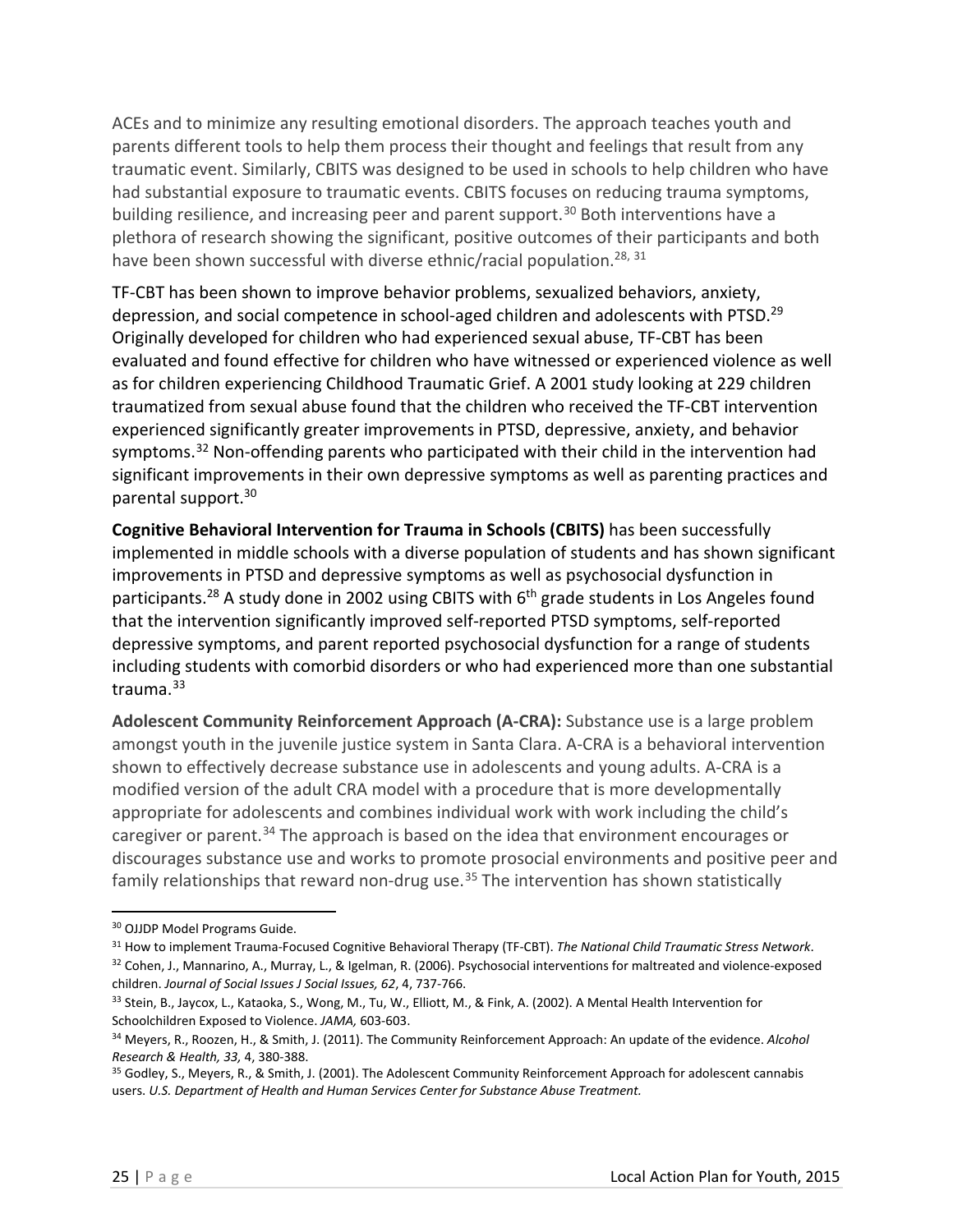significant results in decreasing substance use and increasing participation in care and follow-up after the A-CRA program was finished.<sup>36</sup> A-CRA has also been effective with adolescents who have co-occurring substance use and psychiatric problems and has been found to be more cost effective than comparable substance abuse treatment models.<sup>34</sup>

**Aggression Replacement Training (ART**): Impulse control is something many adolescents struggle with especially adolescent offenders. ART works to develop skills for middle school and high school youth to appropriately and effectively control their angry impulses and recognize perspectives outside of their own. In 1999, Washington State began implementing ART with youth on probation and their 18‐month recidivism rates from 2000 found a significant decrease in recidivism by the youth who participated in the ART program (Wash state pub policy 2004). ART has also been found effective in reducing behavioral problems and improving social skills in youth participants (Gunderson, K., & Svartdal, F. (2006) Aggression Replacement Training in Norway: Outcome evaluation of 11 Norwegian student projects, *Scandinavian Journal of Educational Research, 50, 1,* pp. 63‐81). Probation currently used a version of ART at the Ranch program.

**Anger Workbook for Women (AWW)**: Women with identified anger management problems, that predispose them to domestic violence, will participate in a program designed by Petracek and utilizes the Anger Workbook for Women (AWW). This approach is based on research about women's anger and uses interactive relationally based techniques based a social learning theory to help women understand and manage angry feelings.

This model uses a small group format in which information is presented and discussed by the participants. (Maximum 12 participants per group) Homework assignments reinforce learning and behavioral changes. The modules in this workbook include: women's socialization and anger, dealing with angry feelings, interpersonal boundaries, experiencing personal power, managing stress, addressing self‐esteem, anger towards children, healing from abuse, tools for better communication, appropriate "self-talk", anger as it relates to physical health, mental health, and substance abuse, and spirituality, and the positive aspects of anger.

The AWW curriculum is listed with the SAMHSA National Registry of Evidence‐based Programs and Practices (NREPP), the National Alliance on Mental Illness (NAMI), and used through correctional programs across the country.

**Motivational Enhancement Theory and Motivational Interviewing Techniques** have been acknowledged by the Federal Substance Abuse and Mental Health Services Administration (SAMHSA) as evidence based interventions that support integrated substance abuse and mental health treatment. This theory states that people change their behavior only when they are motivated to do so. Furthermore, what motivates each individual is different, and that motivation is based on each person's particular life goals and dreams. The theory incorporates Stages of Change Theory that describes stages of motivation for any particular change. The Stage of Change theory also suggests that interventions are most effective in changing behavior

<sup>&</sup>lt;sup>36</sup> Dennis, M., Godley, S., & Diamond, G. (2007). The Cannabis Youth Treatment (CYT) study: Main findings from two randomized trials. *Journal of Substance Abuse Treatment, 27,* 197‐213.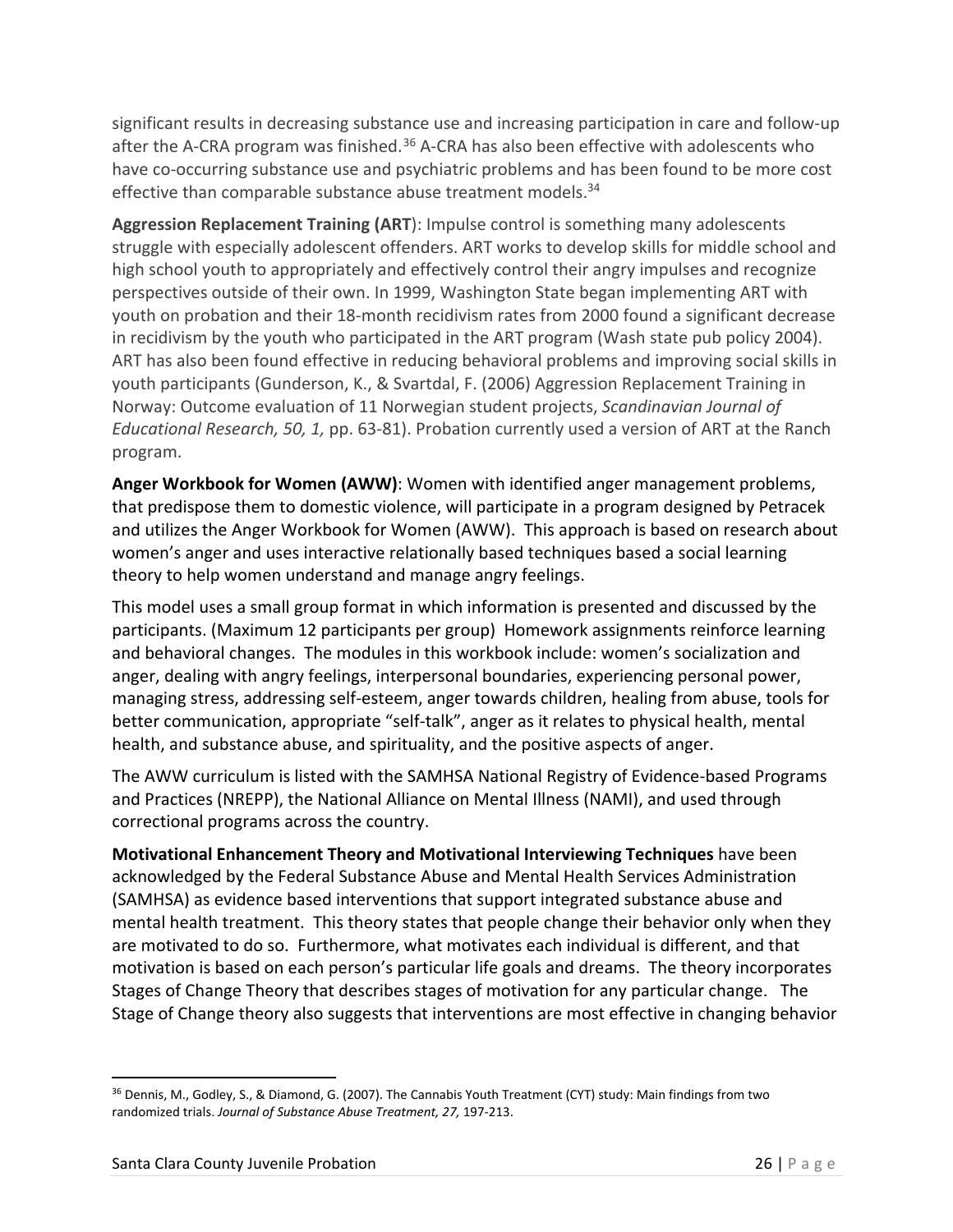when they are appropriate to the stage of change the individual is in. All sworn Probation staff have been trained in motivational interviewing (general theory and application).

**Seeking Safety** is a present‐focused therapeutic program for women suffering from trauma, substance abuse, and/or posttraumatic stress disorder (PTSD). The Seeking Safety curriculum is listed with the SAMHSA National Registry of Evidence‐based Programs and Practices (NREPP), National Institute of Corrections (NIC), and used throughout correctional programs across the country. The treatment was designed for flexible use: group or individual format, male and female clients, and a variety of settings (e.g., outpatient, inpatient, residential). Seeking Safety focuses on coping skills and psychoeducation and has five key principles: 1) Safety as the overarching goal (helping clients attain safety in their relationships, thinking, behavior, and emotions); 2) Integrated treatment (working on both PTSD and substance abuse at the same time); 3) A focus on ideals to counteract the loss of ideals in both PTSD and substance abuse; 4) Four content areas: cognitive, behavioral, interpersonal, case management; and 5) Attention to clinician processes (helping clinicians work on countertransference, self‐care, and other issues).

Seeking Safety consists of 25 topics that can be conducted in any order: Introduction/Case Management, Safety, PTSD: Taking Back Your Power, When Substances Control You, Honesty, Asking for Help, Setting Boundaries in Relationships, Getting Others to Support Your Recovery, Healthy Relationships, Community Resources, Compassion, , Creating Meaning, Discovery, Integrating the Split Self, Recovery Thinking, Taking Good Care of Yourself, Commitment, Respecting Your Time, Coping with Triggers, Self‐Nurturing, Red and Green Flags, Detaching from Emotional Pain (Grounding), Life Choices, and Termination.

**Helping Women Recover (HWR): A Program for Treating Substance Abuse and Beyond Trauma** is a manual‐driven treatment programs that, when combined, serve women who have substance use disorders and are likely to have co-occurring trauma histories (i.e., sexual or physical abuse). This programming is currently offered by Bridges. Helping Women Recover and Beyond Trauma sessions use cognitive behavioral skills training, mindfulness meditation, experiential therapies (e.g., guided imagery, visualization, art therapy, movement), psychoeducation, and relational techniques to help women understand the different forms of trauma, typical reactions to abuse, and how a history of victimization interacts with substance use to negatively impact lives. HWR listed with the SAMHSA National Registry of Evidence‐ based Programs and Practices (NREPP), National Institute of Corrections (NIC), and used throughout correctional programs across the country.

**Hazelden Living in Balance (LIB)** is a manual evidenced‐based, comprehensive addiction treatment program that emphasizes relapse prevention via life skills. The LIB curriculum is listed with the SAMHSA National Registry of Evidence‐based Programs and Practices (NREPP) and used through correctional programs across the country.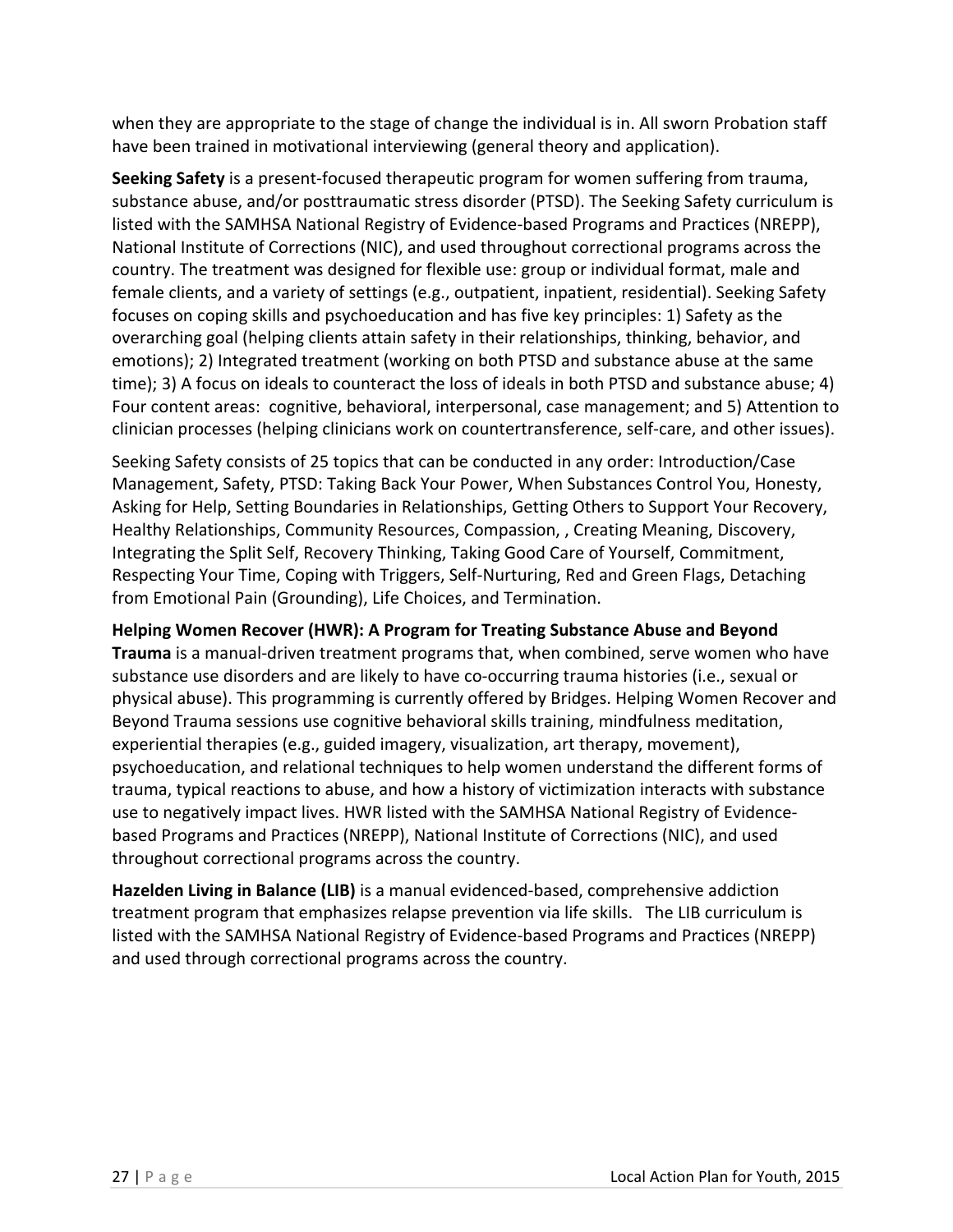

## Family

## NEED AREA: Family

Family systems and parent‐child interactions have a large impact on the behavior of youth and play a key role in preventing recidivism. Unstable family environments and poverty were the number two reason cited by youth for their involvement with the system.

Family functioning as indicated by positive communication, sharing, trust, and parental involvement is important. Many of the families interviewed reported that their family lives in poverty and/or unstable family environments that have low family functioning. Parents share

that they do not have the skills or resources to manage their child. Many youth don't have access to basic needs which makes all other aspects of life extremely difficult to prioritize. Improved family functioning will provide the supports a young person requires as family is the primary influence in a youth's life. Many youth note that these family environments are the number two reason they ended up in the juvenile justice system. Youth feel trapped with no one to turn to and limited family supports.

**"We often call parents 'bad parents,' instead of giving them the tools to deal with a difficult teen."** 

**‐**Court ‐Related Stakeholder

### *Suggested Strategies*

Stakeholders and families were passionate about strengthening families of youth and recommended the following:

- » Comprehensive assessment of not only youth but of family and home environment needs
- » Holistic case planning and resource linkage to nearby services with possible family‐navigator type support
- » Work with other community partners to ensure basic needs are met for families
- » Build parent efficacy ‐ "It's not lack of will; it's lack of capacity."
- » Find ways to engage families as the partner/part of the solution (e.g., TDM, MST, MDT)
	- *What are their goals for their child?*
	- *How can they help?*
- » Parent education around discipline
- » Support parents who need help through family navigator‐type models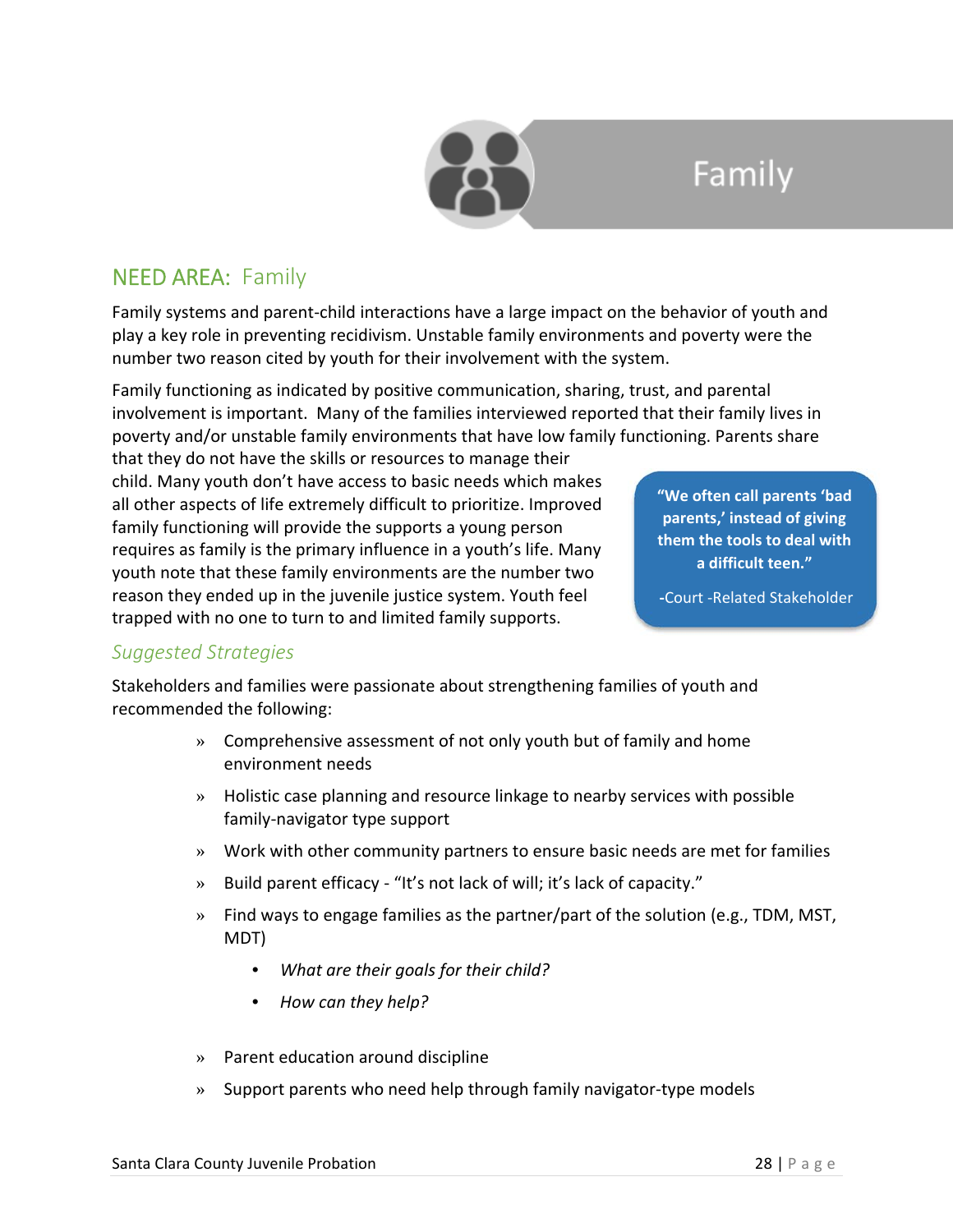## *Related Evidenced Based Practices (EBPs)*

**Positive Family Support (PFS)** previously known as Adolescent Transitions Program (ATP), is an interactive program for at-risk middle school students and their families designed to address family dynamics so as to prevent adolescent problem behavior such as substance use and antisocial behaviors. The program focuses on building parent's family management and communication skills as well as helping youth to cope with stress and anger, problem solve, make healthy decisions, behave respectfully, and succeed in school. A study using PFS (named ATP when the study was implemented) with sixth grade students found that the intervention significantly reduced the risk for problem behaviors from early to late adolescence, including substance use and antisocial behaviors.<sup>37</sup> Similar studies have also found that PFS participants reported significantly less substance use in ninth grade than their counterparts who did not participate in PFS<sup>38</sup>.

**Functional Family Therapy (FFT)** is a prevention and intervention model that uses family‐based work to improve family strength and behavior for high risk youth. The process consists of both individual work and relational work and has five phases: engagement and therapist establishing a strength‐based relationship with the youth and family, motivation and concentrating on the relationship between youth and parent/caregiver, analysis of the relational process of the family, and behavior change through communication, problem‐solving, and conflict resolution.<sup>36</sup> Many studies have shown the efficacy of FFT in reducing recidivism, but in 2015 a new study was released indicating FFT as a promising effective tool for youth of various ethnic and racial minorities.<sup>39</sup>

**Multisystemic Therapy (MST):** Youth in contact with the juvenile justice system are most often the youth in need of the most support and services, yet typically their families face many barriers preventing them from accessing the services they need. MST is an intensive, home‐ based intervention that provides youth and family with support and services that work well with the family's schedule. MST uses a variety of techniques to help identify drivers of the youth's behavior in his or her social environment, modify the youth's behavior, and strengthen the family system.<sup>36</sup> A 2006 study found that MST, compared to the usual court services, resulted in a significant decrease in recidivism amongst its youth participants. The study also found that the MST participants made significantly more progress in home, school, and community functioning.<sup>40</sup> Santa Clara County Probation's wraparound services successfully follow this model. Probation and DFCS have a combined 300 slots of Wraparound Services

<sup>37</sup> Connell, A., Dishion, T., Yasui, M., & Kavanagh, K. (2007). An adaptive approach to family intervention: Linking engagement in family‐centered intervention to reductions in adolescent problem behavior. *Journal of Consulting and Clinical Psychology,* 568‐ 579.

<sup>38</sup> OJJDP Model Programs Guide.

<sup>39</sup> Darnell, A., & Schuler, M. (2015). Quasi-experimental study of Functional Family Therapy effectiveness for juvenile justice aftercare in a racially and ethnically diverse community sample. *Children and Youth Services Review, 50,* 75‐82. <sup>40</sup> Timmons‐Mitchell, J., Bender, M., Kishna, M., & Mitchell, C. (2006). An independent effectiveness trial of Multisystemic

Therapy with juvenile justice youth. *Journal of Clinical Child and Adolescent Psychology, 35,* 2, 227‐236.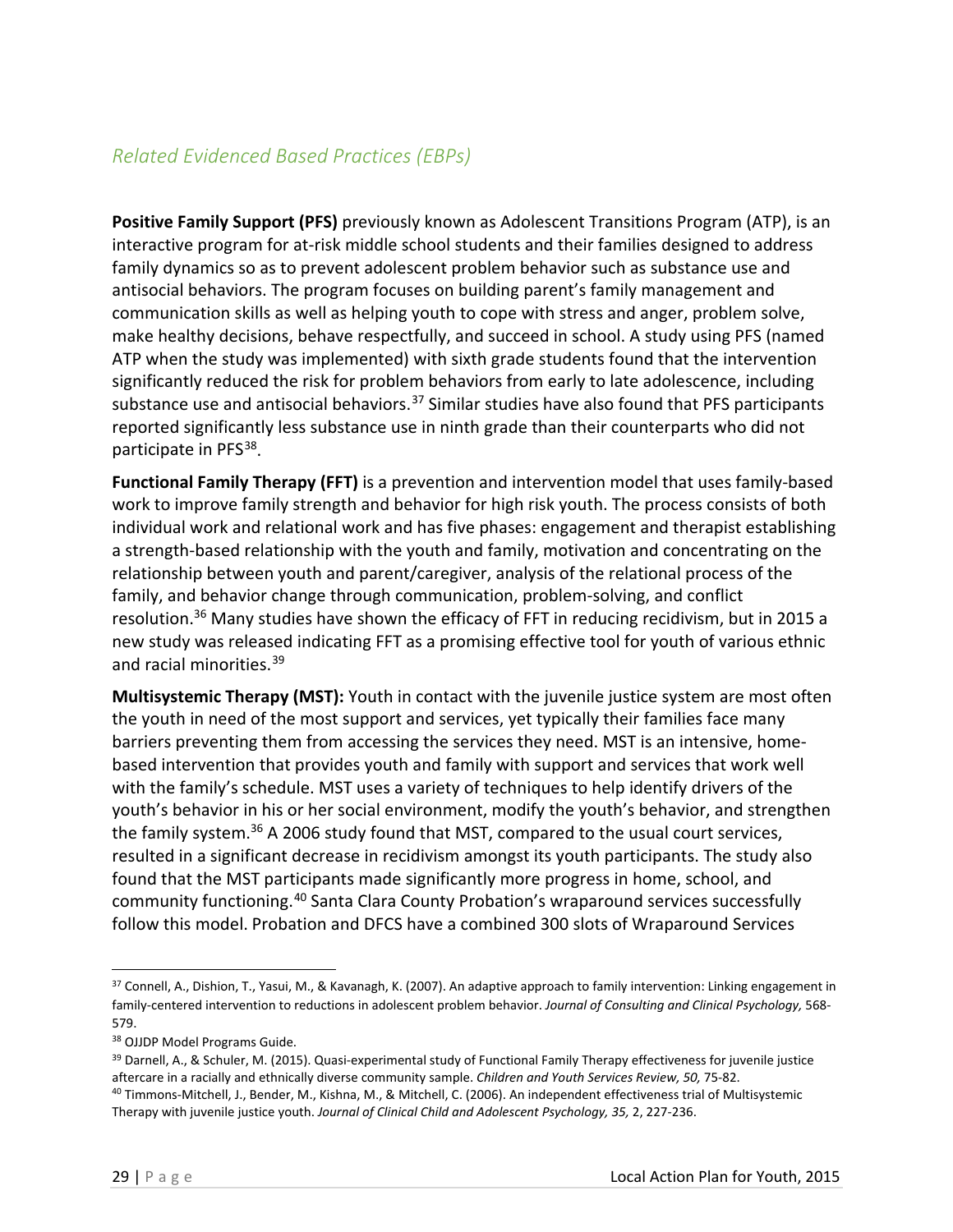available and did not have a waiting list at the time of this report. Expansion of MST within the department would be beneficial.

**Strengthening Families Program (SFP)** is a nationally and internationally recognized parenting and family strengthening program for high-risk and regular families with children ages 3-16. SFP is an evidence‐based family skills training program found to significantly reduce problem behaviors, delinquency, and alcohol and drug abuse in children and to improve social competencies and school performance. It has been empirically shown to help improve parenting skills for families in which one or both parents are in early stages of recovery from substance addiction and in which there is a high risk for domestic violence and/or child abuse. Child maltreatment decreases as parents strengthen bonds with their children and learn more effective parenting skills.

SFP comprises three life‐skills courses delivered in 14 weekly, 2‐hour sessions. The Parenting Skills sessions are designed to help parents learn to increase desired behaviors in children by using attention and rewards, clear communication, effective discipline, substance use education, problem solving, and limit setting. The Children's Life Skills sessions are designed to help children learn effective communication, understand their feelings, improve social and problem‐solving skills, resist peer pressure, understand the consequences of substance use, and comply with parental rules. In the Family Life Skills sessions, families engage in structured family activities, practice therapeutic child play, conduct family meetings, learn communication skills, practice effective discipline, reinforce positive behaviors in each other, and plan family activities together. Participation in ongoing family support groups and booster sessions is encouraged to increase generalization and the use of skills learned.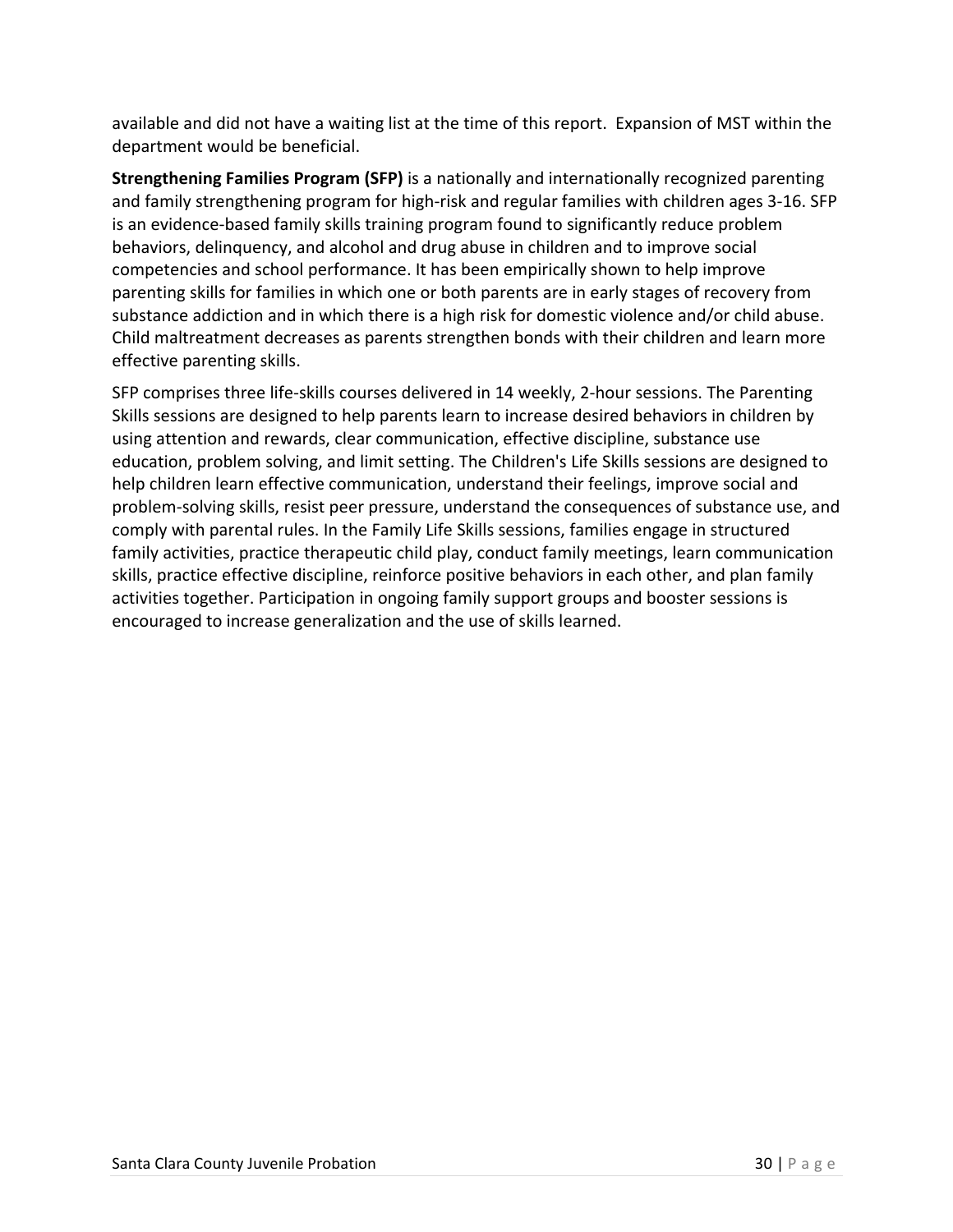

## Gangs

## NEED AREA: Gang Involvement

Gang affiliation and involvement is a significant issue with youth in Santa Clara County. Many youth felt that "no program would get them to stop with gangs" and that only some sort of personal crisis or tragedy would be effective in getting them to leave or stop affiliating with a gang. Gangs seemingly provide youth with protection, respect, family, and resources and many of these youth belong to families with multi‐generations of gang involvement. Youth need to be able to recognize themselves that the negatives of gang involvement outweigh the positives and they need to be able to see realistic alternatives to gang involvement.

### *Suggested Strategies*

Gang involvement was one need area that stakeholders and family really felt was complex and not easily addressed. Many people suggested that gang intervention does not work as an all or nothing initiative but rather, how can youth cope and work within the world's that they live in? Suggested strategies were limited but included:

- » Wide recognition that these behaviors due to underlying stressors related to poverty, boredom, lack of positive adult role models or parent figures, lack of power, lack of real alternatives, multi‐generations of gang involvement
- » Note that youth said "no program would get them to stop associating with gangs…" and that only a personal crisis (or a friend/relative) would get them to cease involvement
- » Consider harm reduction approach to gang involvement
- » Need to connect better with Jerry Tello's work (National Compadres Network), and Fatherhood Collaborative
- » Develop Latino‐centric services via Probation

**"Take away colors and hand signals and you can't tell one gang apart from the next, yet their fighting, sometimes to the death, over it."**

‐A local Judge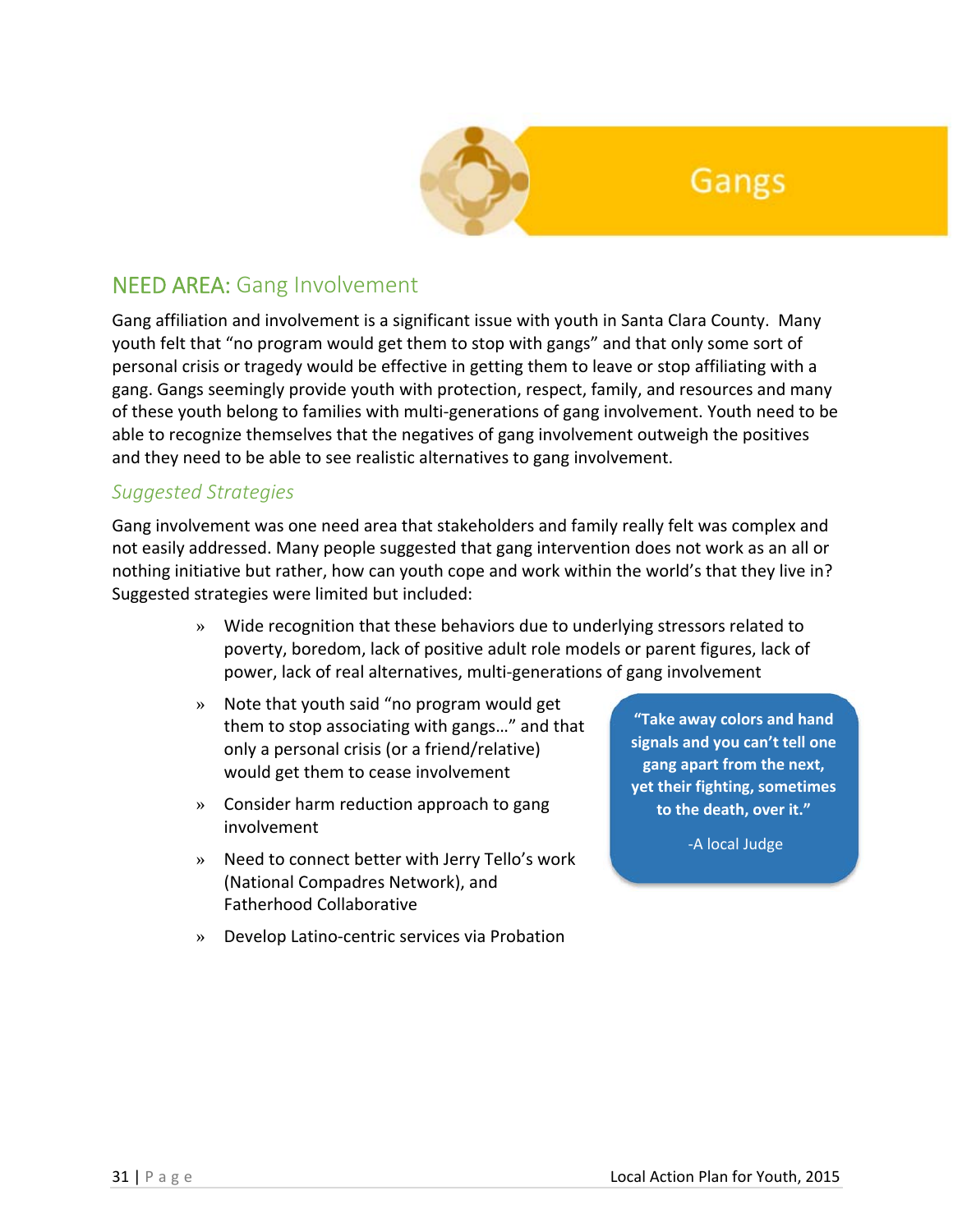#### *Table 3: Risk Factors for Delinquency*<sup>41</sup> (\*correlated to related to gang *involvement*)

#### **INDIVIDUAL**

- Antisocial/delinquent beliefs\*
- **Drug dealing**
- Early dating/sexual activity/fatherhood\*
- Few social ties (involved in social activities, popularity)
- General delinquency involvement\*
- High alcohol/drug use\*
- $\blacksquare$  High drug dealing
- **Illegal gun ownership/carrying**
- Life stressors\*
- Makes excuses for delinquent behavior (neutralization)\*
- Mental health problems\*
- Physical violence/aggression\*
- Violent victimization<sup>\*</sup>

#### **SCHOOL**

- **Bullying**
- **Frequent school transitions**
- **Low academic aspirations\***
- **Low math achievement test scores (males)\***
- Low parent college expectations for child\*
- Low school attachment/bonding/ motivation/commitment to school\*
- Poor school attitude/performance; academic failure\*
- Poorly organized and functioning schools/ inadequate school climate/negative labeling by teachers\*

#### **PEER**

- Association with antisocial/aggressive/delinquent peers; high peer delinquency\*
- Association with gang-involved peers/relatives<sup>\*</sup>
- Gang membership

#### **FAMILY**

- Antisocial parents
- Broken home/changes in caretaker\*
- Delinquent/gang-involved siblings<sup>\*</sup>
- Family history of problem behavior/criminal involvement
- Family poverty/low family socioeconomic status\*
- Family violence (child maltreatment, partner violence, conflict)
- Having <sup>a</sup> teenage mother
- High parental stress/maternal depression
- Lack of orderly and structured activities within the family
- **Living in a small house**
- Low attachment to child/adolescent\*
- **Low parent education\***
- Parental use of physical punishment/harsh and/or erratic discipline practices
- Poor parental supervision (control, monitoring, and child management)\*
- Poor parent-child relations or communication

#### **COMMUNITY**

- Availability and use of drugs in the neighborhood\*
- Availability of firearms\*
- Community disorganization\*
- Economic deprivation/poverty/residence in <sup>a</sup> disadvantaged neighborhood\*
- **Exposure to violence and racial prejudice**
- Feeling unsafe in the neighborhood\*
- High-crime neighborhood\*
- **Low neighborhood attachment\***
- Neighborhood physical disorder
- Neighborhood youth in trouble\*

<sup>41</sup> Source: http://www.nationalgangcenter.gov/SPT/Risk‐Factors/Research‐Review‐Criteria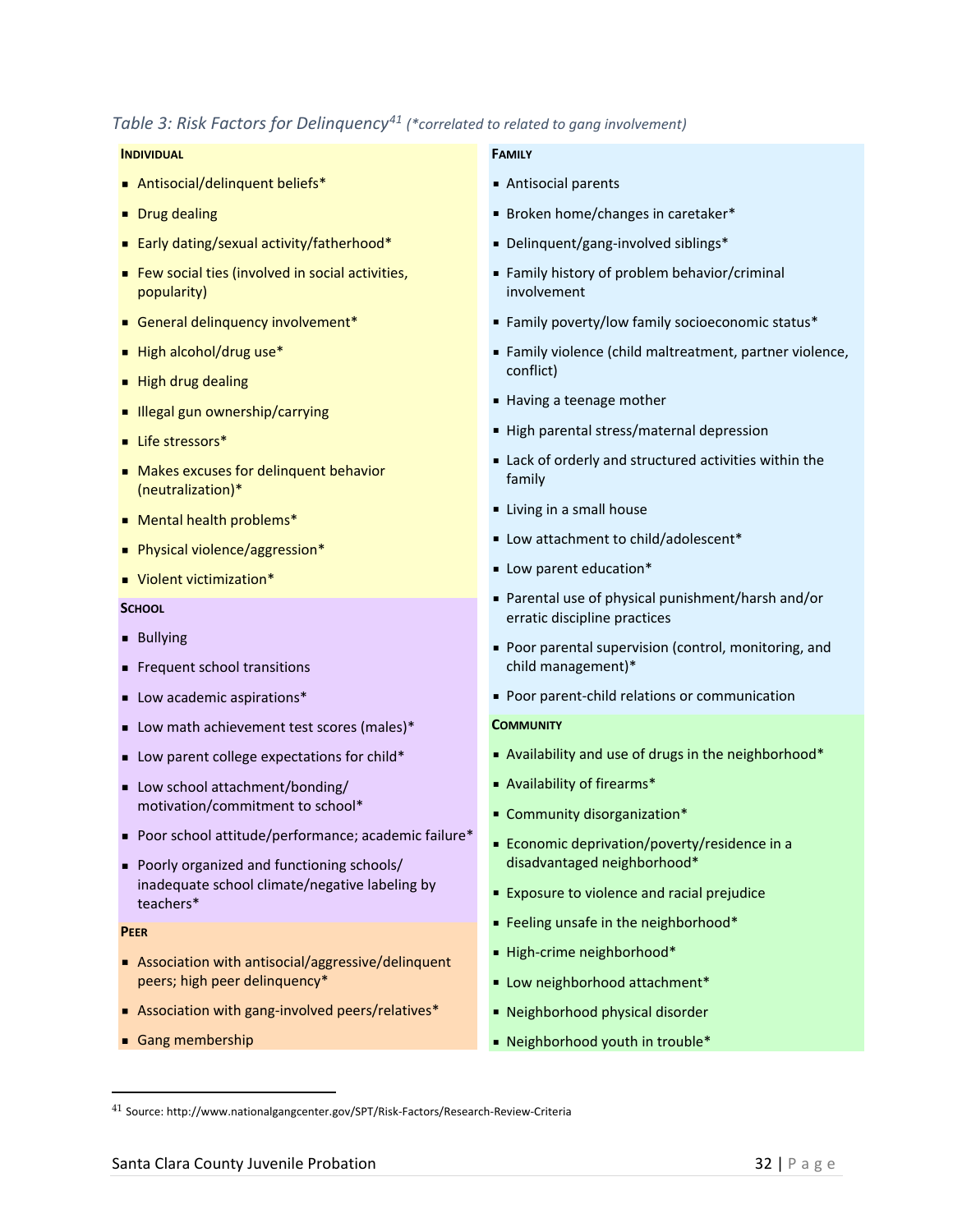## *Related Evidenced Based Practices (EBPs)*

**Project BUILD** has been delivered successfully in youth correctional facilities is designed as a violence prevention program to help system‐involved youth overcome problems such as gangs and crime in their community. The program focuses on enhancing youth's self‐esteem, improving communication skills, developing problem‐solving tools, and helping youth make decisions and identify goals. An evaluation from Loyola University showed that participants in Project BUILD had significantly lower gang‐violence recidivism rates and that among participants, those who had a higher dosage of the Project BUILD curriculum were significantly less likely to relapse into gang activity.<sup>42</sup>

**Parks after Dark (PAD) i**s a public health strategy designed to reduce violence and gang activity in underserved communities. Based off of known research that where people live can affect their health, the Los Angeles County Department of Public Health began to look at designing a summer event program to produce systemic change by demonstrating how government and community agencies can coordinate and work together to serve communities.<sup>43</sup> PAD began in 2010 and originally began with three parks in Los Angeles. The program provides a safe place for the community to gather and participate in a variety of free health, recreation, and entertainment activities. County Deputy Sheriffs patrol the event, but also participate in activities so that community members can interact with law enforcement in a positive manner. Gang involved members are also encouraged to participate in PAD events as long as they do so non‐violently and with their families. The PAD program has shown great success in Los Angeles. Perception of safety has significantly increased in neighborhoods with PAD and those neighborhoods have also had a significant decline in serious and violent crimes compared to neighborhoods without PAD. The program has also been effective in promoting physical health in communities.<sup>44</sup> San Jose and Gilroy has implemented a PAD model that includes recreational activities, entertainment, and nutrition activities. This program was very successful during the summer of 2015 and further expanding this program across Santa Clara County could have a wide range of benefits.

<sup>42</sup> Changing course: Preventing gang membership. (2010). *U.S. Department of Justice.*

<sup>43</sup> Fischer, K., & Teutsch, S. (2014). Safe summer parks programs reduce violence and improve health in Los Angeles County. *Institute of Medicine of the National Academies.*

<sup>44</sup> Parks after dark. (2014). *Los Angeles County Department of Public Health.*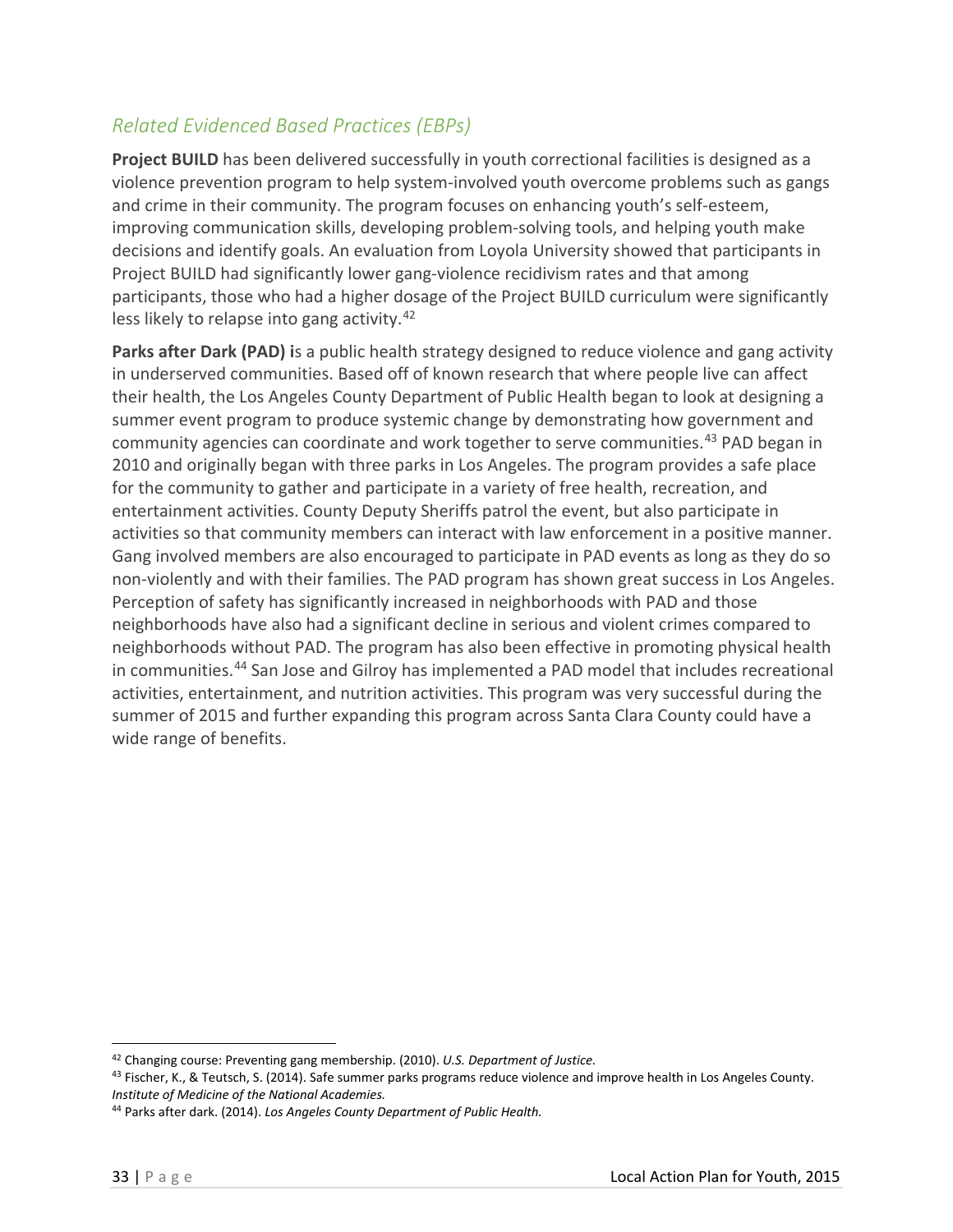

## **Pro-Social Connections**

## NEED AREA: Pro‐Social Connections

Many youth lack connection to positive adult role‐models and peers. Ensuring youth are matched with staff they can relate to and trust is vital in ensuring progress in school, treatment, and probation. Building a support system for youth from their home and community to the professionals they work with allow youth to feel safe and supported.

### *Suggested Strategies*

Strategies for pro‐social connections were viewed in different ways. Some stakeholders and youth considered the connection between youth and Probation staff while others looked to positive adult role models and peers. All stakeholders mentioned the need for youth to have activities that are interesting and engaging. Suggestions for pro‐social connections include:

- » Probation Officers in schools or consistently visiting/available (some youth expressed wanting to see their PO in school while others disagreed)
- » Examine staff‐youth match can youth connect to their Probation Officers?
	- o Help staff learn ways to work empathically with youth ‐ motivational interviewing (and ensuring fidelity)
- » Need for earlier involvement in pro‐social activities before youth enter system
- » Mentoring
	- o Short term goals: Recruit more mentors; Court Appointed Friend and Advocate "CAFA" type model
	- o Longer term goals: Connect with adults in their home communities

### *Related Evidenced Based Practices (EBPs)*

**Afterschool enrichment/Community Service Activities** to provide pro‐social opportunities within a positive youth development framework and provide youth with constructive activities (e.g., sports, living skills, arts, community service). Afterschool programs also have the potential to increase connection to school and improve academic achievement. Out‐of‐school time programs may include time before or after school, on weekends or even coordinated with regular school programming. As these are generally voluntary programs, at‐risk youth may avoid participating. Programs should target those youth who may otherwise not participate in afterschool activities. Whether these are integrated with an existing general afterschool program or a standalone, they must attend to the needs of at‐risk youth and their families,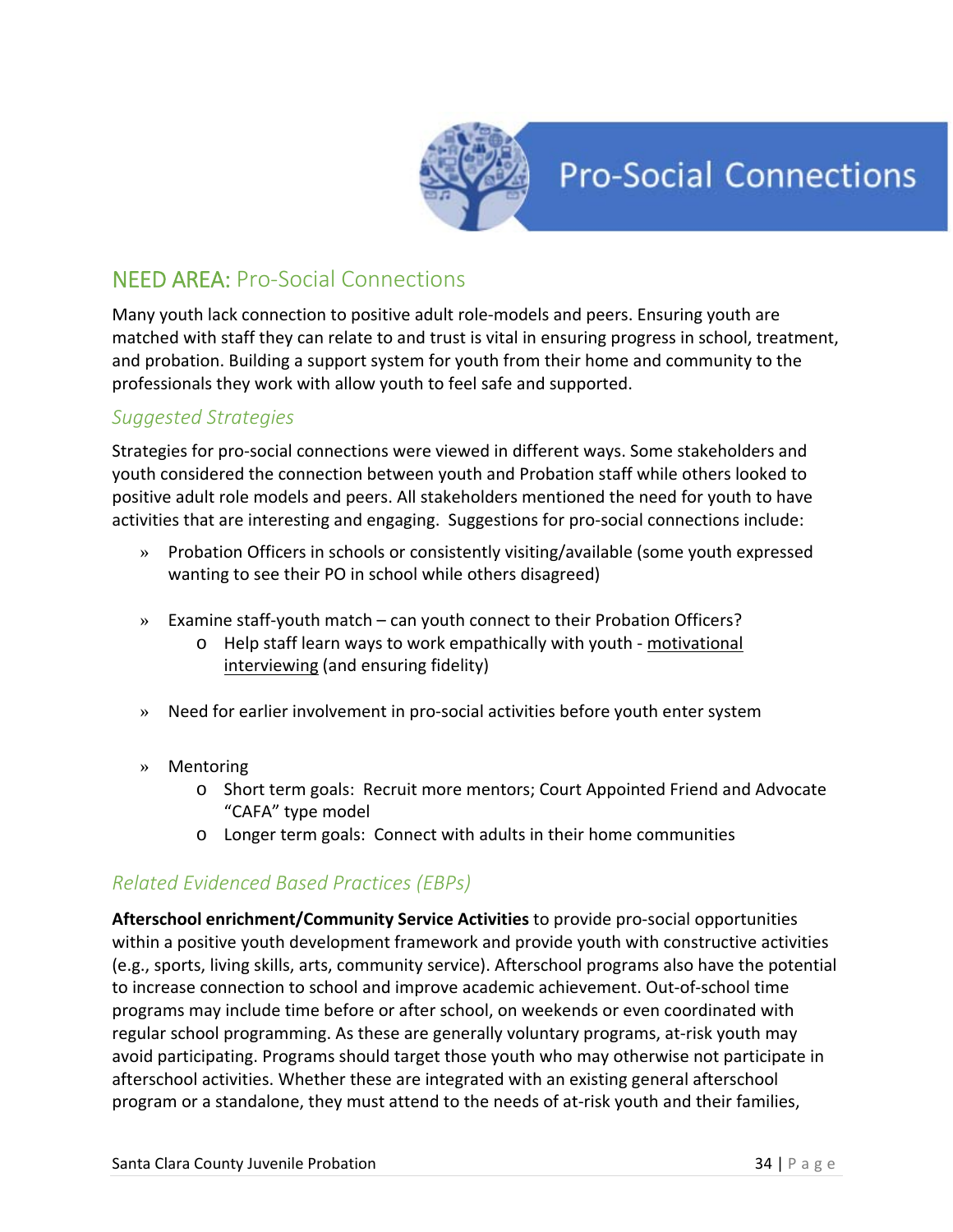which may be different than the general population of youth (e.g., substance use, aggressive behavior). Programs that use evidence-based, skills-training approaches are more likely to see positive results. The platform of afterschool programming may provide the structure to incorporate additional approaches that follow. Examples of evidence‐based model programs: Boys and Girls Club Gang Prevention through Targeted Outreach. Other resources on best practices: Harvard Family Research Project (www.hfrp.org), Afterschool.gov, Afterschool Alliance (http://afterschoolalliance.org/).

**Community Based Mentoring (CBM),** such as that done through the Big Brothers Big Sisters CBM program, has been shown to be successful and effective. Mentoring programs are designed to provide youth with a positive, supportive adult role‐model. For CBM to be successful, paying close attention to the matching process of youth and mentor is very important. The match must be designed to create a mutually trusting relationship where the youth feels supported and cared about by their mentor. Amount of time spent is also a key part of a successful CBM program. The more time spent and at least one year with a consistent mentor helps to create a mutually satisfying and trusting relationship.<sup>45</sup> An 18-month evaluation was done looking at the Big Brothers Big Sisters CBM program and found that youth in the CBM program were less likely to initiate drug use, engage in violent behavior, and skip school than their non-CBM participant counterparts. Youth in the program also reported feeling more confident about their school work and having better relationships with their family and peers.<sup>46</sup> Santa Clara Probation has teamed with Community Based Organizations to establish mentoring programs. Expanding long‐term mentoring and further establishing the Court Appointed Friend and Advocated (CAFA) program across the county could be very beneficial for youth and their families.

<sup>45</sup> OJJDP Model Programs Guide.

<sup>46</sup> Tierney, J., Baldwin Grossman, J., & Resch, N. (2000). Making a difference: An impact study of Big Brothers/Big Sisters. *Public/Private Ventures.*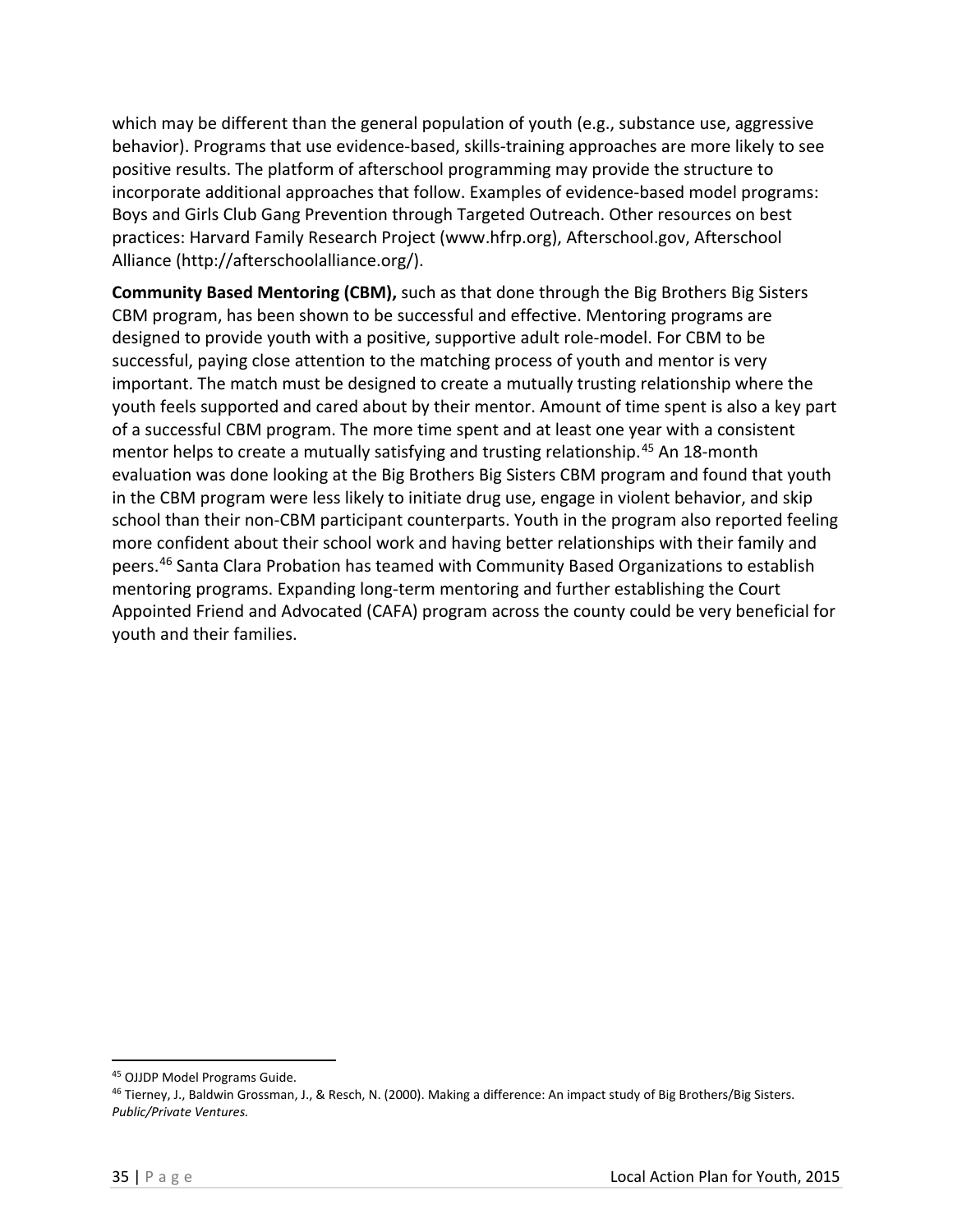

## NEED AREA: School Engagement

Providing youth with similar support in schools is also equally necessary. Overall there was a consensus that system involved youth lacked school engagement. One interviewee pointed out, "we ask kids to go to school and do well in school, but they don't have the resources and we don't provide them with what they need. This needs to be fixed." Providing youth with the resources and services they need to do well in school along with teachers that are engaging and make them feel respected will provide youth with the environment they need to succeed in school. Improved educational outcomes can result in employment opportunities critical for successful adults.

### *Suggested Strategies*

Stakeholders and parents universally see education as a foundation for success for youth. Many youth have been disenfranchised from their "home school" and find it difficult to re‐integrate back in those schools. Many stakeholders reported that schools did not want "those" kids and found it challenging to get these youth back into these academic and social environments. Several key strategies were proposed:

- » Greater engagement and connection to school reduces the incidence of truancy that leads to association with anti‐social peers and opportunities for criminal behavior.
- » Improved communication between the schools and Probation
- » Early identification of those "red flag" students starting to fall behind
- » Addresses biases in school, where certain youth are "written off"
- » Extra support (academic, social) for those with special needs
- » To break the cycle of poverty:
	- o Education planning for youth in the system
	- o Vocational/college pathways
	- o Life/soft skills to help youth be more job ready
- » Need to help youth see that regular jobs, regular state college and community colleges are attainable
	- o Expose youth to other educational, vocational and career opportunities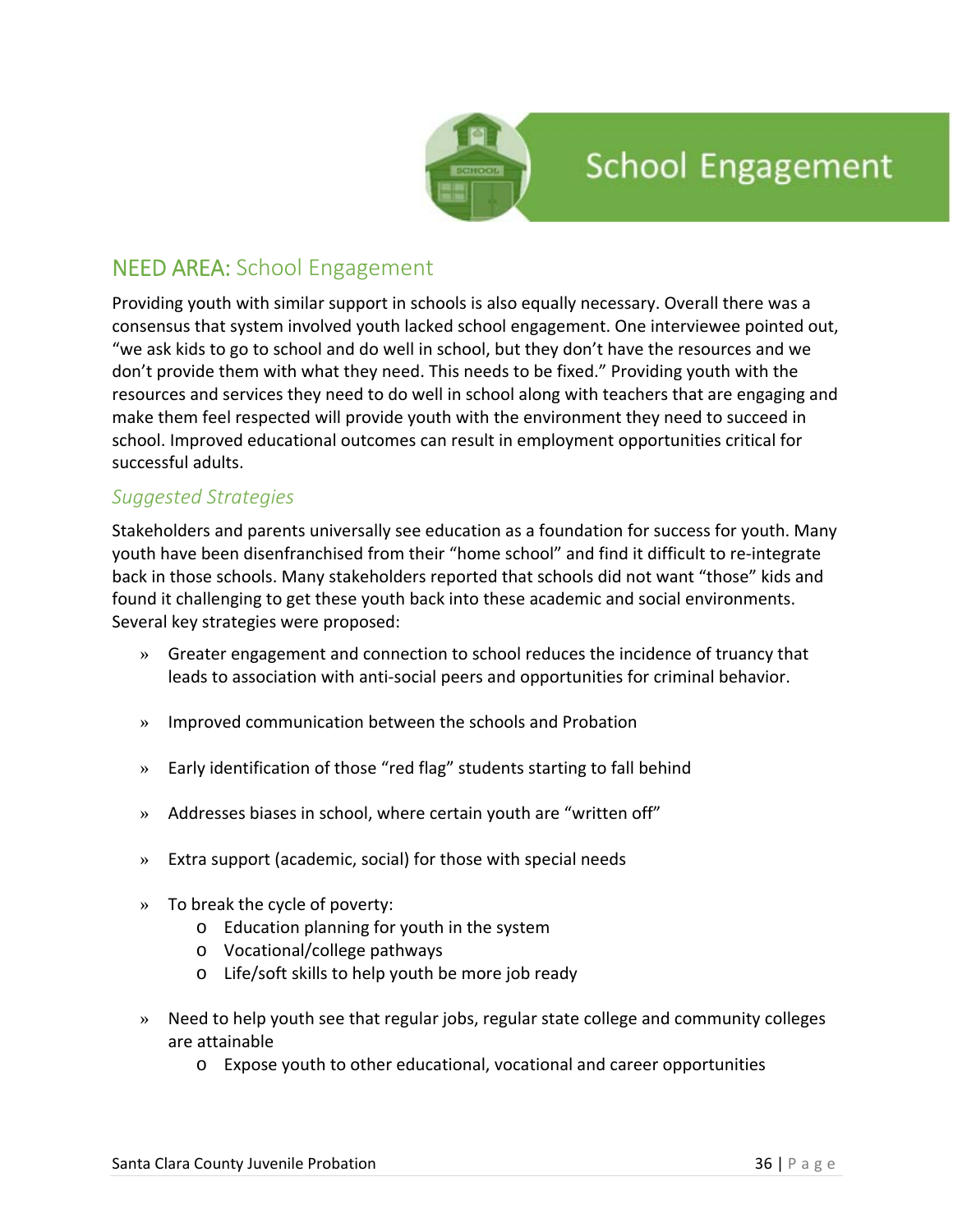## *Related Evidenced Based Practices (EBPs)*

**Contextualized Education Programs:** When education and job training are coupled and tailored to the individual, school engagement, employment rates, and earnings all increase significantly. Connecting education with work can help youth and young adults develop the skills necessary for future employment, avoid negative behavior, and gain motivation when they see the relevance of education to their future job pathway. Linked Learning and YouthBuild are two examples of evidence‐based, contextualized education approaches. Linked Learning was found significantly effective with minority youth and English Language Learners in increasing academic achievement, high school graduation, college enrollment, and general satisfaction in school. YouthBuild began in 1994 and has worked with numerous system‐involved youth as well as low-income youth. In 2010, Cohen & Piquero found that the YouthBuild program significantly reduced the likelihood of recidivism for their system-involved youth participants.<sup>47</sup> A study released in 2012 from Tufts University found that youth who entered the program with significant barriers and self‐reported low life expectancies were able to internalize the skills and values of the program and went on to have jobs in non‐profit work, civic engagement, and religious work.<sup>48</sup>

**Promise Academy** is a successful evidence‐based practice that is part of the larger Promise Neighborhoods Program started by the Harlem Children's Zone. While there is a strong body of research supporting Promise Neighborhoods, the elementary and middle school program, Promise Academy, has been found to be very effective. Promise Academy works with low‐ income, minority children who typically are a few years behind grade level and combines academic structural reform with wraparound services including a health clinic, dental and mental health services, nutritious and fresh food services, bus fares, and other forms of support.<sup>43</sup> Research has shown that Promise Academy students are less likely to be absent and more likely to perform better in Math and ELA than their public school or typical charter school counterparts.<sup>49</sup>

<sup>47</sup> Cohen, M. A., & Piquero, A. R. (2010). An outcome evaluation of the YouthBuild USA offender project. *Youth Violence and Juvenile Justice, 8*, 4, 373–385.

<sup>48</sup> Pathways into leadership: A study of YouthBuild graduates. (2012). *Tufts University, Jonathan M. Tisch College of Citizenship & Public Service.*

<sup>49</sup> Dobbie, W., & Fryer, R. (2010). Are high-quality schools enough to increase achievement among the poor? Evidence from the Harlem Children's Zone. *Harvard University.*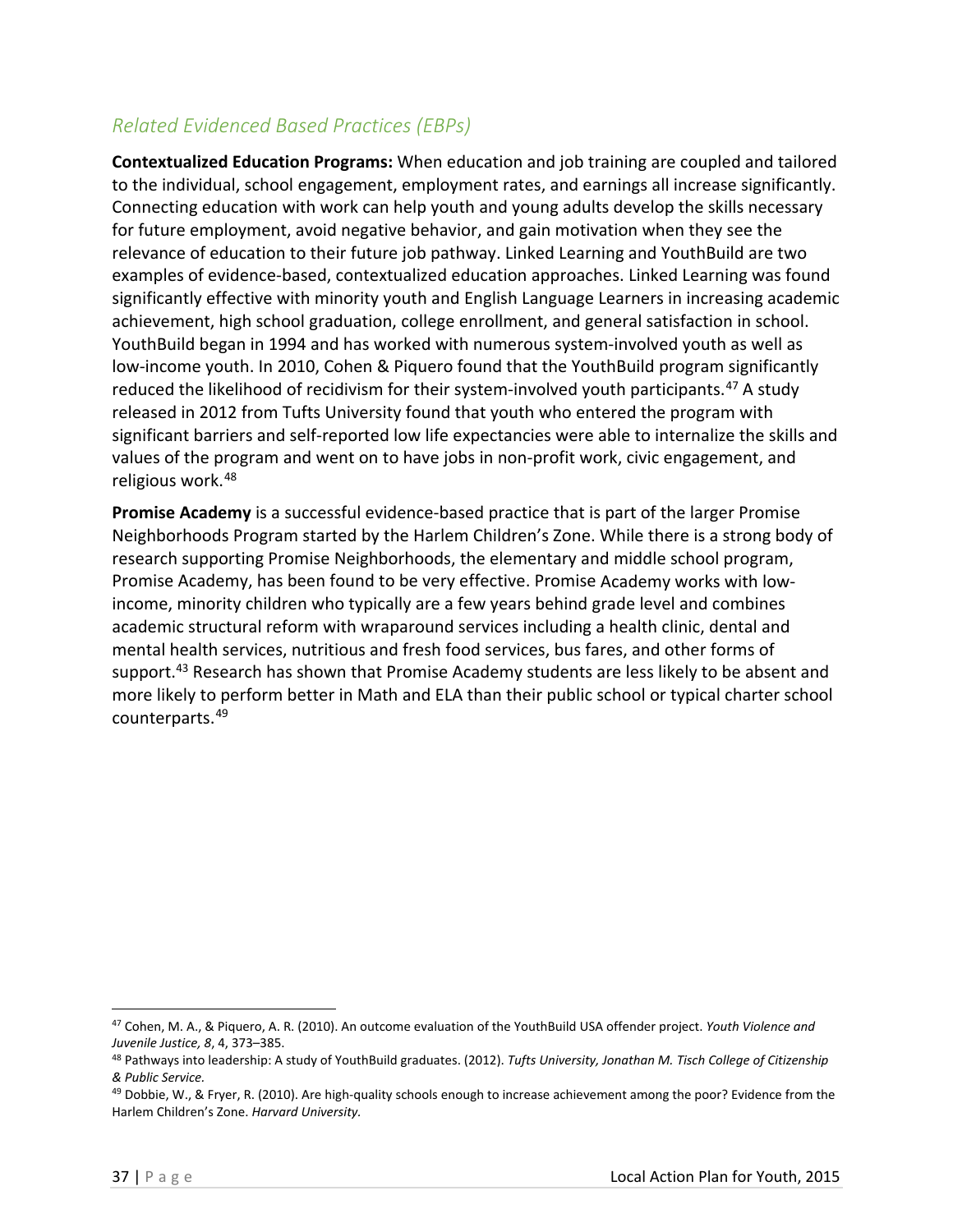

## System

## NEED AREA: Overall System Functioning

Santa Clara probation strives to consistently reform the juvenile justice system by translating "what works" into everyday practice and policy. As such, reflection on system‐wide areas for improvement are a strategic component of local action planning. Stakeholders, youth and their families spoke of their experiences within the system and shared the systematic challenges they faced. Youth in particular felt disenfranchised by the school systems. Inequitable treatment by schools and other systems were felt acutely by youth. Youth want to feel understood about their life experiences and conditions. They desire to be treated with respect – not like a "bad apple." Probation currently contracts with the W. Haywood Burns Institute to help identify ways to use and report data consistently to address the reduction of racial/ethnic disparities in the Juvenile Justice system.

Many stakeholders and families felt like there needed to be more cohesion between systems such as Probation, schools, courts, child welfare, and other integral community organizations. This issue of cohesion was observed in how data is utilized and shared, service coordination and integration, and communication. Lack of communication among stakeholders and with families was a common issue. This is particularly the case with families and community-based organizations not understanding the Probation and justice systems and parents not having the self-efficacy to ask questions. The use of data was a big theme with stakeholders. Data related to funding decisions, youth program and service placement, and using data to drive decision‐ making. A consistent area of concern involved how youth are matched to programming. Some questions to that were posed by stakeholders included:

- Are low-risk/need youth getting the lightest touch?
- Are moderate- and high-risk/need youth getting referred to the right programs & receiving the right services?
- Are there any system barriers keeping youth from getting the right combination of services?
- Is it more effective to assign youth to services based on risk level rather than if they are a ward of the court not?

Some feedback involved the idea that Probation is a component of a larger system (i.e., the community of county agencies) and how does Probation fit into that realm and how can Probation have impact within their given role?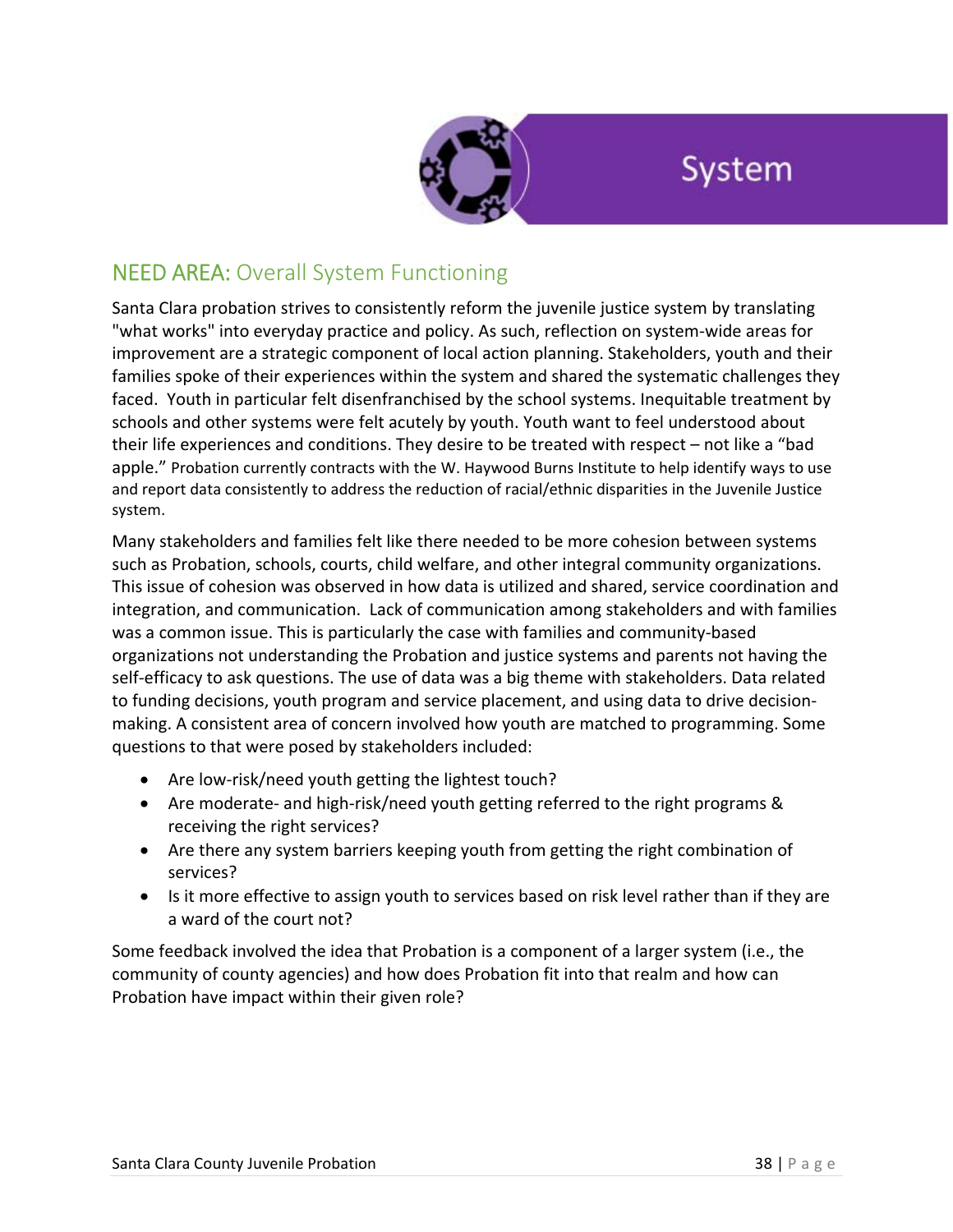### *Suggested Strategies*

Systems improvement for Probation will involve broader steps internally but also looking outside of the box externally to partner agencies. Youth, their families and stakeholders offer the following proposed strategies:

- » Improving the use of data
	- o Know what works, or doesn't, before moving to the next innovation
	- o Improved data sharing between partners and internally between Probation programs
	- o Add accountability measures to program contracts
- » Program Fidelity
	- o Annual program "walk‐throughs" for determining adherence to the program design. This includes dosage (length, intensity, & duration of the services), quality of program delivery (content, procedures, & activities), role and qualifications of the staff, youth–interventions match.
- » Gather and use data to improve case planning
	- o Continue developing data‐driven structured decision‐making tools for programming decisions and case management. Probation currently has an overall Probation VOP response grid and a level of service grid for PEI services but both need analysis to determine fidelity and outcomes of those decisions.
- » Improved communication
	- o Within Probation staff and programs (i.e., MAAC, Juvenile Hall, Ranch and Re‐ entry)
	- o Between Probation and the community
	- o More engagement between POs and families
	- o Cross‐training (i.e., trauma)
	- $\circ$  Consider the hiring criteria sometimes there are people who would connect with the youth in positive, effective ways but they cannot be hired due to system policies and/or practices
- » Ensuring the system is trauma‐informed
	- o Assessing or using existing assessments to determine trauma in youth and the related adjustment issues to that trauma
	- o Offer trauma‐specific services available for boys and girls
- » Develop methods for alternative ways for youth to meet their restitution requirements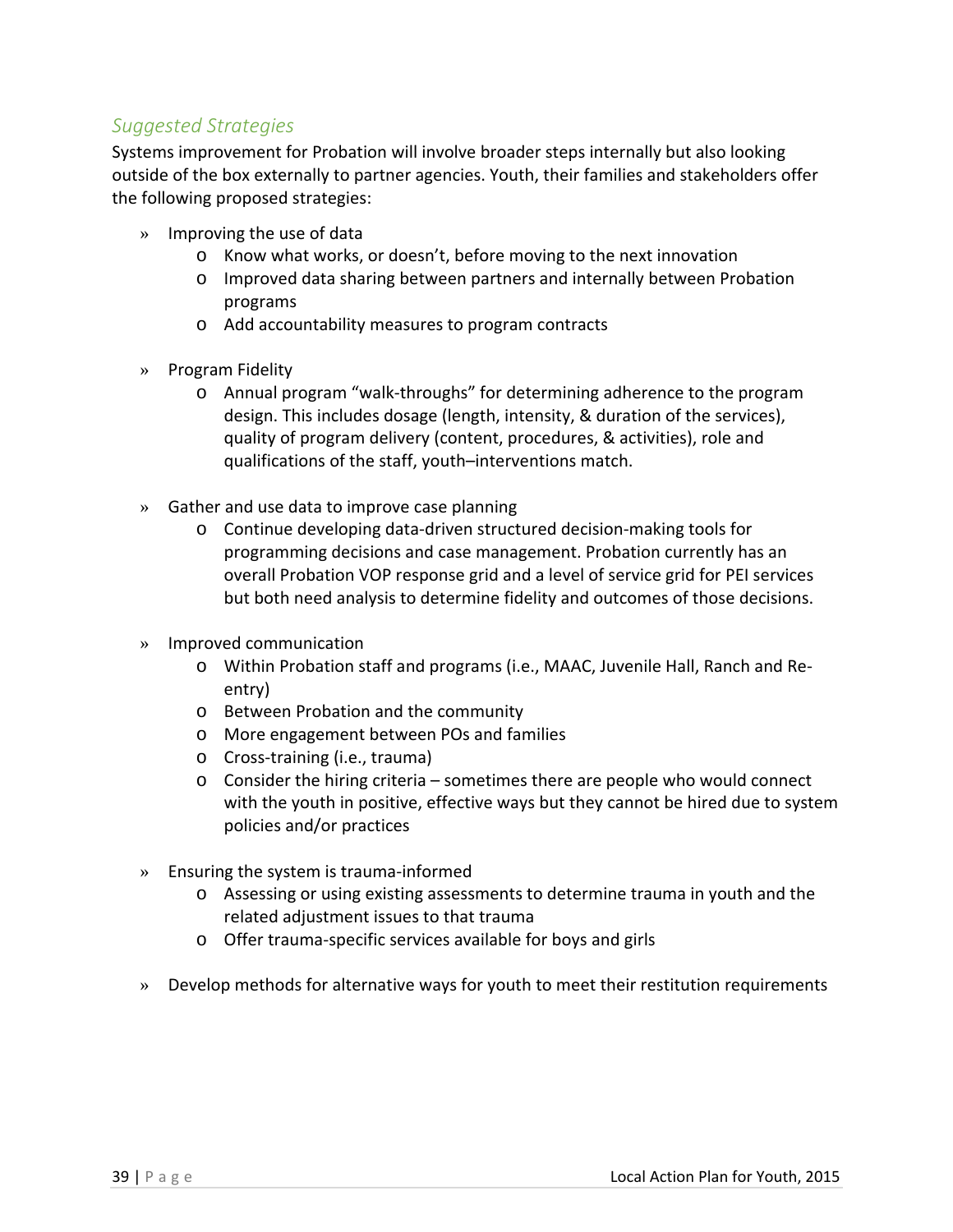## SUMMARY OF NEEDS AND STRATEGIES

The LAP process identified six main areas of need: Behavioral health, family, gangs, pro‐social connections, school engagement, and system integration. The strategies outlined are organized according to which are youth‐centered, family‐centered, and system‐centered. It is possible to combine many of these approaches into a multi‐strategy program and many of these strategies target more than one of the identified needs area already.

The strategies described below are all evidence‐based practices chosen because they have been rated "effective" by the Model Programs Guide from the Office of Juvenile Justice and Delinquency Prevention or the Substance Abuse and Mental Health Services Administration, they generalize to all or many of the Santa Clara County system‐involved youth, and they are feasible for the county or have already been implemented by the county in some way. The asterisk (\*) in the table below indicates EBPs that the department is already using or has contracted with a community organization to provide.

|                                  | <b>Needs identified in</b><br><b>LAP Process</b> | <b>Recommended Strategies</b>                                                                                                                                                                                                                                                                                                                                                                                                                                                                                                                                                                 | <b>Outcomes</b>                                                                                                       |
|----------------------------------|--------------------------------------------------|-----------------------------------------------------------------------------------------------------------------------------------------------------------------------------------------------------------------------------------------------------------------------------------------------------------------------------------------------------------------------------------------------------------------------------------------------------------------------------------------------------------------------------------------------------------------------------------------------|-----------------------------------------------------------------------------------------------------------------------|
| <b>Youth Centered Approaches</b> | <b>Behavioral Health</b><br>$\bullet$            | <b>Trauma Focused Cognitive</b><br>$\bullet$<br><b>Behavioral Therapy (TF-CBT)*</b><br><b>Cognitive Behavioral</b><br>$\bullet$<br>Intervention for Trauma in<br><b>Schools (CBITS)</b><br><b>Adolescent Community</b><br>$\bullet$<br>Reinforcement Approach (A-<br>CRA)<br><b>Aggression Replacement</b><br>$\bullet$<br>Therapy (ART)*<br>Anger Workbook for Women<br>$\bullet$<br><b>Seeking Safety</b><br>$\bullet$<br><b>Helping Women Recover</b><br>$\bullet$<br>Hazelden Living in Balance<br>$\bullet$<br>TIPS <sup>*</sup><br>$\bullet$<br>Motivational Interviewing*<br>$\bullet$ | Reduced substance use<br>$\bullet$<br>Increased in coping skills<br>$\bullet$<br>Reduced trauma symptoms<br>$\bullet$ |

#### *Table 4: Summary of Strategies and Recommended EBPs*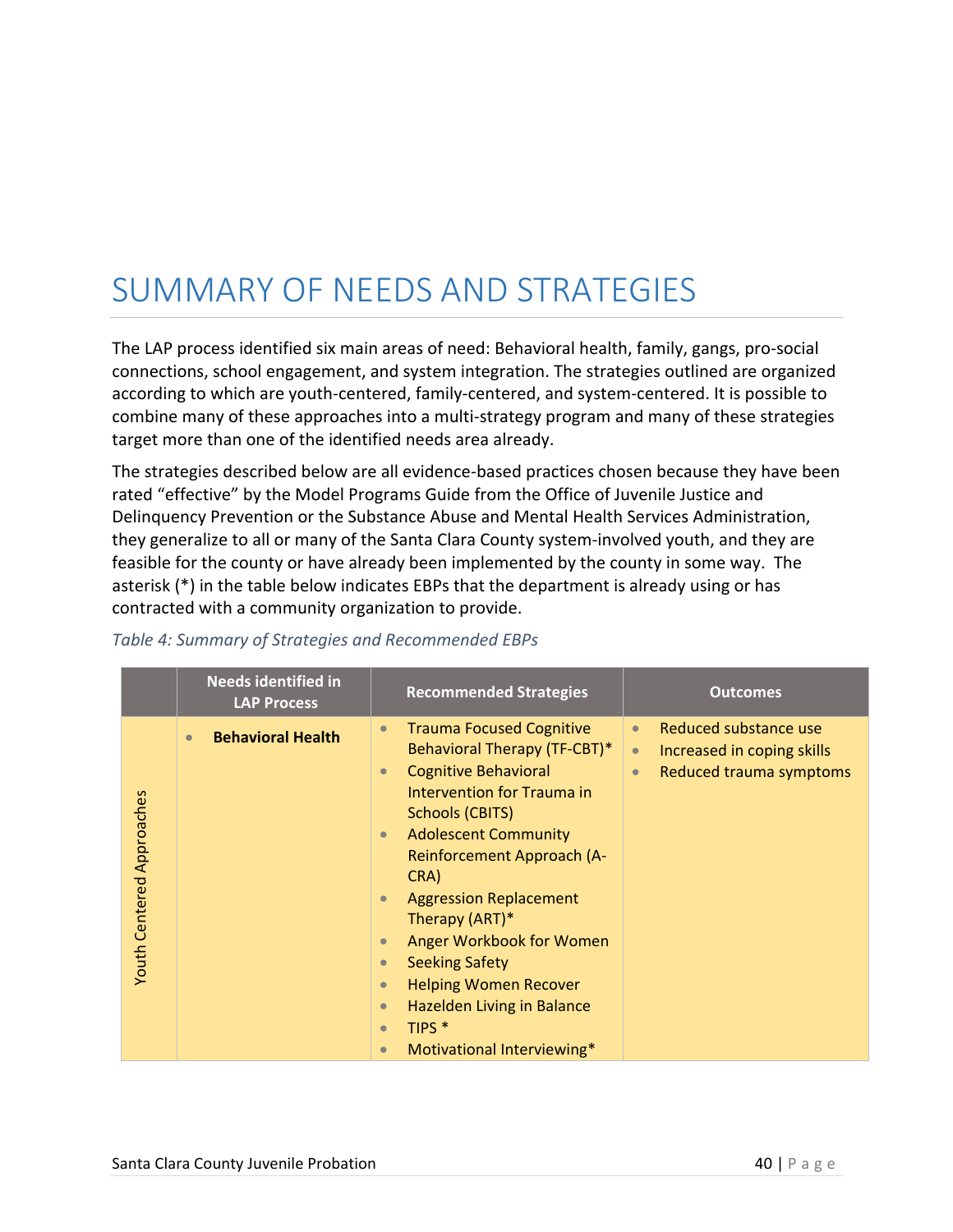|                               | <b>Needs identified in</b><br><b>LAP Process</b>                                                                                                   | <b>Recommended Strategies</b>                                                                                                                                                                            | <b>Outcomes</b>                                                                                                                                                                                                                      |
|-------------------------------|----------------------------------------------------------------------------------------------------------------------------------------------------|----------------------------------------------------------------------------------------------------------------------------------------------------------------------------------------------------------|--------------------------------------------------------------------------------------------------------------------------------------------------------------------------------------------------------------------------------------|
|                               | <b>Gangs</b><br>$\bullet$                                                                                                                          | Parks after Dark (PAD)<br>$\bullet$<br><b>Project BUILD</b><br>$\bullet$<br><b>Harm Reduction Modeling</b><br>$\bullet$                                                                                  | <b>Reduced anti-social</b><br>$\bullet$<br>behavior connected to<br>engagement with gangs                                                                                                                                            |
|                               | <b>Prosocial</b><br>$\bullet$<br><b>Connections</b>                                                                                                | <b>Community Based Mentoring</b><br>$\bullet$<br>$(CBM)*$<br>Use of long-term mentoring<br>$\bullet$<br>connections                                                                                      | Improved pro-social<br>$\bullet$<br>connectedness                                                                                                                                                                                    |
|                               | <b>School Engagement</b><br>$\bullet$                                                                                                              | <b>Contextualized Education</b><br>$\bullet$<br><b>Promise Academy</b><br>$\bullet$                                                                                                                      | Increase in engagement in<br>$\bullet$<br>school and/or employment<br>Increase connections to<br>$\bullet$<br>youth and their "home<br>school"                                                                                       |
| Family Centered<br>Approaches | <b>Family Functioning</b><br>$\bullet$<br><b>Family Engagement</b><br>$\bullet$                                                                    | Neighborhood Safety Center<br>$\bullet$<br><b>Positive Family Support (PFS)</b><br>$\bullet$<br><b>Functional Family Therapy</b><br>$\bullet$<br>(FFT)<br>Multisystemic Therapy<br>$\bullet$<br>$(MST)*$ | Increased in families who<br>$\bullet$<br>have basic needs met<br>Improvement in parenting<br>$\bullet$<br>skills<br>Increased in family<br>$\bullet$<br>functioning<br>More parents involved in<br>$\bullet$                        |
|                               | <b>Parental Support</b><br>$\bullet$                                                                                                               |                                                                                                                                                                                                          | case plans and increased<br>communication between<br>system and parents                                                                                                                                                              |
| System Centered<br>Approaches | Improving the use of<br>$\bullet$<br>$data*$<br><b>Improved service</b><br>$\bullet$<br>matching<br><b>Increased</b><br>$\bullet$<br>communication |                                                                                                                                                                                                          | Increased in staff trained in<br>$\bullet$<br>relation to trauma and best<br>practices<br>Reduced youth recidivism<br>$\bullet$<br>Increased use of<br>$\bullet$<br>accountability measures in<br>contracted and internal<br>program |

## General Recommended Approach to Interventions

### **Use Evidence‐based Practice**

Where available, use of evidence-based programs is encouraged. The department has also incorporated EBPs practices including:

- All sworn staff from all divisions have been trained in basic concept of EBP principals, including EBP theory and case planning;
- **POs are also being trained in using EBP related assessment tools (JAIS and CAIS);**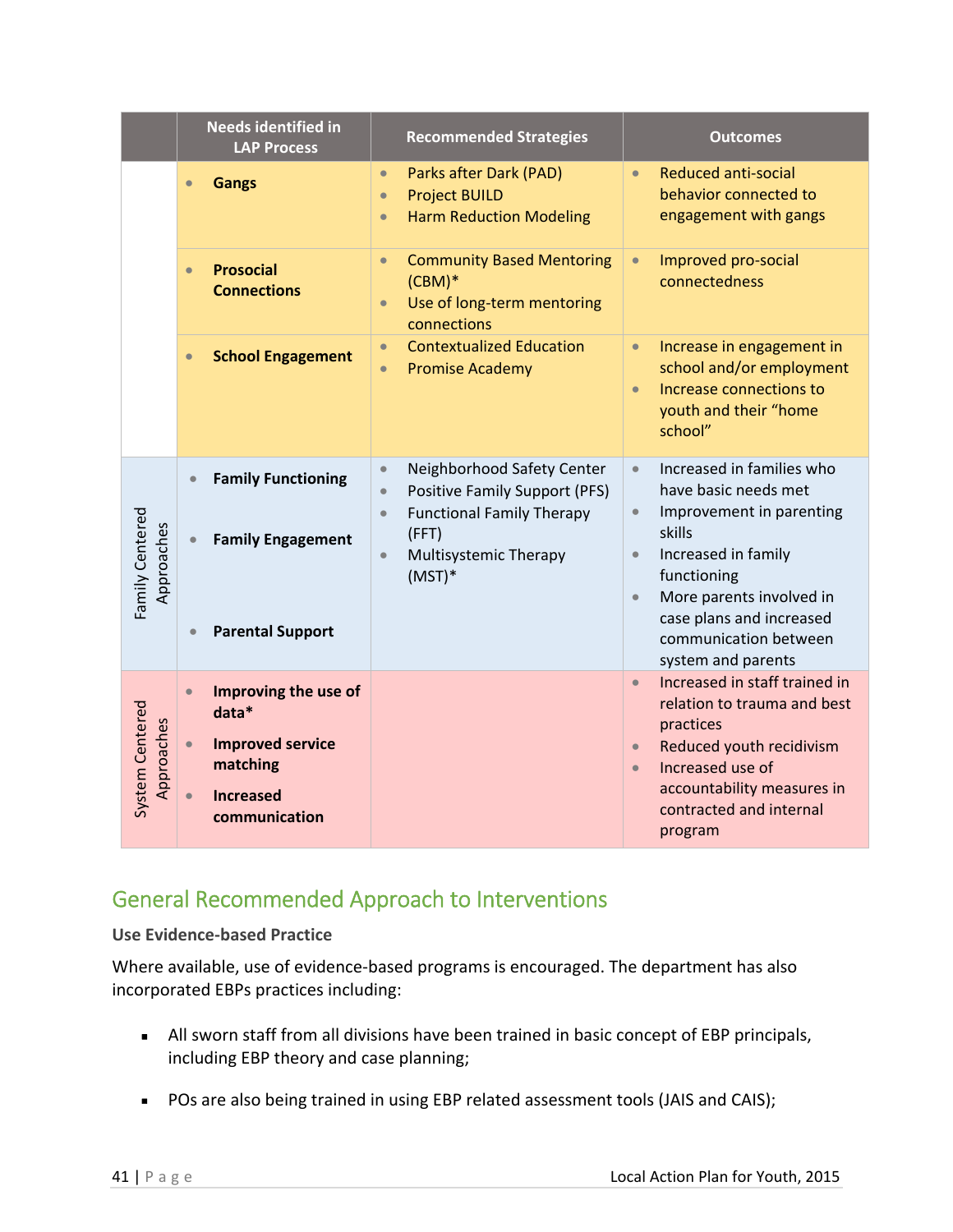- All sworn staff have been trained in motivational interviewing (general theory and application; and
- Sworn staff have also been trained in utilizing EBP informed tools, specially Brief Intervention ToolS (BITS) and Guides (Carey Group)

In addition to these EBPs, the department plans to implement the following:

- Provide JAIS training to Juvenile Hall staff, especially as it relates to using supervision strategies with youth that are identified in their JAIS assessment;
- Providing booster sessions to sworn staff on motivational interviewing skills that are specific to corrections professionals;
- Providing EBP overview and motivational interviewing skills to non-sworn staff (especially those that interact with clients); and
- Developing trauma‐informed response strategy (including training) for the department, especially as it related to identifying and responding to client's trauma in appropriate ways, along with identifying and responding appropriately to vicarious trauma in staff.

### The Campbell Crime and Justice Coordinating Group

(http://www.campbellcollaboration.org/reviews\_crime\_ justice/index.php) conducts and disseminates reviews of research on methods to reduce crime and delinquency. For example, these reviews have found that cognitive behavioral therapies can reduce recidivism and early parent training to help parents deal with children's behavioral problems can prevent later delinquency. Resources for identifying evidence‐based programs include:

- **OJJDP Model Program Guide** http://www.ojjdp.gov/mpg/
- **National Registry of Evidence‐based Programs and Practices (NREPP),** Substance Abuse and Mental Health Services Administration (SAMHSA) Model Programs, U.S. Department of Health and Human Services http://www.nrepp.samhsa.gov/
- **Blueprints for Violence Prevention** Project Center for the Study and Prevention of Violence, University of Colorado http://www.colorado.edu/cspv/blueprints/
- **Exemplary and Promising Safe, Disciplined and Drug‐Free Schools Programs**, U.S. Department of Education http://www2.ed.gov/admins/lead/safety/exemplary01/exemplary01.pdf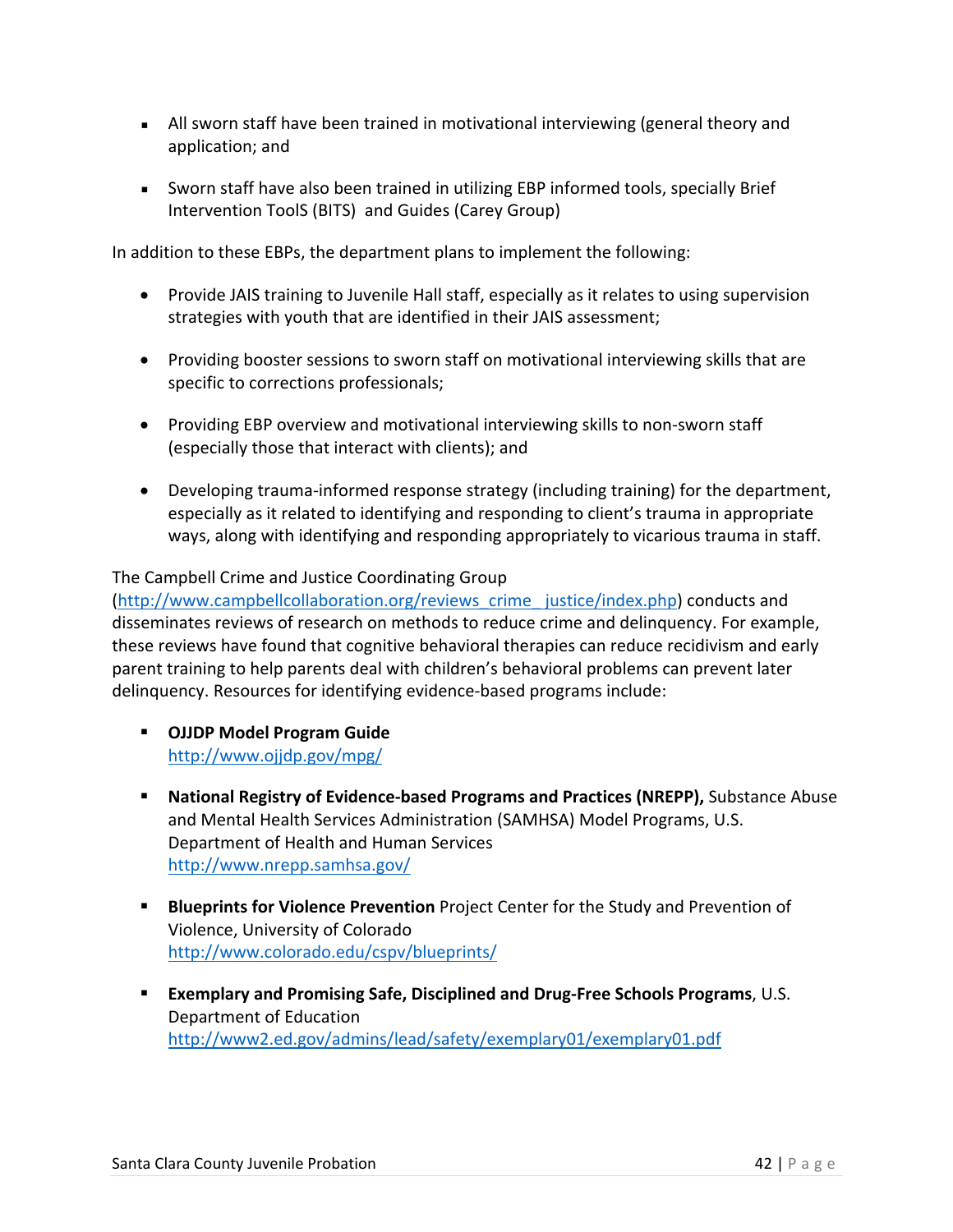**What Works Clearinghouse**, U.S. Department of Education http://ies.ed.gov/ncee/wwc/

## Adherence to Fidelity

Fidelity is the extent to which an intervention, as implemented, is "faithful" to the pre‐stated intervention model. Maintaining a high level of fidelity to the model of an evidence‐based intervention is critical if one seeks to observe outcomes demonstrated in the research conducted in the development of that model. Programs should self‐assess and be prepared to report on their adherence to a model. In addition, the evaluation should incorporate fidelity assessments of programs in its design. There are situations in which modifications to a model program based on population or community needs are necessary. These changes should be documented, communicated with Probation, and evaluated for their impact on outcomes. Some models require extensive and expensive training and this factor should be considered in their selection. Figure 5 below is an example of how failure to implement a program to fidelity can cause more harm than good.<sup>50</sup>



### Figure 8: Example of Program Integrity and Program Effects

Validated assessment and evaluation tools should be identified and considered as well. Tools which can meet both clinical needs and assess change in outcomes should receive priority.

<sup>50</sup> Barnoski and Aos (2004)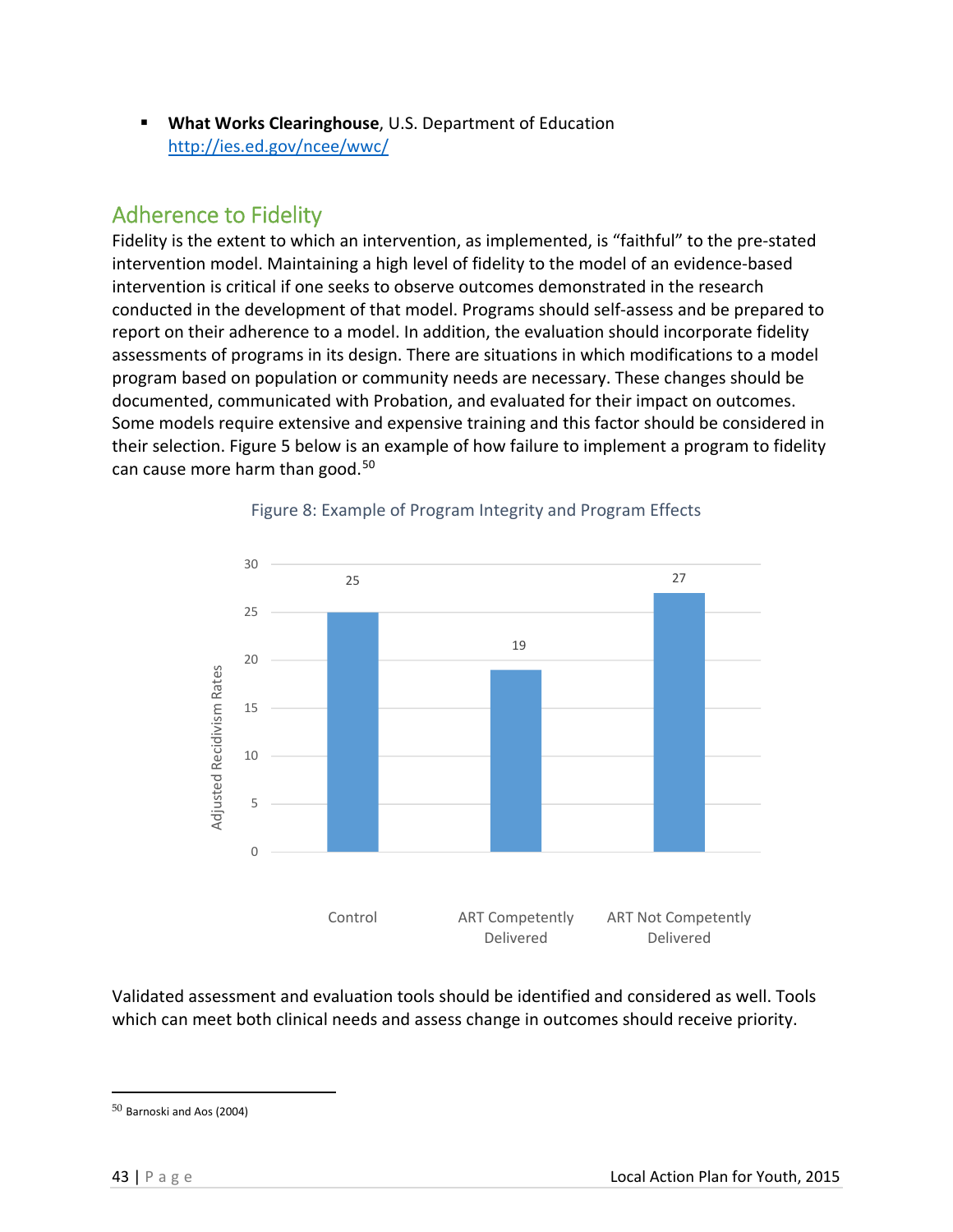## Specific Parameters Defining the Interventions

Existing literature, data from the local Santa Clara County JJCPA evaluation and other sources helped identify the characteristics of a high quality grantee and program, and these characteristics should be included in the upcoming request for proposals as well as be criteria for selection for funding.

### *What makes a good grantee?*

- **Data collection capacity** The program has the capacity to collect, record and report complete and accurate data required by the Probation analyst and evaluator. Responses to the RFP should demonstrate that the appropriate level of staff time has been allocated to these tasks. Commitment to data collection and reflection on evaluation findings also demonstrates a dedication to quality improvement.
- **Qualified staff** ‐ Staff providing services must be qualified in terms of education and experience appropriate to the position. Staff training plays an important role in creating qualified staff. The organization must also pay staff adequately to assure a qualified workforce. Hiring staff who are a good fit for the position, paying a fair salary for the role, and providing support with training opportunities are a few of the ways programs can increase retention.<sup>51</sup>
- **Stability** The organization and program should have stable funding, be able to leverage other funding sources, and have a supportive and solid administration. Without this foundation a program may falter despite having Probation funding and a dedicated staff.
- **Flexibility** Due to the source of JPCF and JJCPA funding from the State, this funding is inherently unstable. The possibility of future funding reductions must be recognized and acknowledged by grantees even when they apply for funds. If funding cuts do occur, programming may need to be altered and components may need to be cut. Grantees must be prepared to be flexible and resilient in the face of a shifting funding base.
- **Good communication** ‐ The program staff are prepared and able to share failures and setbacks as well as successes and progress with stakeholders, including the funder. They are prompt in communicating problems and changes in key staff.

#### *What makes a good program?*

 51 OpportunityKnocks.Org. Nonprofit Retention and Vacancy Report, 2010.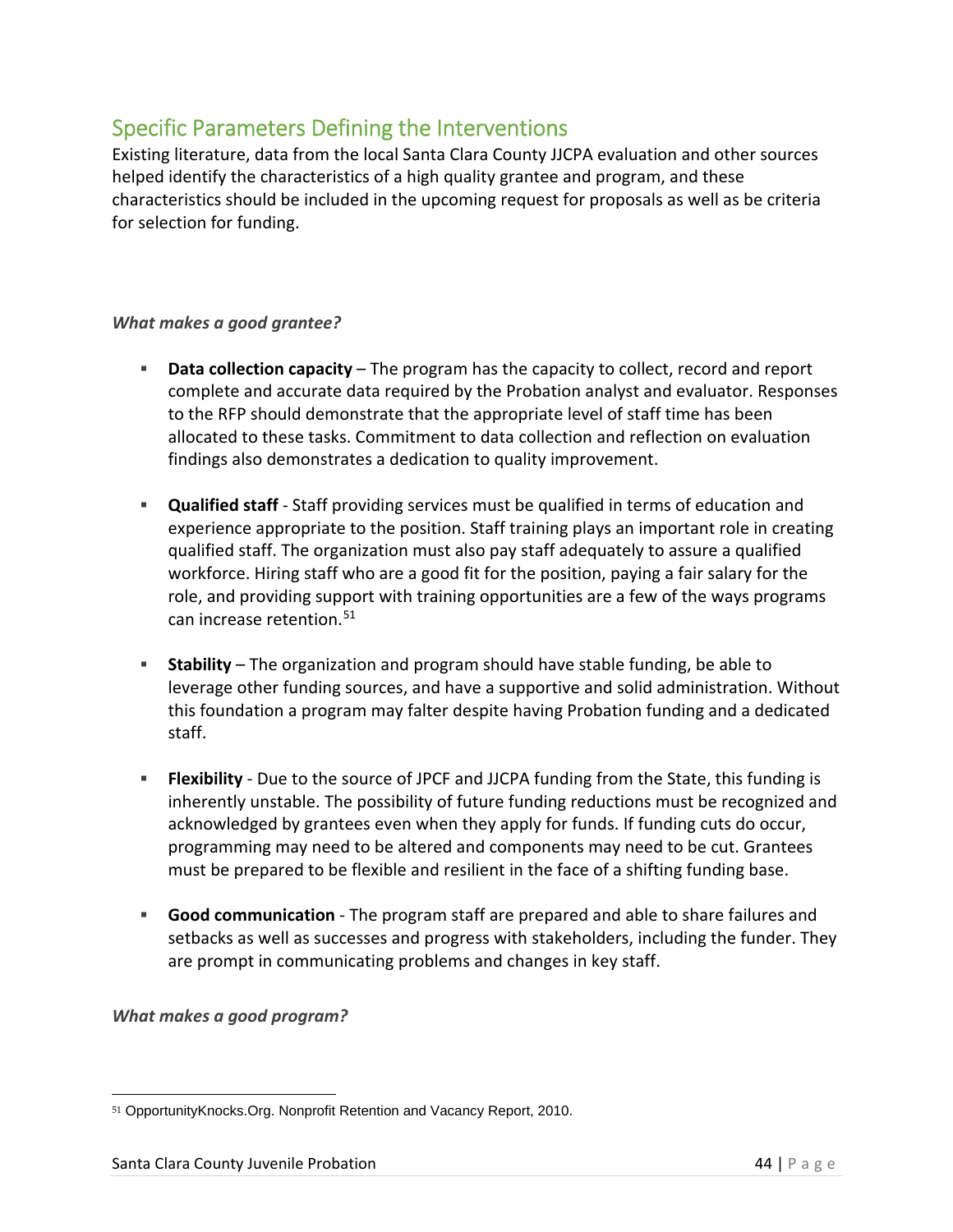- **Program length** The program intervention should be of adequate duration and intensity to have the desired impact on youth and their parents.
- **Effective programming** The program implements an evidence-based practice which is put into practice with fidelity to the model.
- **Cultural competency** Programs (and county‐level institutions) must address the cultural and linguistic barriers identified during data collection. Where possible, staff should reflect the client ethnicity and services should be provided in clients' languages. Collaborating with neighborhood and cultural organizations is one strategy for fulfilling this need.
- **Programming approach** Curricula and lesson plans should be skills and experiential– based (e.g., role‐play, active involvement of youth). Services are customized and differentiated based on need as determined by a thorough assessment. Where appropriate to the intervention, particularly for wraparound programs, home visits are essential to better understand the needs of the family.
- **Accessibility** Barriers which may hamper participation should be addressed. For example, the hours of the program should be convenient to both youth and parents and readily accessible by public transportation. Transportation assistance is provided when necessary. For programs serving parents, childcare services are provided. The imposition of fees is minimal or avoided entirely. If appropriate, financial or other incentives are provided. This may include snacks, academic credit for youth, or gift cards upon program completion.
- **Foster leadership** Consistent with the positive youth development model, there is a ladder of opportunity for youth to gain leadership experiences. As they succeed in and complete the program, youth can become mentors of newer youth.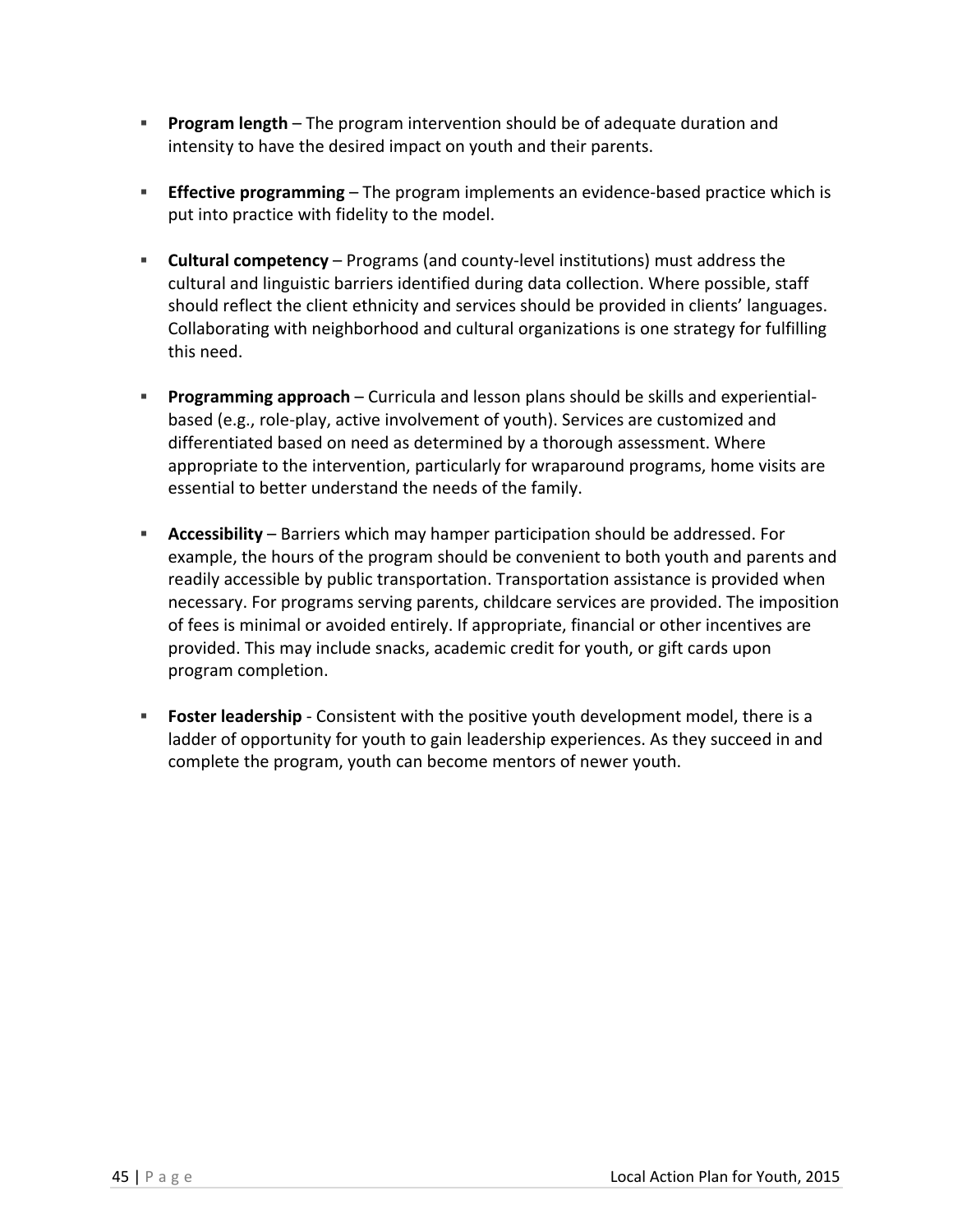## NEXT STEPS: A UNIFIED STRATEGIC PLAN

The Local Action Plan assessment has revealed several major areas that need to be addressed in order to prevent youth from having more intensive contact with juvenile justice system in Santa Clara County:

- Behavioral health issues (substance and mental health)
- **Family instability, functioning and engagement**
- Gangs involvement
- Pro-social connections
- School engagement, and
- System integration.

These outcome areas, and the potential metrics to track progress, coincide very closely with a parallel effort to solidify the overarching outcomes and metrics for Juvenile Services' Violence Prevention Program (VRP), an organizational framework that articulates services along a spectrum from prevention to intensive intervention.

Given that both the Local Action Plan and VRP would be used to guide future programming decisions, Juvenile Services will undertake a **strategic planning effort** to integrate and synchronize the two planning efforts and produce a unified set of desired outcomes, metrics and strategies to guide both VRP programming as well as the specific JJCOA programming.

The expected completion date for the new strategic plan is 2017.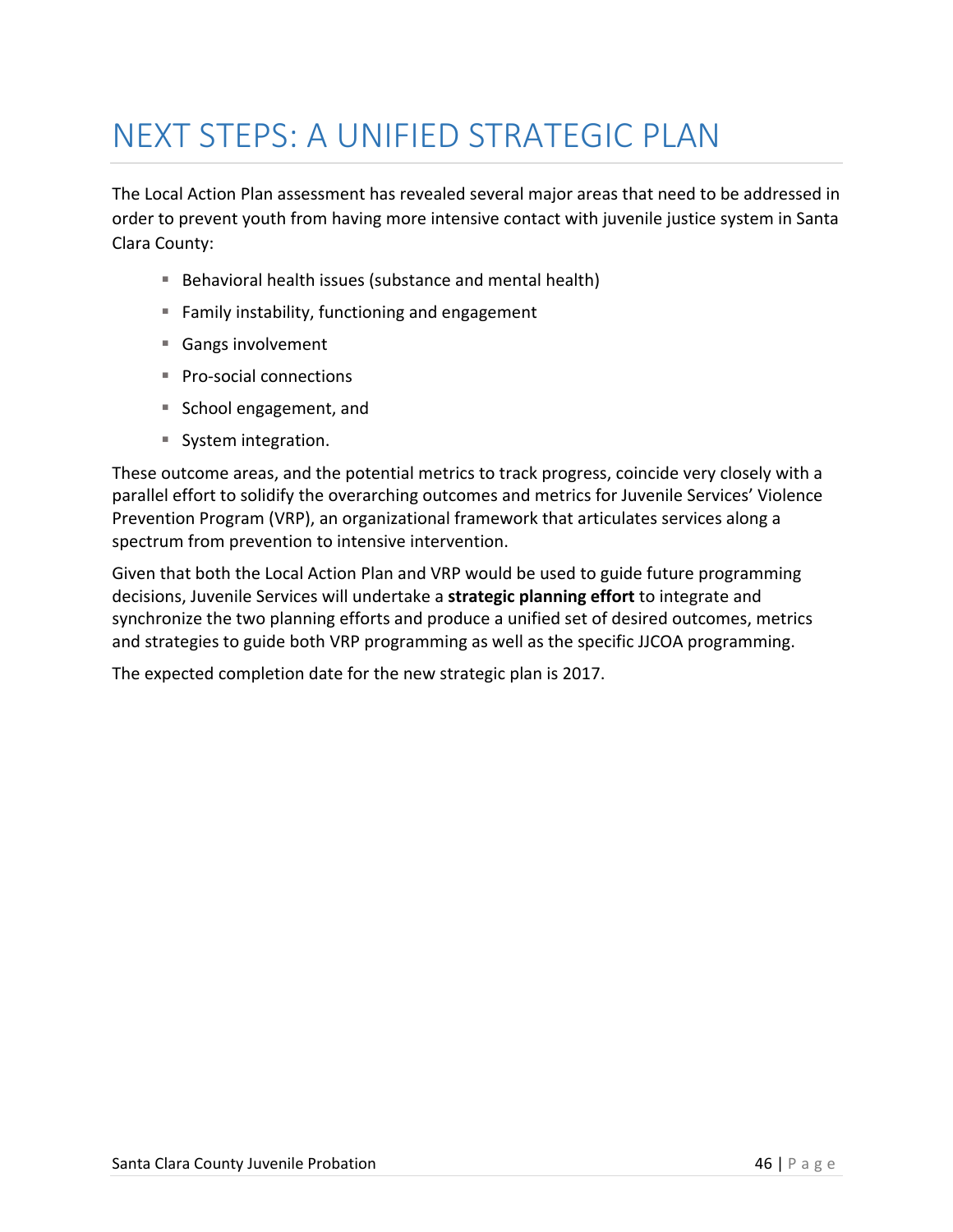## APPENDIX 1: LAP Data Collection Plan

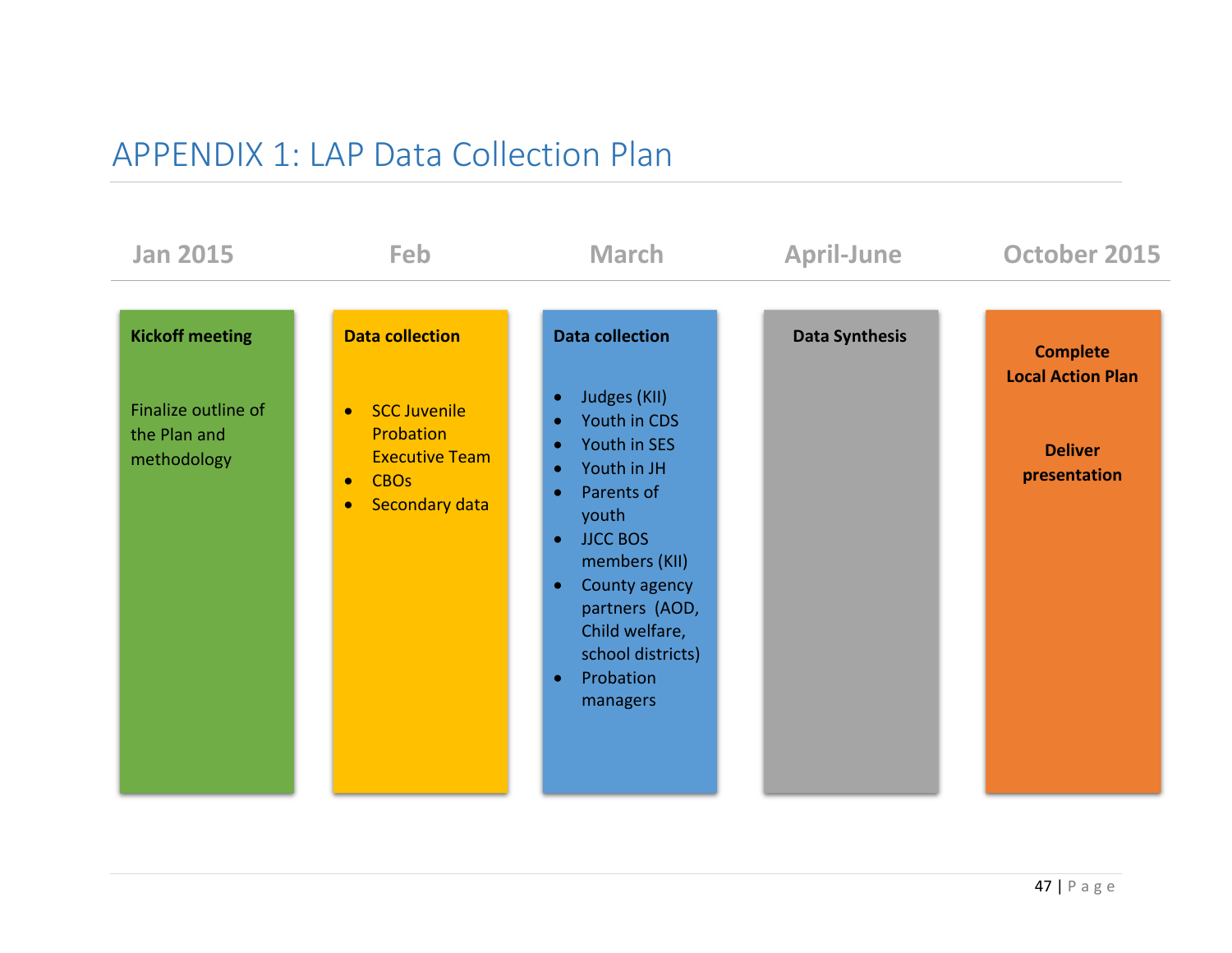# APPENDIX 2: Sample Stakeholder Focus Group Moderator Guide

#### **ASR Santa Clara Probation Local Action Plan SAMPLE Focus Group Protocol**

#### **Focus Group Questions** [60 min. in total]

#### **1. Introduction— 5 min.**

- Who is ASR?
- Why are we here?

#### **2. Needs and Strategies—20 min.**

- What do you think are the top needs of youth?
- What do you think we need to improve or strengthen in order to achieve these outcomes? Strategy or process metrics?

#### **3. Values, Principles, and Approach—30 min.**

- What are the Juvenile Probation Department's top strengths?
- How could they go about their work differently or better?
- How can probation communicate progress to staff, stakeholders, and community?

#### **4. Concluding Remarks— 5 min.**

- Thanks for your time and sharing your perspective
- Confidential notes and summary of discussions to client
- Reminder about what will be done with the information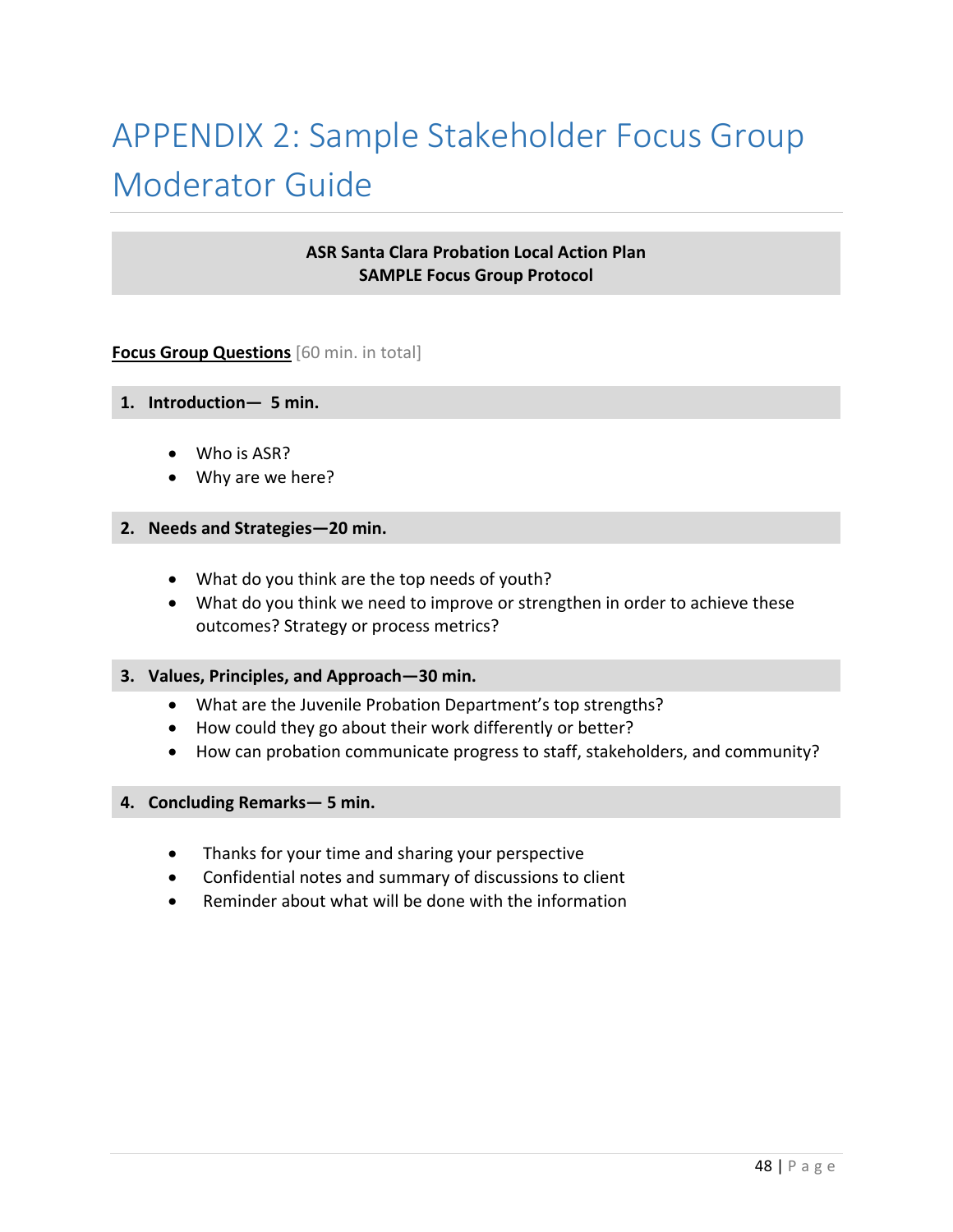## APPENDIX 3: Key Informant Interview Protocol

### **ASR Santa Clara Probation Local Action Plan Key Informant Interview Protocol**

#### **Questions** [50 min. in total]

#### **1. Outcomes**

#### **Top Needs of Youth**

- What are they?
- Who has them?
- Why? (e.g. poverty, risk factors…)

#### **Strategies**

- What do we need to improve or strengthen to achieve those outcomes?
- Strategy or process metrics?

#### **2. Implementation Plan**

 How can probation better communicate progress to staff, stakeholders and community? (ask if time)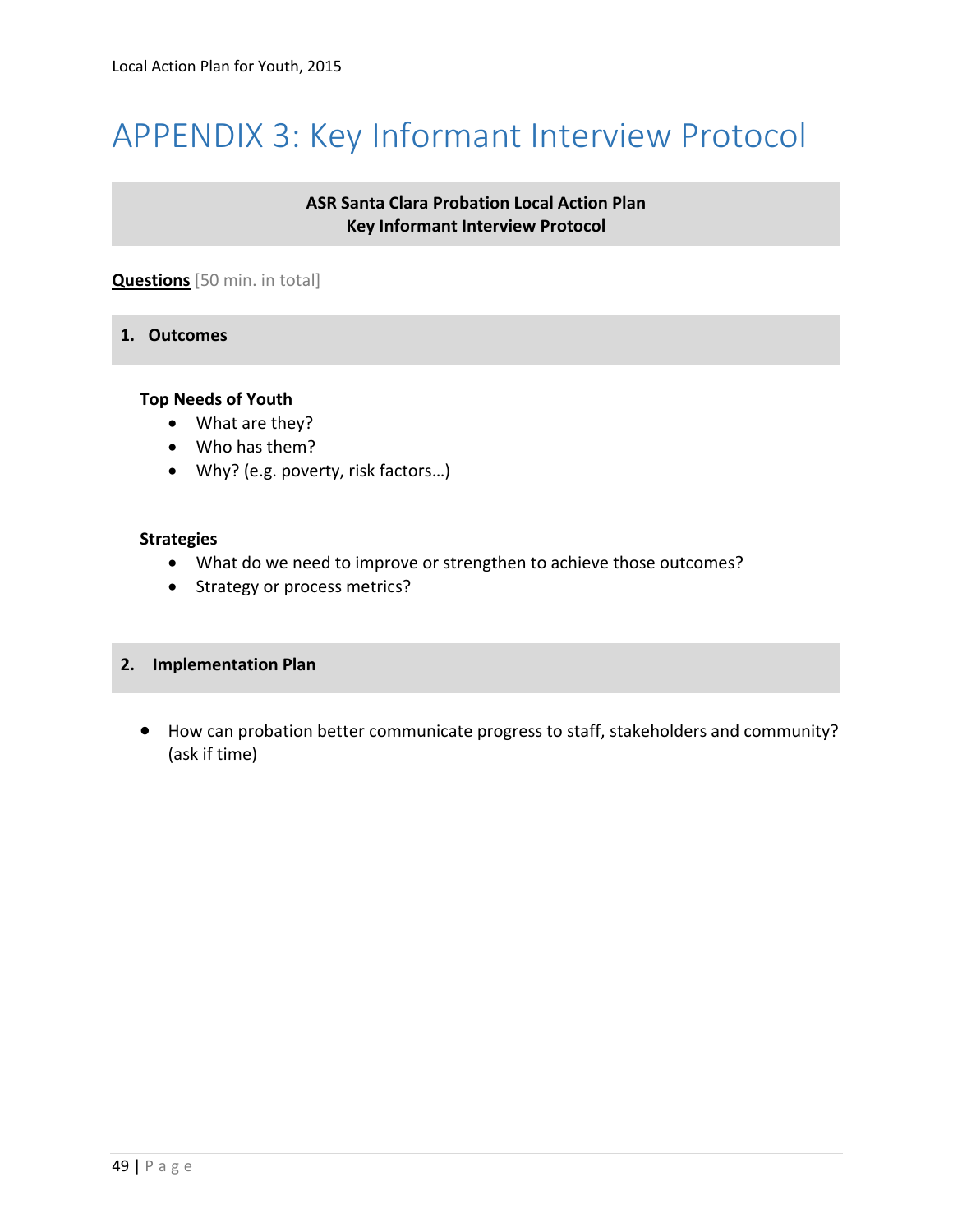## APPENDIX 4: Parent Intercept Interview Protocol

#### **ASR Santa Clara Probation Local Action Plan Parent Intercept Interviewing Protocol**

#### **Intro**

Hi, my name is [XX] and this is [XX]. Our organization works with Probation, and we're here today to hear from parents who are visiting their child; are you here to visit your child?

[If they say they only speak Spanish, have [XX] repeat the above in Spanish. If they aren't there to visit their child, say: "OK, thank you!" and move on. If they ARE there to visit their child, continue:]

As part of a larger study, Probation would like us to find out what parents think is working to help keep their children out of trouble, and what else you think parents and youth might need. Would you have a few minutes to talk to us about this? We won't need your name or any identifying details.

#### **Questions (5 minutes max)**

#### **1. Level of involvement**

#### If you don't mind, can you tell me how long your son or daughter has been involved with Probation?

[If confused, ask: "Is this the first time your son or daughter has been in Juvenile Hall, or have they been here before?" If they say it's not the first time, ask: "When was the first time they were in the Hall?"]

#### **2. What does youth need?**

In your opinion, what does your son or daughter need to do, to not end up here again or not get into trouble again? How can they get back on track?

[Examples, if they are having a hard time thinking of something: get back into school, stop getting in fights, use substances less often]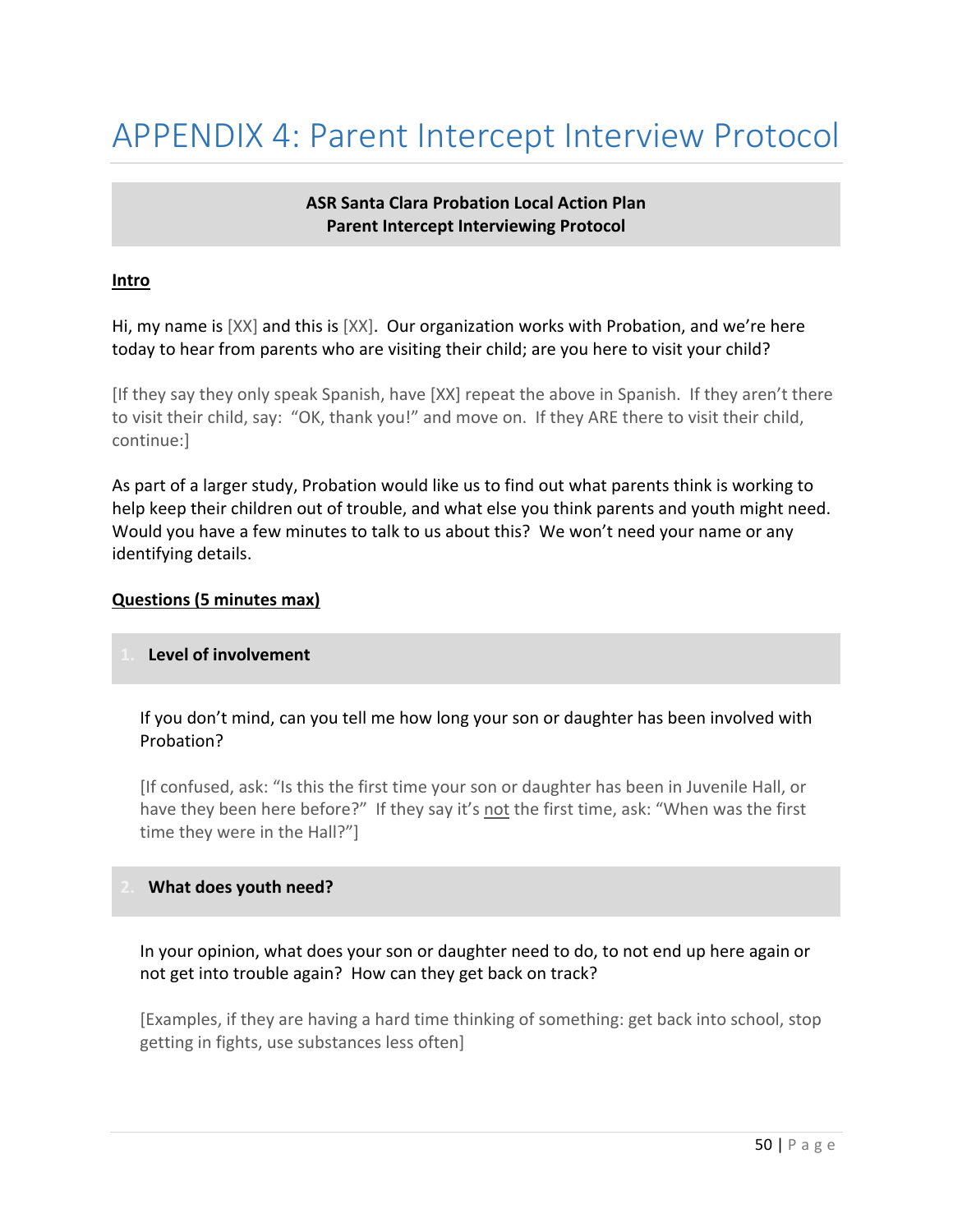#### **3. What services are related to those needs?**

#### Thinking of what you just said, what services do you think your son or daughter most needs?

[Examples, if they are having a hard time thinking of something: Regular check‐ins with someone, like a mentor, Probation Officer, social worker, counselor; an afterschool program; keep them away from gang-involved peers; paid work; a support group]

#### **4. How is Probation helping & how can it improve?**

Now I am going to ask your opinions about how well Probation is working with your son or daughter. Let's talk about where you think they are doing a good job, and also where you think they can do a better job.

#### A. First, what are some ways that Probation is doing a good job to help your son or daughter?

[Examples, if they are having a hard time thinking of something: Regular check‐ins with Probation Officer is helping; getting a mentor has helped; therapy has helped; gang intervention class has helped; Probation helped son/daughter get paid work]

B. How can Probation do a better job? Or, what more could they do to help your son or daughter get back on track?

Thank you so much for your time! We really appreciate it.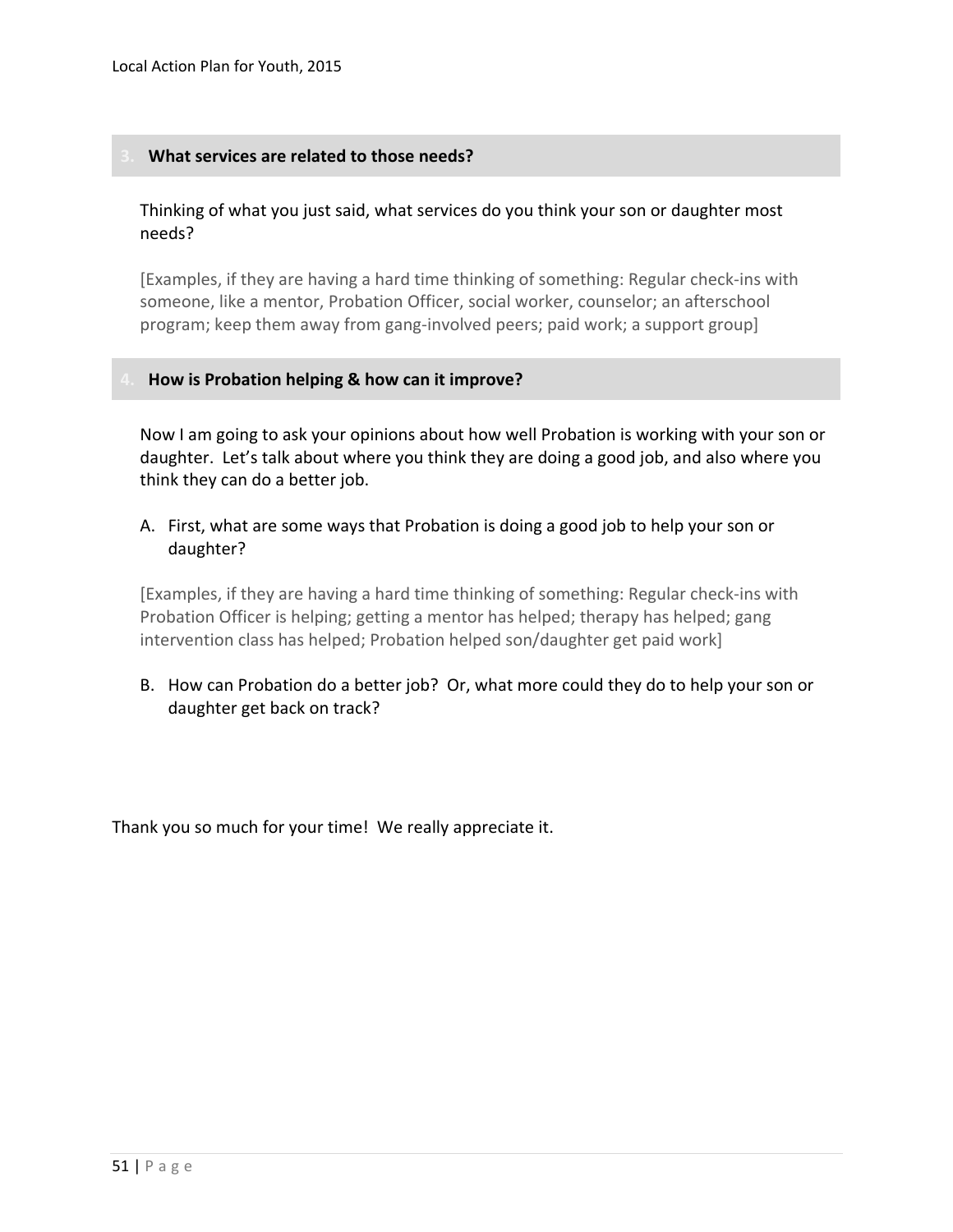| FG           | FG                        | FG                            | FG             | FG           | FG               | FG                        | PII          | KII                       |              | KII KII KII4                            |                                                                            | kii kii kii kii |                | KII          | KII                             | KII          | KII          | KII          |              | KII KII      | Count                   |
|--------------|---------------------------|-------------------------------|----------------|--------------|------------------|---------------------------|--------------|---------------------------|--------------|-----------------------------------------|----------------------------------------------------------------------------|-----------------|----------------|--------------|---------------------------------|--------------|--------------|--------------|--------------|--------------|-------------------------|
| $\mathbf{1}$ | $2^{\circ}$               | $\mathbf{3}$                  | $\overline{4}$ | $5 -$        | 6 <sup>1</sup>   | 7 <sup>7</sup>            |              | $1\quad$                  | $2 \quad 3$  |                                         | 5 6                                                                        | 7 <sup>7</sup>  | 8 <sup>8</sup> | $9^{\circ}$  | 10                              | 11           | 12           | 13           | 14 15        |              |                         |
| $\mathsf{X}$ | $\mathsf{X}$              | $\mathsf{X}$                  | $\mathsf{X}$   | $\mathsf{X}$ | $\mathbf{x}$     | $\mathsf{X}$              |              | $\mathsf{X}$              | $X$ $X$      | $X$ $X$ $X$ $X$ $X$                     |                                                                            |                 |                | $\mathsf{X}$ | $X$ $X$                         |              |              |              |              | $X$ $X$      | <b>20</b>               |
| $\mathbf{x}$ |                           | $x \times x$                  | $\mathsf{X}$   | $\mathsf{x}$ | $\mathsf{X}$     |                           |              | x x x x x x x x x x x x x |              |                                         |                                                                            |                 |                |              |                                 |              |              |              |              | $x \times x$ | 20                      |
| $\mathsf{X}$ | $\mathsf{X}$              | $\mathsf{x}$                  | $\mathsf{x}$   | $\mathsf{x}$ | $\mathsf{X}$     | $\mathsf{x}$              |              |                           | $x \times x$ | $X$ $X$ $X$ $X$                         |                                                                            |                 |                |              |                                 | $x \times x$ |              |              |              | $X$ $X$      | 17                      |
| $\mathsf{x}$ | $\mathsf{X}$              | $\mathsf{X}$                  | $\mathsf{X}$   |              | $\mathsf{x}$     |                           | $x \times x$ | $\mathbf{x}$              | $x \times x$ |                                         | $X$ $X$                                                                    |                 | X              |              |                                 | $X$ $X$ $X$  |              |              | $\mathsf{X}$ |              | 17                      |
|              | $\mathsf{X}$              | $\mathsf{X}$                  | $\mathsf{X}$   | $\mathsf{x}$ | $\mathsf{X}$     |                           | $x \times x$ | $\mathsf{X}$              |              | $\mathsf{X}$ $\qquad \qquad \mathsf{X}$ | $\mathsf{X}$ and $\mathsf{X}$ and $\mathsf{X}$ are the set of $\mathsf{X}$ | $\mathsf{x}$    |                |              | $\mathsf{X} \subset \mathsf{X}$ |              |              |              |              | $\mathbf{x}$ | <b>15</b>               |
| $\mathsf{X}$ | $\mathsf{x}$              | $\mathsf{X}$                  |                | $\mathbf{x}$ | $\mathsf{X}$     |                           | $x \times x$ | $\mathsf{X}$              |              | $\mathsf{x}$                            |                                                                            | $\mathsf{x}$    | $\mathsf{X}$   |              |                                 | $x \times x$ |              |              |              | $\mathbf{x}$ | 14                      |
|              | $\mathsf{x}$              | $\mathsf{x}$                  |                |              |                  |                           |              | $\mathsf{X}$              | $x \times x$ |                                         |                                                                            |                 | $\mathsf{x}$   |              |                                 | $X$ $X$ $X$  |              |              |              | $\mathsf{X}$ | 10                      |
| $\mathsf{x}$ |                           | $x \times x$                  |                | $\mathsf{x}$ |                  | $\mathsf{x}$              |              | $\mathsf{X}$              |              | $\mathsf{x}$                            |                                                                            |                 |                |              |                                 | $x \times x$ |              |              |              | $\mathbf{x}$ | 10                      |
| X            |                           | $\mathsf{X}$ and $\mathsf{X}$ |                | $\mathsf{x}$ | $\mathsf{X}$     | $\mathsf{x}$              |              | $\mathsf{X}$<br>(disp)    |              | $\mathbf x$ and $\mathbf x$<br>(disp)   |                                                                            |                 |                |              |                                 |              |              |              | $\mathsf{x}$ |              | $\overline{\mathbf{8}}$ |
|              |                           |                               |                | $\mathsf{x}$ | $\mathsf{x}$     | $\mathsf{x}$              |              | $\mathsf{X}$              |              |                                         |                                                                            | $\mathsf{x}$    |                |              |                                 |              | $\mathsf{x}$ | $\mathsf{X}$ | $\mathsf{x}$ |              | 8                       |
|              |                           | $\mathsf{X}$                  | $\mathsf{X}$   | $\mathsf{x}$ |                  |                           |              |                           |              |                                         |                                                                            |                 |                |              |                                 |              | $x \times x$ |              |              |              | 5 <sub>1</sub>          |
|              | $\boldsymbol{\mathsf{x}}$ |                               |                |              |                  | $\boldsymbol{\mathsf{x}}$ |              |                           |              |                                         |                                                                            |                 |                |              | $\mathsf{x}$                    |              |              |              | $x \times$   |              | 5                       |
|              |                           |                               |                |              |                  | $\mathsf{x}$              |              |                           |              |                                         |                                                                            |                 |                |              |                                 | $\mathsf{x}$ |              |              |              | $\mathsf{X}$ | $\mathbf{3}$            |
|              |                           |                               |                |              |                  |                           |              |                           |              |                                         |                                                                            |                 |                |              |                                 |              |              |              |              |              |                         |
|              |                           |                               |                |              |                  |                           |              |                           |              |                                         |                                                                            |                 |                |              |                                 |              |              |              |              |              |                         |
| $\mathsf{X}$ |                           | $x \times x$                  | $\mathsf{X}$   |              | $\mathsf{x}$ x x |                           |              | $\mathsf{x}$              |              | $X$ x x x x x x x                       |                                                                            |                 |                |              |                                 |              |              |              |              |              | $x \times 16$           |

## 5: Key Themes Summary Matrix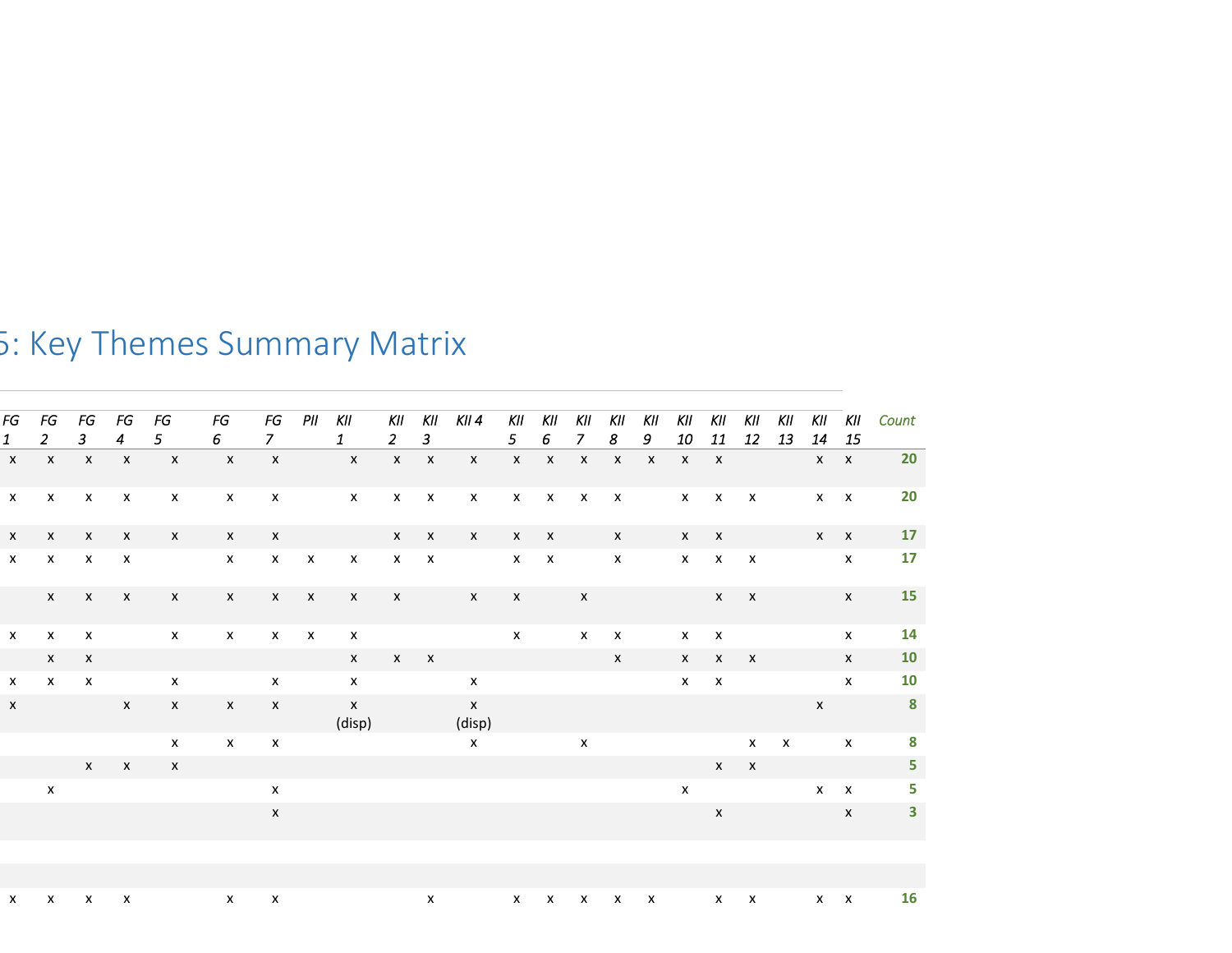|                                                                               | FG<br>$\mathbf{1}$ | FG<br>$\overline{a}$      | FG<br>$\overline{3}$      | FG<br>$\overline{4}$      | FG<br>5        | FG<br>6                   | FG<br>$\overline{7}$      | PII                       | KII<br>$\mathbf{1}$       | KII<br>$\overline{2}$     | KII<br>3                  | $KII$ 4                   | KII<br>5                  | KII<br>6                  | KII<br>$\overline{7}$     | KII<br>8                  | KII<br>9           | KII<br>10      | KII<br>11                 | KII<br>12                 | KII<br>13          | KII<br>14      | KII<br>15               | Count |
|-------------------------------------------------------------------------------|--------------------|---------------------------|---------------------------|---------------------------|----------------|---------------------------|---------------------------|---------------------------|---------------------------|---------------------------|---------------------------|---------------------------|---------------------------|---------------------------|---------------------------|---------------------------|--------------------|----------------|---------------------------|---------------------------|--------------------|----------------|-------------------------|-------|
| Increase school<br>engagement                                                 |                    | $\mathsf{x}$              | $\pmb{\chi}$              |                           | $\pmb{\chi}$   | $\pmb{\mathsf{x}}$        | $\pmb{\mathsf{x}}$        | $\pmb{\chi}$              | $\boldsymbol{\mathsf{x}}$ |                           | $\pmb{\chi}$              | $\pmb{\mathsf{x}}$        |                           |                           | $\boldsymbol{\mathsf{x}}$ |                           | $\pmb{\times}$     | $\pmb{\times}$ | $\pmb{\chi}$              |                           |                    | $x \times x$   |                         | 15    |
| Prosocial activities                                                          |                    |                           |                           | $\pmb{\times}$            | X              | X                         | X                         |                           |                           |                           | $\boldsymbol{\mathsf{x}}$ | X                         | X                         | $\pmb{\times}$            |                           | $\boldsymbol{\mathsf{x}}$ | $\pmb{\times}$     | $\pmb{\times}$ |                           | $\pmb{\mathsf{X}}$        | $\pmb{\times}$     |                | X                       | 14    |
| <b>Better School Climate</b>                                                  | $\mathsf{x}$       | $\pmb{\mathsf{X}}$        |                           |                           | $\pmb{\times}$ | $\boldsymbol{\mathsf{x}}$ | $\boldsymbol{\mathsf{x}}$ |                           | $\pmb{\chi}$              |                           | $\boldsymbol{\mathsf{x}}$ | $\pmb{\mathsf{X}}$        |                           |                           | $\pmb{\times}$            |                           |                    | $\pmb{\chi}$   | $\boldsymbol{\mathsf{x}}$ |                           |                    | $x \times$     |                         | 13    |
| Life skills work                                                              | $\pmb{\mathsf{X}}$ |                           |                           | $\pmb{\mathsf{x}}$        |                | $\pmb{\mathsf{X}}$        | $\pmb{\mathsf{x}}$        | $\pmb{\times}$            |                           |                           |                           | $\pmb{\mathsf{X}}$        | $\mathsf{x}$              | $\pmb{\times}$            |                           |                           | $\pmb{\times}$     |                | $\pmb{\mathsf{x}}$        |                           | $\pmb{\mathsf{x}}$ |                |                         | 11    |
| Better substance abuse<br>treatment                                           |                    | X                         | $\boldsymbol{\mathsf{x}}$ | $\boldsymbol{\mathsf{x}}$ |                | $\pmb{\mathsf{X}}$        |                           | $\boldsymbol{\mathsf{x}}$ |                           |                           | $\boldsymbol{\mathsf{x}}$ |                           | $\boldsymbol{\mathsf{x}}$ | $\pmb{\times}$            |                           |                           |                    |                | $\pmb{\times}$            | $\pmb{\times}$            |                    |                | $\pmb{\chi}$            | 11    |
| Preventative services                                                         |                    |                           |                           |                           |                |                           | X                         | $\pmb{\times}$            |                           |                           |                           | X                         | X                         |                           | X                         | x                         | x                  | $\pmb{\times}$ |                           | x                         | X                  |                | X                       | 11    |
| Staff matching/case<br>planning                                               |                    | $\mathsf{x}$              | $\pmb{\mathsf{X}}$        |                           |                |                           | X                         |                           |                           |                           | X                         |                           |                           | $\boldsymbol{\mathsf{X}}$ |                           |                           | $\pmb{\mathsf{x}}$ |                | $\pmb{\mathsf{X}}$        |                           |                    | $x \times x$   |                         | 9     |
| Better data collection<br>and reporting                                       |                    | $\mathsf{x}$              | $\boldsymbol{\mathsf{X}}$ |                           |                |                           | $\pmb{\mathsf{x}}$        |                           |                           | X                         | X                         | $\boldsymbol{\mathsf{x}}$ | X                         |                           |                           |                           |                    | X              | $\boldsymbol{\mathsf{x}}$ |                           |                    |                |                         | 9     |
| Mentoring programs<br>with strong (adult) role<br>models                      |                    |                           |                           | $\boldsymbol{\mathsf{x}}$ | $\pmb{\times}$ | $\boldsymbol{\mathsf{x}}$ |                           | $\boldsymbol{\mathsf{x}}$ |                           | $\boldsymbol{\mathsf{x}}$ | $\pmb{\times}$            |                           | $\pmb{\mathsf{X}}$        |                           |                           |                           |                    |                | $\boldsymbol{\mathsf{x}}$ | $\boldsymbol{\mathsf{x}}$ |                    |                |                         | 9     |
| System collaboration-<br>Partnership between<br>Prob and other<br>departments |                    | $\mathsf{x}$              | $\pmb{\times}$            |                           |                |                           | $\pmb{\mathsf{x}}$        |                           |                           |                           |                           |                           |                           |                           |                           |                           | $\pmb{\mathsf{X}}$ | $\pmb{\times}$ |                           |                           | x                  | $X$ $X$        |                         | 8     |
| Strengthening and<br>rehabilitating<br>communities                            | $\mathsf{x}$       | $\pmb{\chi}$              |                           |                           | $\pmb{\times}$ | $\pmb{\mathsf{X}}$        |                           |                           |                           |                           | X                         | $\pmb{\mathsf{x}}$        | $\pmb{\mathsf{X}}$        |                           |                           |                           | X                  |                |                           |                           |                    |                |                         | 8     |
| Trauma Informed<br>Services/Care                                              |                    | $\boldsymbol{\mathsf{x}}$ | $\pmb{\times}$            |                           |                |                           | $\pmb{\mathsf{x}}$        |                           |                           | X                         | $\pmb{\times}$            |                           | $\pmb{\mathsf{x}}$        |                           |                           |                           |                    |                |                           |                           |                    | $x \quad x$    |                         | 8     |
| Engaged and more<br>responsive POs                                            | X                  |                           | X                         | $\pmb{\mathsf{x}}$        | $\pmb{\times}$ | $\pmb{\chi}$              |                           | $\pmb{\mathsf{X}}$        |                           |                           | $\pmb{\mathsf{X}}$        |                           |                           |                           |                           |                           |                    |                |                           |                           | $\pmb{\mathsf{x}}$ |                |                         | 8     |
| Motivational<br>interviewing                                                  |                    | $\pmb{\mathsf{X}}$        |                           |                           | x)             | x (no<br>term)            |                           |                           |                           | $\mathsf{x}$              |                           | x (no<br>term)            | $\pmb{\mathsf{x}}$        |                           |                           |                           |                    |                |                           |                           |                    | X              | $\overline{\mathbf{z}}$ |       |
| <b>Training Pos</b>                                                           | X                  | X                         |                           |                           |                |                           | X                         |                           |                           |                           | $\boldsymbol{\mathsf{x}}$ |                           | $\pmb{\mathsf{x}}$        |                           |                           |                           |                    |                |                           |                           |                    | $x \quad x$    |                         | 7     |
| Victim engagement<br>and Restorative Justice                                  | x                  | $\pmb{\mathsf{x}}$        |                           |                           |                |                           |                           |                           |                           |                           | $\pmb{\mathsf{X}}$        |                           |                           |                           | $\pmb{\times}$            |                           | $\pmb{\times}$     |                |                           |                           |                    | $\pmb{\times}$ |                         | 6     |
| <b>WRAP</b> services                                                          |                    | $\boldsymbol{\mathsf{x}}$ | X                         | X                         | X              |                           |                           |                           |                           |                           |                           |                           | $\pmb{\mathsf{X}}$        |                           |                           |                           |                    |                |                           |                           |                    |                | X                       | 6     |
| Prob external comm                                                            | $\pmb{\mathsf{x}}$ | X                         |                           |                           |                |                           |                           | X                         |                           |                           |                           |                           | X                         | X                         |                           |                           |                    | X              |                           |                           |                    |                |                         | 6     |